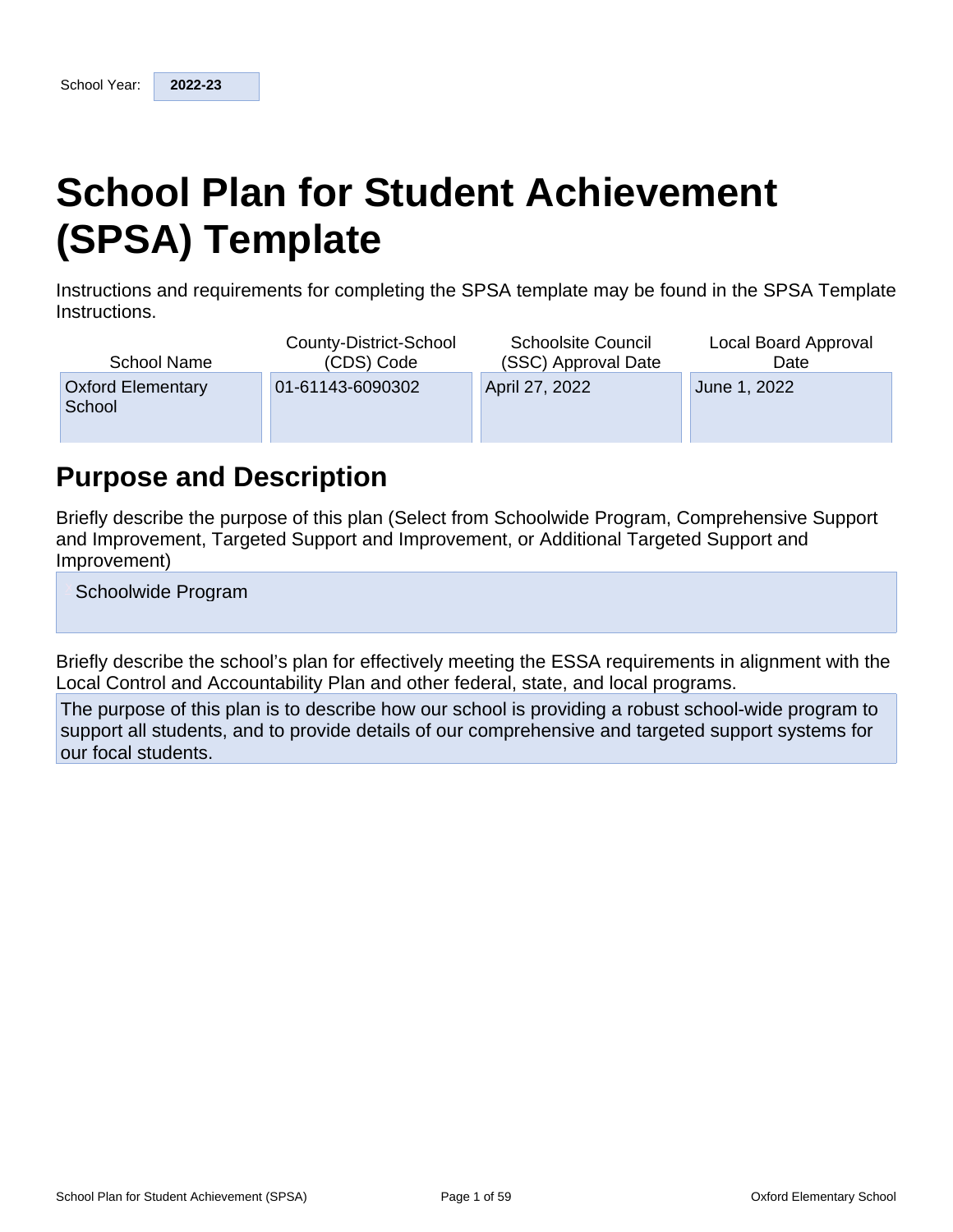## **Comprehensive Needs Assessment Components**

## **Data Analysis**

Please refer to the School and Student Performance Data section where an analysis is provided.

### **Surveys**

This section provides a description of surveys (i.e., Student, Parent, Teacher) used during the school-year, and a summary of results from the survey(s).

In Spring 2022, the Oxford SSC created a family survey that was distributed via paper and on-line. The focus of this survey was to ask families about funding priorities for the following school year and to give feedback on various aspects of the school.

Top funding priorities for Oxford Elementary School, ranked from 1-7 with #1 being the most important to families 1. Instructional assistants/classroom support

- 2. Art
- 3. Math coaching/Intervention & challenge
- 4. Counseling
- 5. Literacy
- 6. Science
- 7. PE

This reflects a change in priorities from the last school year. In the 2021 survey, Literacy was #1 and Counseling was #6.

There was a follow-up question regarding additional funding priorities. There was a range of suggestions including music, gardening, field trips, and foreign language. There was no specific item suggested that stood out, or was suggested repeatedly.

Commonalities for what families are "extremely satisfied" are: good communication, happy with teacher, growth mindset at school, dedicated and attentive staff, clean school, warm environment

Commonalities for what families are "extremely unsatisfied are: PTA website, more information on student progress, lack of community, more structure needed in after school program

Safety was a concern that was expressed in the survey. Things listed as areas of concern: the bus zone, traffic around the campus, trash and debris around campus, exits easily used in an emergency (i.e. Curtis gate)

As a result of the survey, a Safety Committee was formed and we began meeting in April and creating a plan to support safety at Oxford, addressing concerns expressed in the survey.

SSC will determine if we will survey students this year, as we did in 2019. The California Healthy Kids Survey was administered to 5th grade; results are not yet available. Survey results were shared at the SSC meeting and at a PTA Meeting in March 2022.

### **Classroom Observations**

This section provides a description of types and frequency of classroom observations conducted during the school-year and a summary of findings.

The principal spends time in classrooms for both formal and informal observations, providing staff with informal and ongoing feedback. The teaching staff is evaluated every other year through formal observations, in combination with the data collected during walkthrough visits. The principal, literacy coach, math coach, and leadership teams set staff development priorities based on the observations of all classrooms and input from teachers. Teachers are encouraged to visit classrooms on-site and at other schools, and to collaborate with the district math coach and the school site literacy coach.

Implementation of district-adopted curriculum and programs is evident in classrooms: A Story of Units, TCRWP Reading and Writing Workshop, Welcoming Schools, Toolbox, FastTrack Phonics (K-3), TCI Social Studies, FOSS Science.

School-wide expectations: 1. Classroom rules and expectations posted in classrooms 2. Classroom routines and students jobs evident in classrooms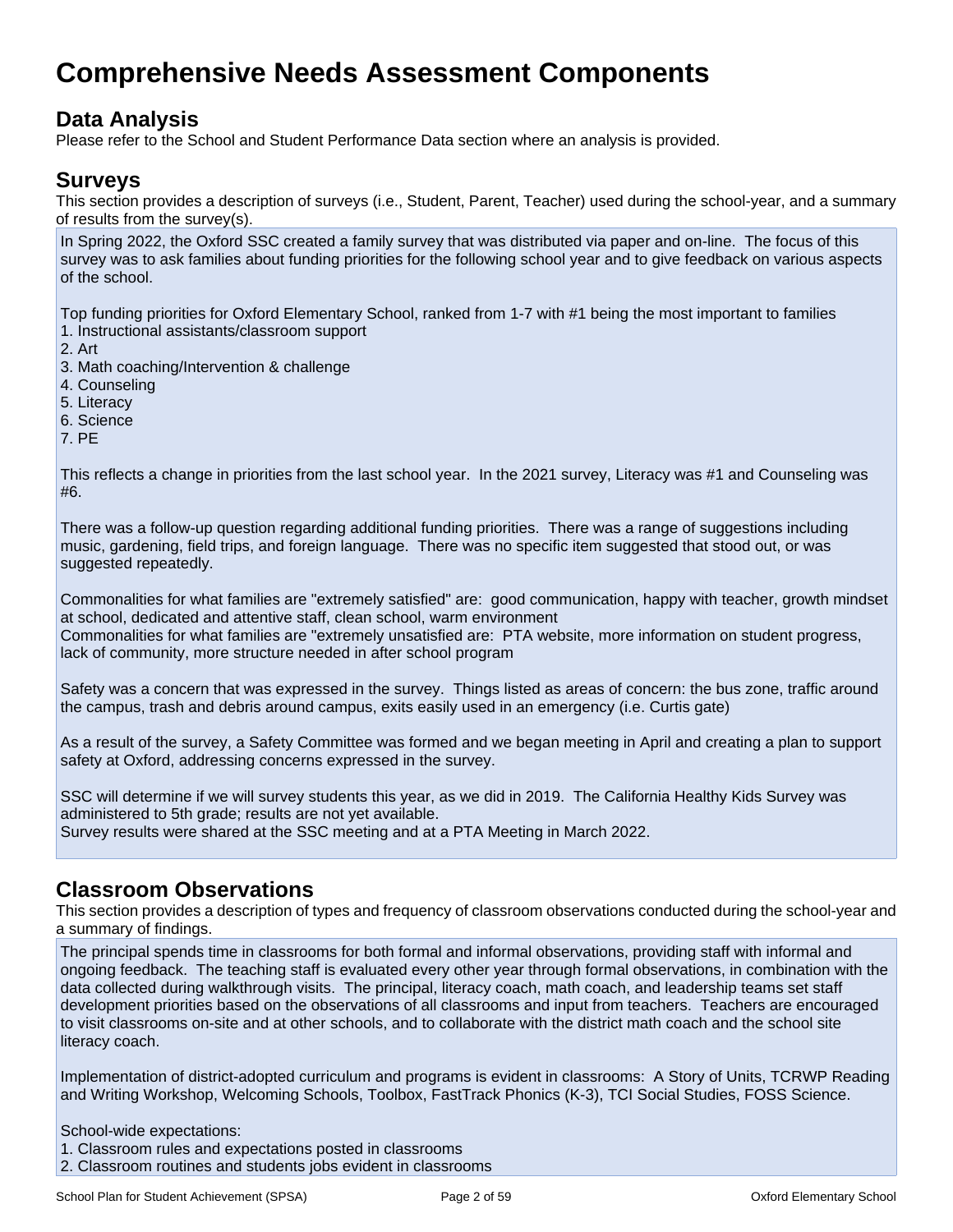- 3. School rules "Be Safe, Be Responsible, Be Respectful, Be An Ally and Be Kind" and expectations for behavior posted in hallways and throughout the school
- 4. Regular use of Toolbox program in every classroom and in Community Meetings
- 5. Participation in community meetings recognize students' positive behavior, academic achievement and demonstration of Toolbox tools
- 6. Suspension and referral data entered in Illuminate
- 7. System of positive behavior support implemented in classrooms and throughout the school
- 8. In-classroom social support/community building workshops conducted by school's mental health services provider

### **Analysis of Current Instructional Program**

The following statements are derived from the Elementary and Secondary Education Act (ESEA) of 1965 and Essential Program Components (EPCs). In conjunction with the needs assessments, these categories may be used to discuss and develop critical findings that characterize current instructional practice for numerically significant subgroups as well as individual students who are:

- Not meeting performance goals
- Meeting performance goals
- Exceeding performance goals

Discussion of each of these statements should result in succinct and focused findings based on verifiable facts. Avoid vague or general descriptions. Each successive school plan should examine the status of these findings and note progress made. Special consideration should be given to any practices, policies, or procedures found to be noncompliant through ongoing monitoring of categorical programs.

### **Standards, Assessment, and Accountability**

Use of state and local assessments to modify instruction and improve student achievement (ESEA)

Each fall, winter, and spring, BUSD K-5 teachers give a battery of assessments to monitor the development of the core areas of literacy including reading, writing and spelling. These informal assessments provide classroom teachers and intervention teachers a window into a child's literacy and math development so that the teachers can use the information to modify instruction based on student needs during the course of the year.

Local assessments in reading, math, and writing guide instruction. TCRWP Reading assessments are given three times yearly and record student comprehension and fluency levels. Assessments for spelling (BEAR), phonics (Fast Track), reading (TCRWP), district math assessments and Star 360 assessments (grades 4-5 only) are used to assess student performance and monitor progress. They are administered on an ongoing basis and the results are used to provide teachers with data to revise lesson goals and individualize learning. The Literacy coach guides staff on administering and scoring On Demand writing assessments given each trimester.

State assessments identify student proficiency and provide data for analysis of effective instructional practices. ELPAC is administered to all EL students each fall to provide information on their academic progress. Student assessments guide the individualized development of curriculum units, instruction, and strategies. Staff meetings and grade-level meetings are provided for teachers to study assessments, develop backwards planning, and work on specific plans for differentiating instruction to meet the learning needs of all students.

In the 2020-2021 School Year, the Star360 was administered to all students, 1st through 5th, in Fall, Winter and Spring. Kindergarten students took the Star360 in the Spring of 2021.

Use of data to monitor student progress on curriculum-embedded assessments and modify instruction (EPC)

Student assessments guide the individualized development of curriculum units, instruction, and strategies. Staff meetings and grade-level meetings are provided for teachers to study assessments, develop backwards planning, and work on specific plans to targeting students below grade level. Weekly gathered data, running records, conferencing notes from individual reading and/or writing conferences, guide the development of literacy groups and designate justright books levels for guided reading instruction and specific literacy lessons.

The Coordination of Services Team meet weekly and uses data to monitor progress and target intervention services for students who need additional support.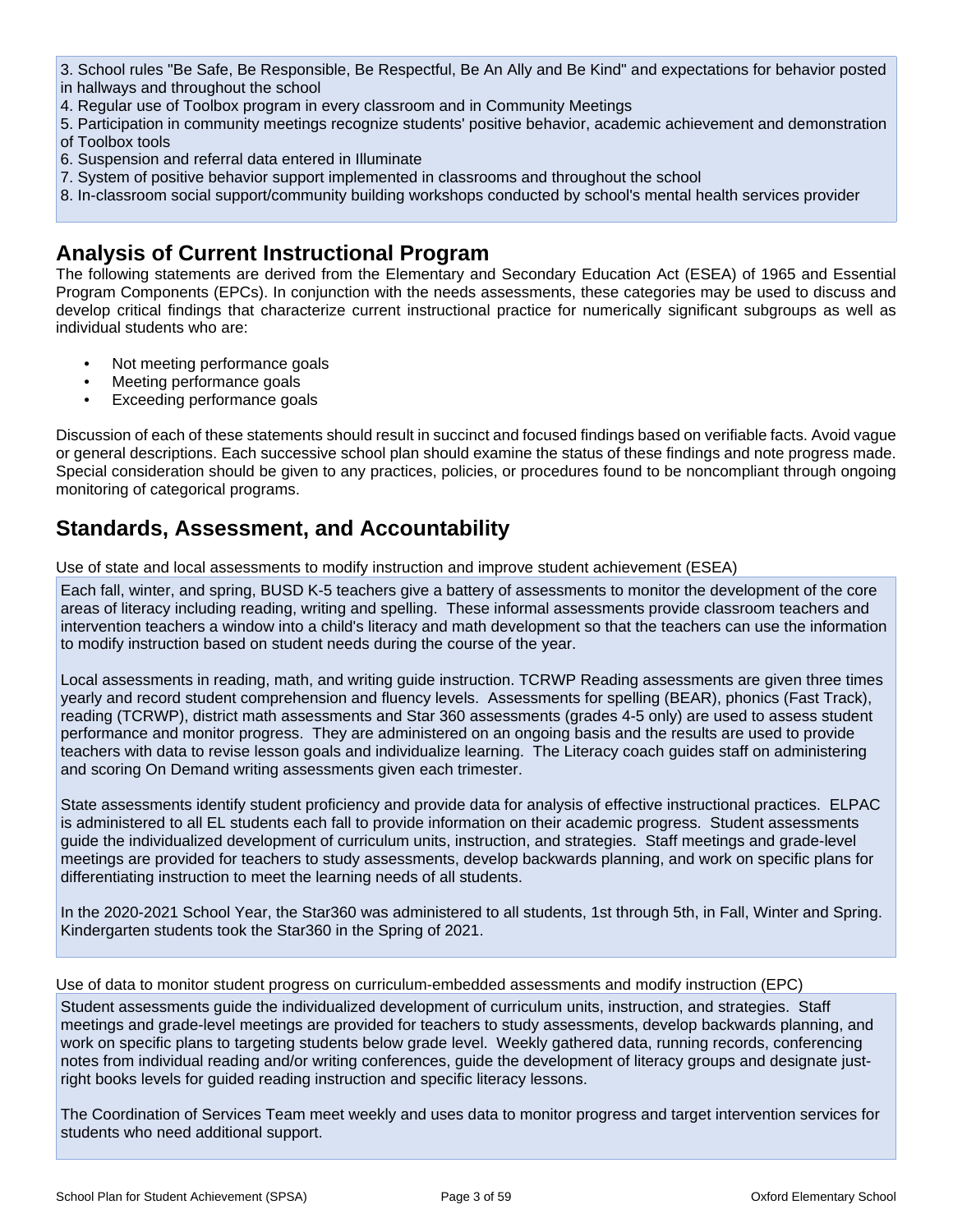## **Staffing and Professional Development**

Status of meeting requirements for highly qualified staff (ESEA) All teaching staff at Oxford are certificated and teaching within their credentialed area.

Sufficiency of credentialed teachers and teacher professional development (e.g., access to instructional materials training on SBE-adopted instructional materials) (EPC)

Teachers receive whole group Literacy and Math training on Wednesday afternoons. This training is conducted either at the school site or at a district-designated site for grade level teachers. The Professional Development Team at Oxford schedule and plan professional development meetings based upon student and teacher need. Staff development guides teachers in using the standards to instruct and assess students. Teachers meet in whole groups and grade-level teams to study and collaborate in teaching, assessing, and using the best strategies of instruction.

Alignment of staff development to content standards, assessed student performance, and professional needs (ESEA)

All site-based and district-wide staff development is aligned with grade level content standards and addresses the professional needs of teachers to increase student achievement. Professional development for staff includes the following content areas: Literacy/Language Arts, Mathematics, PBIS, Social Emotional Learning, and Technology. There will be additional emphasis on Technology Training if a Distance Learning Plan is in place to support remote learning.

Ongoing instructional assistance and support for teachers (e.g., use of content experts and instructional coaches) (EPC) Literacy instructional assistance and support for teachers is provided by the Literacy Coach, in addition to district support via teachers on special assignment.

The Oxford Math Coach models lessons, collaborates with grade-level teams, and helps teachers to best implement A Story of Units math curriculum, supplementing and supporting additional materials needed for intervention and challenge. With the math coach's guidance, grade level teams are supported to create teaching plans that support the pacing of the program, as well as embedded assessments.

RTI team coordinates formation of RTI groups that are implemented and supported in small group settings. The RTI Team includes the Literacy Coach, ELD teacher, RTI Teacher, Math Coach and Special Education teachers. The RTI district coach meets with the site RTI teachers to collaborate on intervention services and cycles, and calibrates programs district-wide. The RTI site teacher works with teachers in data collection, identifying students in need of extra support academically and behaviorally, and coordinating services for students. The RTI teacher works in conjunction with the general education teachers, the literacy coach, counselor, the principal and the ELD teacher at both Tier One and Tier Two levels.

English Language Instruction is provided by our site English Language Development teacher, who supports staff and students.

Teacher collaboration by grade level (kindergarten through grade eight [K–8]) and department (grades nine through twelve) (EPC)

Teachers meet weekly during Wednesday staff and collaboration meetings; a minimum of four hours each month. In addition, district-based collaboration occurs throughout the year and provides teachers an opportunity to network and collaborate with grade-level colleagues from other school sites. Opportunities for grade level collaboration and planning with the Literacy Coach and/or the Math Coach are available for teachers by semester or on an as-needed basis.

### **Teaching and Learning**

Alignment of curriculum, instruction, and materials to content and performance standards (ESEA)

Teachers follow the designated grade-level Common Core standards and use district-provided curriculum to build their instructional program. All teachers use state/district mandated materials to teach units in math, literacy, science and social studies. Specific performance standards for each curriculum area are designated and students are expected to make grade-level progress.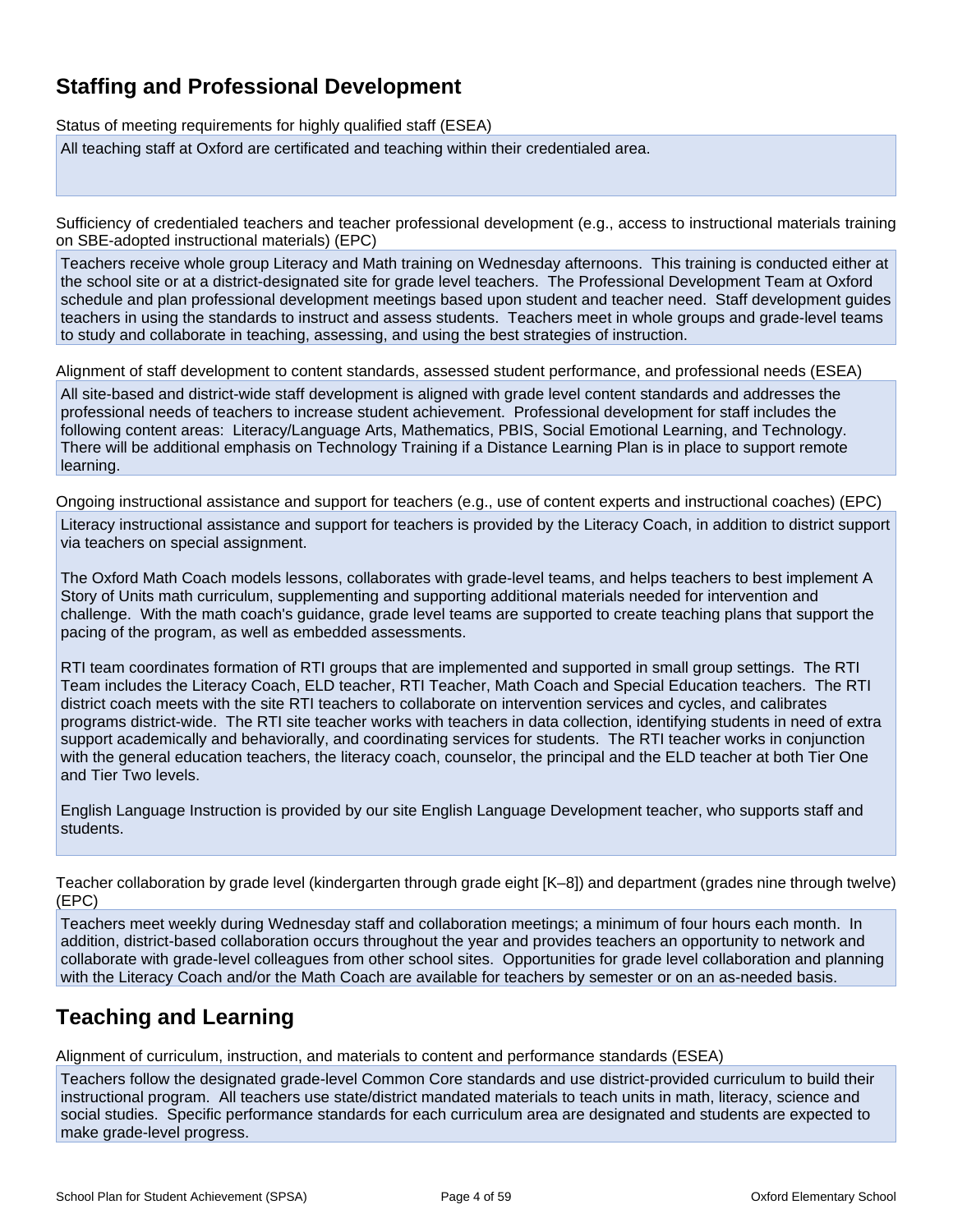Adherence to recommended instructional minutes for reading/language arts and mathematics (K–8) (EPC) Oxford Elementary School adheres to recommended instructional minutes for reading/language arts and mathematics. Oxford has a dedicated literacy block in K-5 devoted to best practices in literacy, including the workshop model, push-in and pull-out support. 1. Grades 4-5 minutes based on the average day of 305 instructional minutes, with no allowance for passing time or transitions. (Note: there are 315 minutes on MTTHF and 265 minutes on Wednesday.) Daily MInutes: 90 English Language Arts (some of the language arts' minutes can be combined with social studies and science curriculums) 30 English Learner Development 60 Math 2. Grades 1-2-3, based on 285 daily instructional minutes, with no allowance for passing times Daily Minutes: 120 English Language Arts (with 45 for writing and 75 for reading, including reading in the content areas) 30 English Learner Development 60 Math 3. Kindergarten, based on 260 daily instructional minutes with no allowance for passing times

Daily Minutes: 60 English Language Arts 30 English Learner Development and other ELA interventions 50 math, including interventions

Lesson pacing schedule (K–8) and master schedule flexibility for sufficient numbers of intervention courses (EPC)

To ensure that all students receive the complete standards-based curriculum, teachers meet regularly to build yearly pacing schedules for all curriculum areas. Teachers meet by grade levels in August and throughout the school year to design, then refine their pacing/teaching guides with the grade-level teams.

The district has created and provided a pacing guide for math which ensures that all students receive the complete standards-based curriculum in this area. Local assessments are aligned with the pacing guide.

Pacing and instruction is subject to adjustments if the Distance Learning Plan is in place for the 2021-2022 School Year.

Availability of standards-based instructional materials appropriate to all student groups (ESEA)

Standards based instructional materials are used at every grade level. If the major state-mandated materials do not address the needs of sub-groups of students, such as English Learners or Title I students, additional state-acceptable materials are selected and used to ensure that every group is instructed in learning the standards. Oxford teachers use the English Learner curriculum, EL-specific guided reading books, and Lucy Calkins Units of Study writing program to better meet the needs of English Learner students.

The RTI team, including the English Language Development teacher, assists the teachers by instructing small groups of students with the standards' based strategies that specifically address how the English Learner students learn best. Similar differentiated focus is used to meet the needs of focus and Special Education students. Science curriculum is California standards' based implementing the NGSS in K-5. Teachers study all materials to determine if they are gradelevel appropriate and include the grade-level standards. Students are instructed in grade level content. The LLI Reading Intervention Program is used in grades K-5 to assest students who are below grade level in reading and is taught to targeted students in small groups during the school day.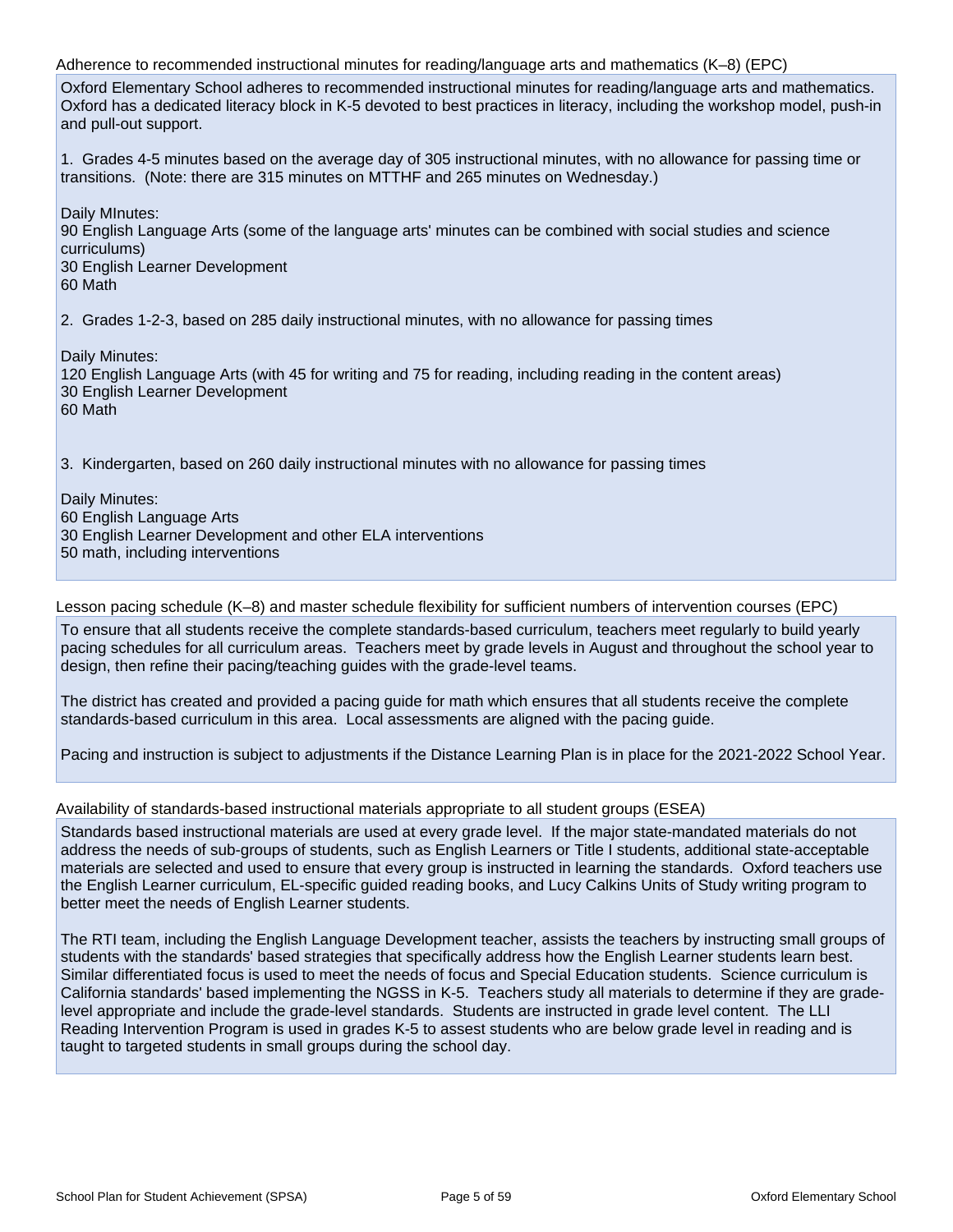Use of SBE-adopted and standards-aligned instructional materials, including intervention materials, and for high school students, access to standards-aligned core courses (EPC)

Teachers use SBE-adopted and standards-aligned instructional materials. Intervention materials are adopted for specific levels and student needs from the State-accepted list of materials.

## **Opportunity and Equal Educational Access**

Services provided by the regular program that enable underperforming students to meet standards (ESEA)

All students are taught grade-level standards using state and district-mandated materials. The Teachers College of Reading and Writing Project and FastTrack Phonics are used to ensure students receive scaffolded lessons and are taught in small groups or through one-on-one teaching. Teachers individualize amount of work, simplify page designs, and repeat lessons in several different formats for underperforming students.

The math curriculum, A Story of Units, guides teachers in extending learning for underperforming students and presenting content in various formats with more frequent repetitions/interventions. Supplementary materials such as Do the Math and the on-line program, Freckle, are used to assist students in gaining repeated exposure to key math concepts at their grade level.

Assessment data is used to carefully monitor underperforming students to ensure students receive more frequent smallgroup support. Our RTI system supports teachers' formation of leveled small groups for literacy instruction. Various meetings and data also help to intervene and support interventions, SSTs, parent conferences, assessment data, teacher/staff observation, and grade level meetings.

Underperforming students receive services from RTI teachers, classroom teachers, after school program, BUILD tutors, SAGE mentors, BACR counselor, instructional aides and adult volunteers. If Distance learning is implemented in 2021- 2022, additional outreach and support via phone calls, small group sessions, paper packets, hotspot internet access, chrome books and more, will be provided by the school and the district.

Evidence-based educational practices to raise student achievement

From classroom teachers, students receive individualized instruction, enhanced instructional time, and scaffolded lessons to increase learning success. Teacher use research-based practices when teaching guided reading, spelling and math. Specialists support individual students with the delivery of targeted educational strategies and methods, including LLI, Do the Math, Slingerland and Wilson.

Special Education teachers and Instructional Assistants support the learning of students in Special Education by using specific support strategies which enable students to meet their IEP goals.

### **Parental Engagement**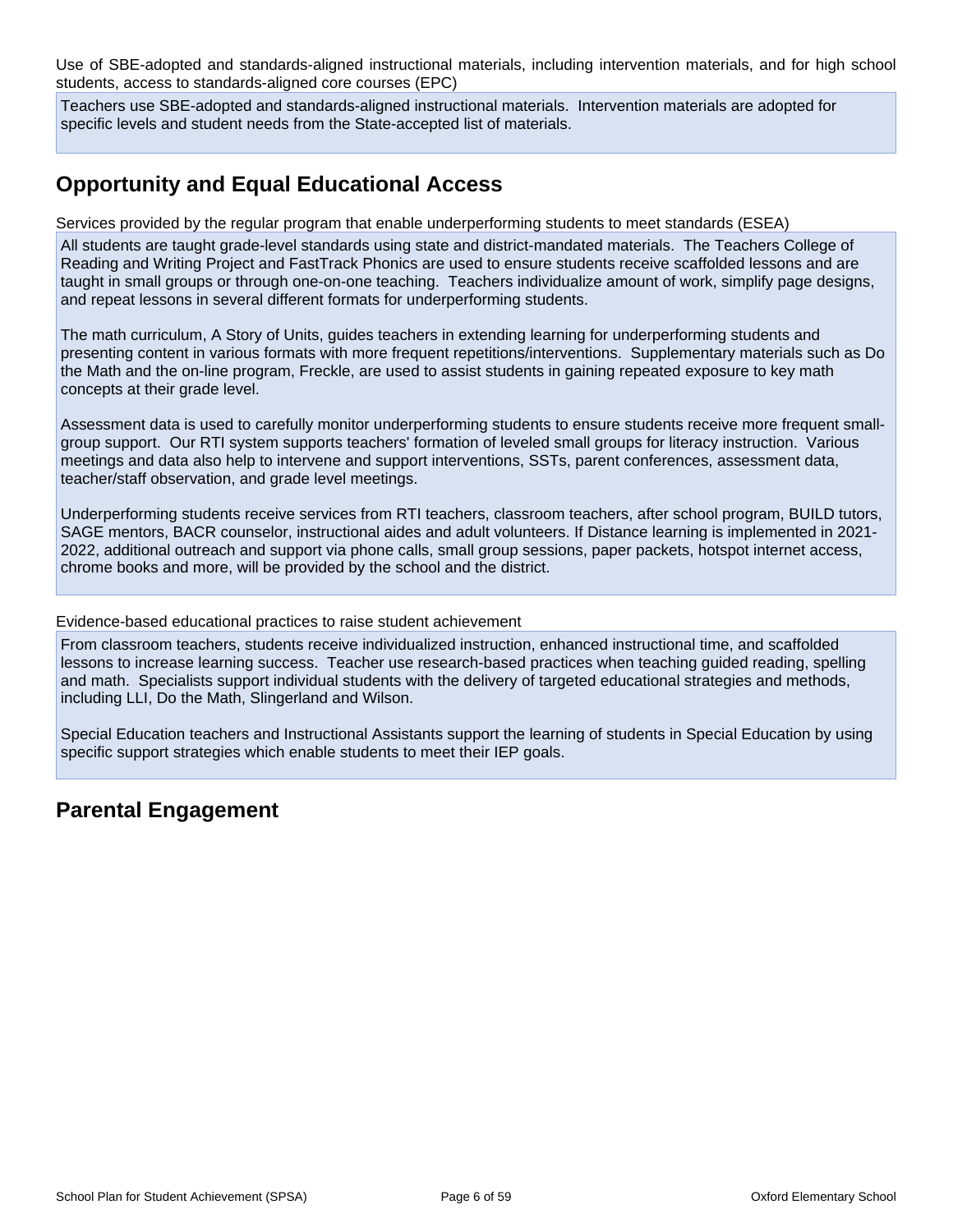Resources available from family, school, district, and community to assist under-achieving students (ESEA)

Parents/guardians receive information and resources through Parent-Teacher conferences, IEP goals, SST meetings and our Family Engagement Liaison. Back to School Night and Open House encourage parent participation, help staff to learn about families, and to enable the staff to communicate standards and opportunities for assistance. Teacher, Principal, and PTA newsletters keep families informed. Free and reduced price meals help students receive balanced nutrition; universal breakfast is available to all students. Our Special Education teachers and staff provide a range of services for students in Special Education. Our Resource Teacher (Mild/Mod Special Ed teacher) work towards meeting student needs (both IEP and general education students) both in the classroom and as a pull-out program. The Psychologist provides testing support and our BACR School Counselors provide both student and family support. Other support services include Speech Therapy and Occupational Therapy.

Our Family Engagement Liaison reaches out to families in need or who have requested support, communicates information via email and works to provide resources for our school community.

School wide committees: English Learner Advisory Committee, School Site Council, and PTA all provide assistance for under-achieving students through fundraising and decision making to establish priorities that help improve achievement, e.g., classroom tutors, the literacy coach, professional development, and enrichment that heightens background knowledge and experiences. Oxford Elementary takes advantage of local volunteers and resources from UC Berkeley (BUILD tutors and SAGE mentors) that are meant to support students who are not yet at grade level.

Involvement of parents, community representatives, classroom teachers, other school personnel, and students in secondary schools, in the planning, implementation, and evaluation of ConApp programs (5 California Code of Regulations 3932)

School Site Council (SSC) is composed of parents and staff who meet regularly to follow the state and federal guidelines for funding sources. Beginning in September, parents/guardians are encouraged to join the nomination/voting process to become members of this committee. A goal is to have the make-up of the SSC represent the demographics of our student population in order to have full representation and voice from all groups. An annual survey is conducted by the district and a separate one by the SSC of the Oxford families. Survey information is used to develop priorities for the school and to identify areas to improve upon. At the site level, there is continued involvement of all constituents in the planning and implementation of the site plan. SSC meetings are open to the whole community and everyone is welcome.

#### Funding

Services provided by categorical funds that enable underperforming students to meet standards (ESEA)

The school allocates much of its limited categorical funds on meeting the needs of underperforming students. This includes supporting a Math Coach/Intervention teacher and classroom aides.

#### Fiscal support (EPC)

Fiscal school support is provided through the BUSD general fund, district and teacher/parent generated grants, parent fundraising, and State and Federal monies. In addition, the city BSEP funds support the school with educational materials, lower class sizes, a librarian, books, enrichment programs and physical improvements of the site.

## **Stakeholder Involvement**

How, when, and with whom did the school consult as part of the planning process for this SPSA/Annual Review and Update?

#### **Involvement Process for the SPSA and Annual Review and Update**

The School Site Committee (SSC) was established through an election process in early September and is comprised of parents/guardians, teachers, the principal and classified staff. The SSC met to review data and the site plan monthly to ensure alignment and effective implementation with the Local Control and Accountability Plan and other federal, state, and local programs. Parents, staff and the principal attend the meetings and fully participate equitably in the development and oversight process. In addition, a school-wide survey in 2022 (approx. 60% of families responded) was conducted and analysis considered in the development of the plan and the budget.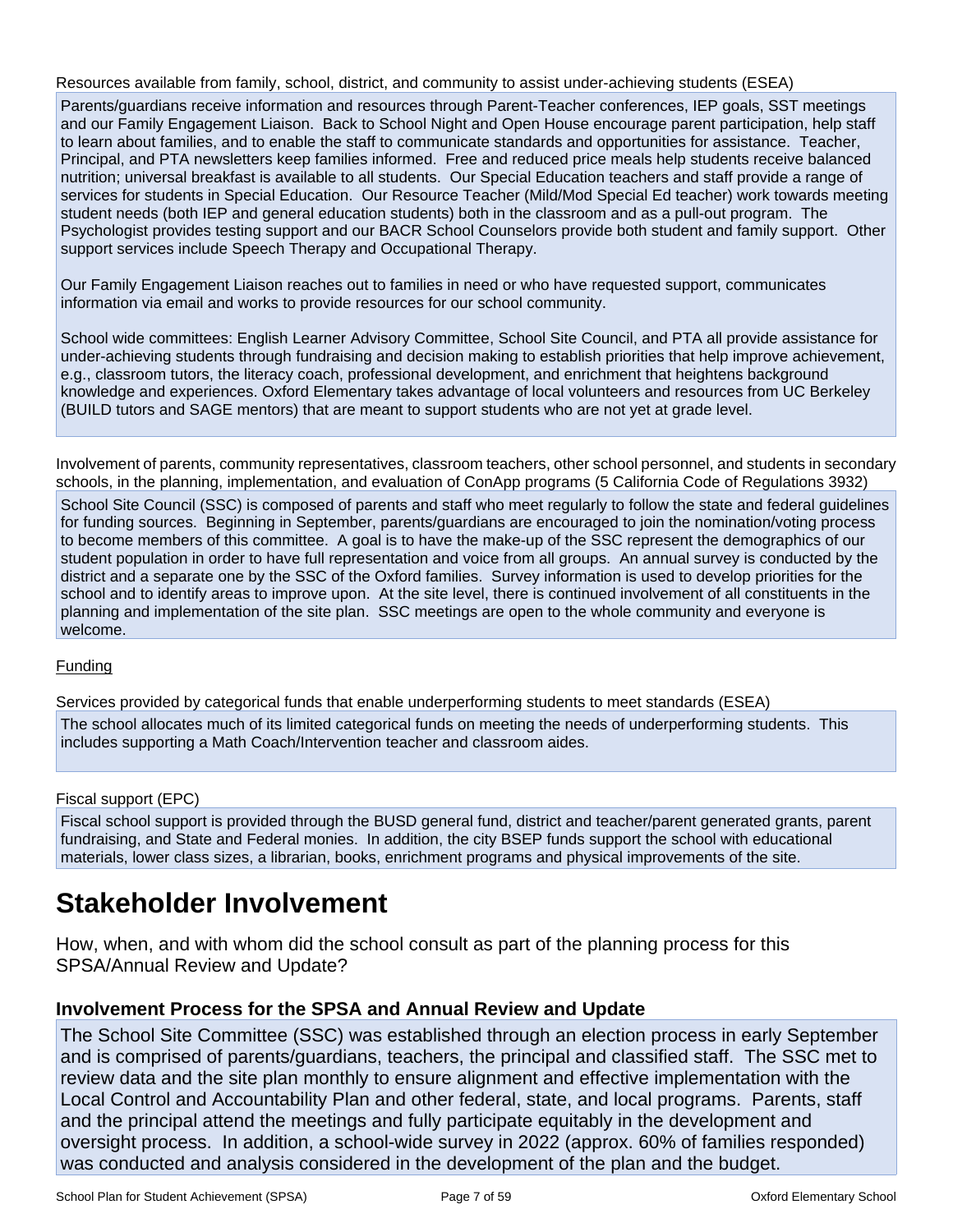## **Resource Inequities**

Briefly identify and describe any resource inequities identified as a result of the required needs assessment, as applicable.

There are many barriers which may interfere with student achievement at our school.

- Attendance problems that keep students out of school or with inconsistent participation in intervention programs
- Tardies, inconsistent attendance, lack of participation in extended day programs impact available instructional time for some students
- Behavioral, emotional, and social issues which impact student engagement or student achievement
- Lack of adequate instructional minutes to provide interventions for students below grade level
- Lack of funding for adequate math intervention
- Language barriers which impede the school's outreach to English Learners
- Time there are students who need multiple layers of support and it's difficult to find time within the school day to provide support
- The school day is not of sufficient length to provide intervention support for students not yet at grade level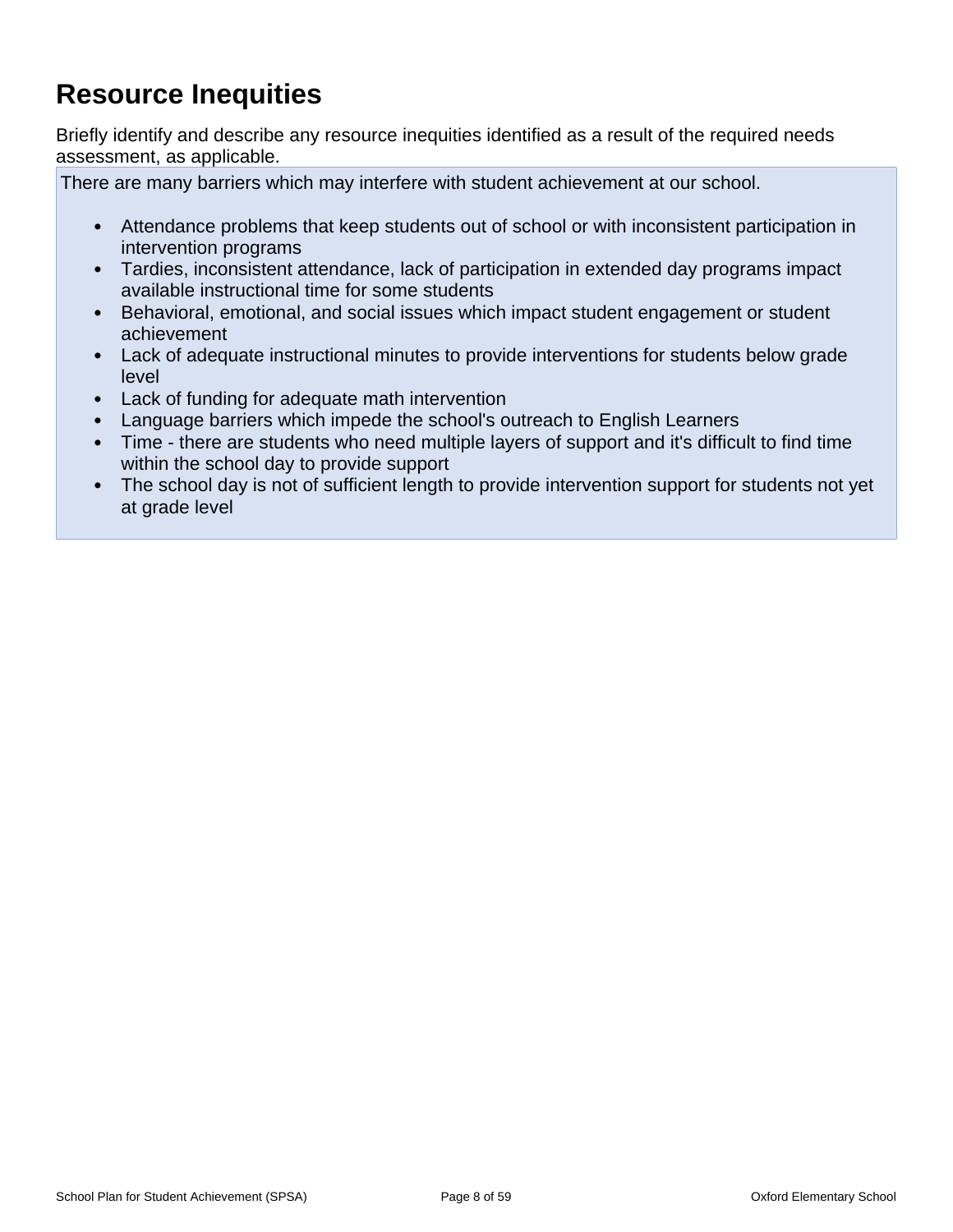## **Student Enrollment Enrollment By Student Group**

### **Student Enrollment Enrollment By Grade Level**

| <b>Student Enrollment by Grade Level</b> |       |                           |           |  |  |  |  |  |  |  |  |
|------------------------------------------|-------|---------------------------|-----------|--|--|--|--|--|--|--|--|
|                                          |       | <b>Number of Students</b> |           |  |  |  |  |  |  |  |  |
| Grade                                    | 18-19 | 19-20                     | $20 - 21$ |  |  |  |  |  |  |  |  |
| Kindergarten                             | 45    | 41                        | 40        |  |  |  |  |  |  |  |  |
| Grade 1                                  | 42    | 44                        | 39        |  |  |  |  |  |  |  |  |
| Grade 2                                  | 41    | 35                        | 40        |  |  |  |  |  |  |  |  |
| Grade3                                   | 58    | 40                        | 36        |  |  |  |  |  |  |  |  |
| Grade 4                                  | 39    | 57                        | 37        |  |  |  |  |  |  |  |  |
| Grade 5                                  | 56    | 46                        | 50        |  |  |  |  |  |  |  |  |
| <b>Total Enrollment</b>                  | 281   | 263                       | 242       |  |  |  |  |  |  |  |  |

#### **Conclusions based on this data:**

- **1.** Enrollment by race has remained fairly consistent over the past three years though there has a slight decline of African-American students enrolled at Oxford over the past four years.
- **2.** Latino/Hispanic has declined between 2018-2021
- **3.** Enrollment has declined but this can be attributed to maintaining two classes per grade level in order to keep the school smaller for the planned site move.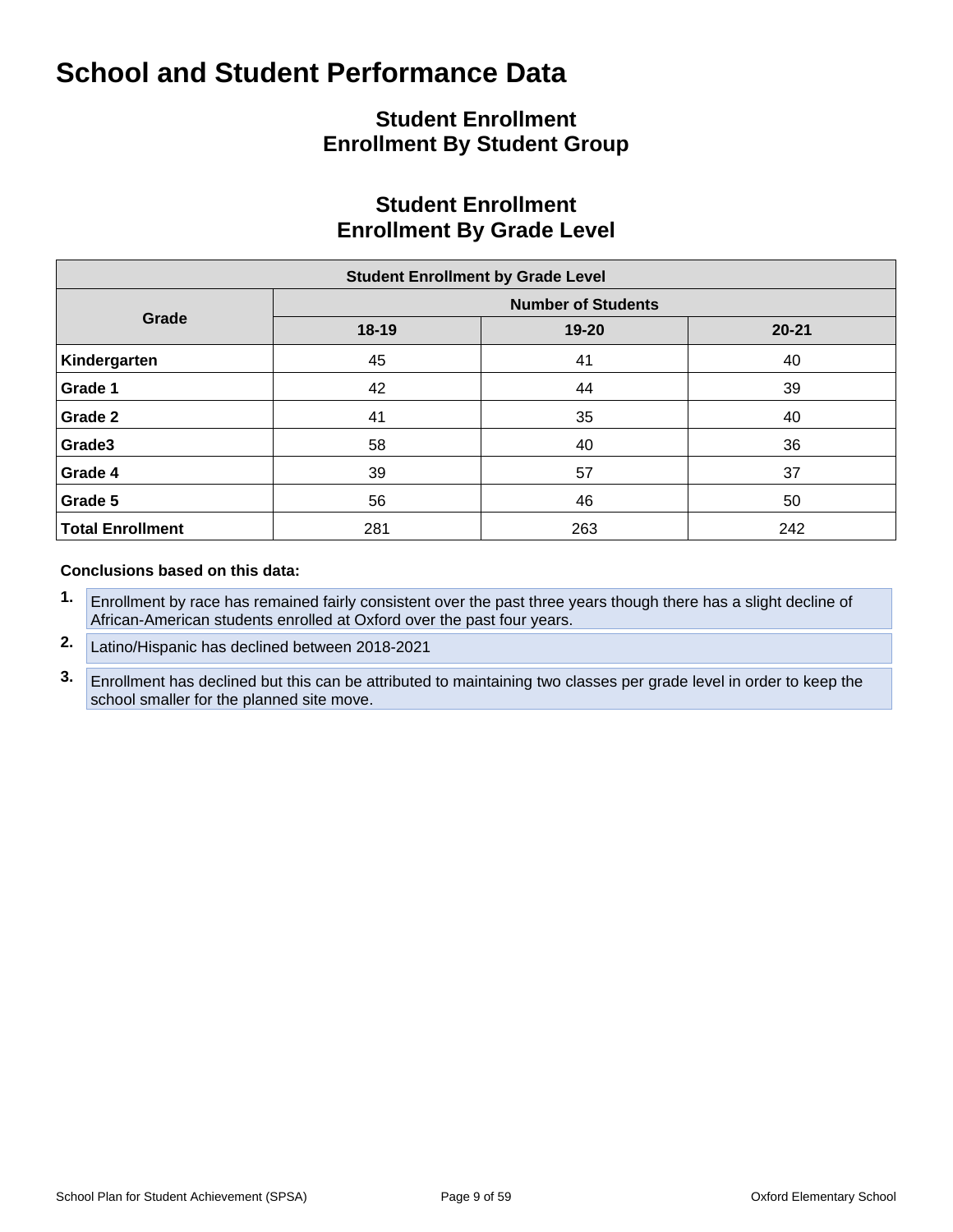### **Student Enrollment English Learner (EL) Enrollment**

| <b>English Learner (EL) Enrollment</b>               |         |                           |           |         |                            |           |  |  |  |  |  |  |
|------------------------------------------------------|---------|---------------------------|-----------|---------|----------------------------|-----------|--|--|--|--|--|--|
|                                                      |         | <b>Number of Students</b> |           |         | <b>Percent of Students</b> |           |  |  |  |  |  |  |
| <b>Student Group</b>                                 | $18-19$ | $19 - 20$                 | $20 - 21$ | $18-19$ | $19 - 20$                  | $20 - 21$ |  |  |  |  |  |  |
| <b>English Learners</b>                              | 28      | 25                        | 14        | 10.0%   | 9.5%                       | 5.8%      |  |  |  |  |  |  |
| <b>Fluent English Proficient (FEP)</b>               | 12      | 16                        | 14        | 4.3%    | 6.1%                       | 5.8%      |  |  |  |  |  |  |
| <b>Reclassified Fluent English Proficient (RFEP)</b> | 2       | 3                         |           | 5.9%    | 10.7%                      | 4.0%      |  |  |  |  |  |  |

#### **Conclusions based on this data:**

- **1.** The number of English Learners has decreased between 2018-2021.
- **2.** Decline in students RFEP-ed in 2019 -2021.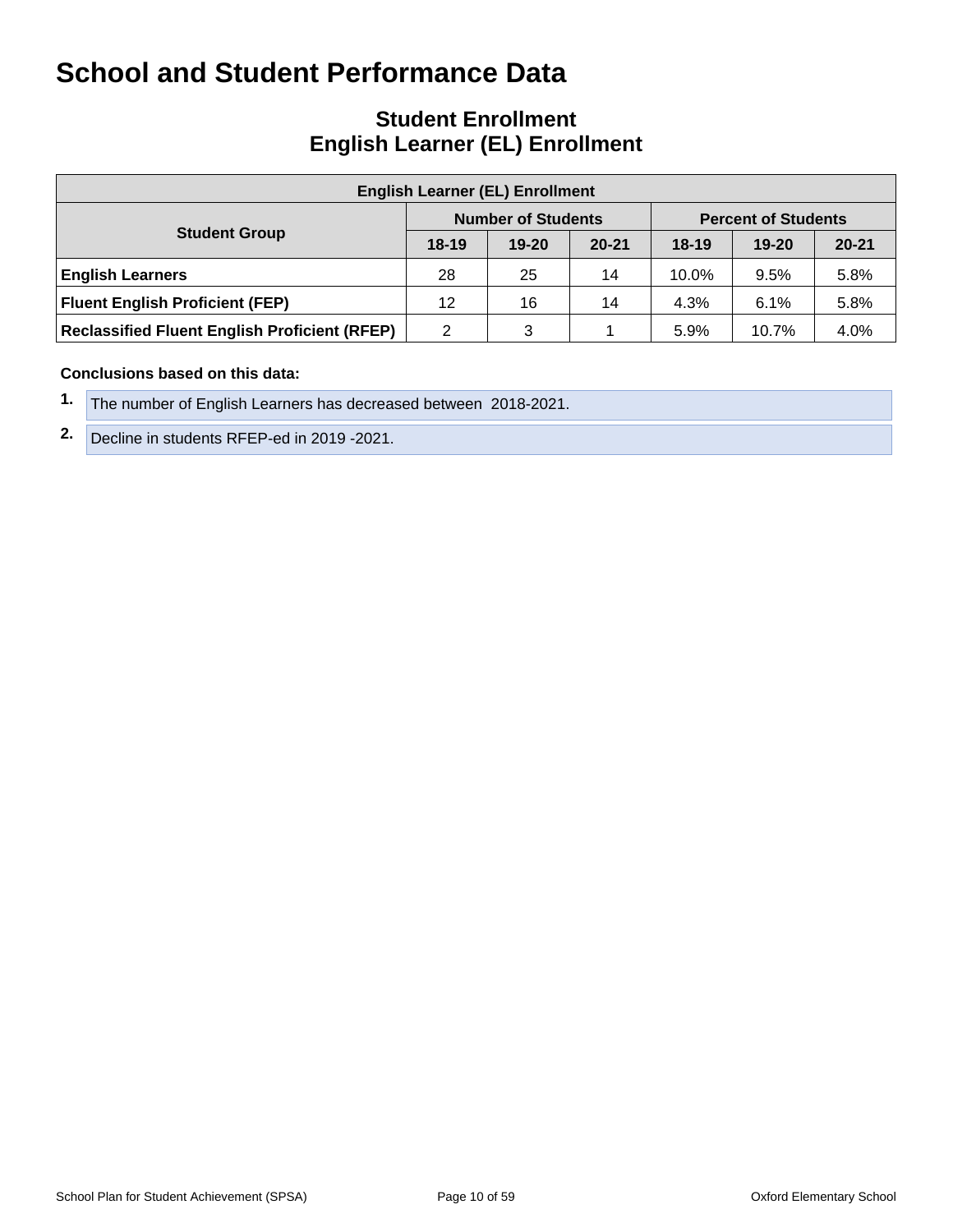### **CAASPP Results English Language Arts/Literacy (All Students)**

| <b>Overall Participation for All Students</b> |           |                        |           |           |                      |           |           |                    |           |                        |           |           |  |
|-----------------------------------------------|-----------|------------------------|-----------|-----------|----------------------|-----------|-----------|--------------------|-----------|------------------------|-----------|-----------|--|
| Grade                                         |           | # of Students Enrolled |           |           | # of Students Tested |           |           | # of Students with |           | % of Enrolled Students |           |           |  |
| Level                                         | $17 - 18$ | $18 - 19$              | $20 - 21$ | $17 - 18$ | $18 - 19$            | $20 - 21$ | $17 - 18$ | $18 - 19$          | $20 - 21$ | $17 - 18$              | $18 - 19$ | $20 - 21$ |  |
| Grade 3                                       | 41        | 60                     | 130       | 40        | 59                   | $\Omega$  | 40        | 59                 | 0         | 97.6                   | 98.3      | 0.0       |  |
| Grade 4                                       | 55        | 43                     | 146       | 52        | 40                   | 0         | 52        | 40                 | 0         | 94.5                   | 93        | 0.0       |  |
| Grade 5                                       | 52        | 54                     | 150       | 50        | 53                   | 0         | 50        | 53                 | 0         | 96.2                   | 98.1      | 0.0       |  |
| <b>All Grades</b>                             | 148       | 157                    | 426       | 142       | 152                  | 0         | 142       | 152                | 0         | 95.9                   | 96.8      | 0.0       |  |

The "% of Enrolled Students Tested" showing in this table is not the same as "Participation Rate" for federal accountability purposes.

#### 2019-20 Data:

Executive Order N-30-20 was issued which waived the assessment, accountability, and reporting requirements for the 2019-2020 school year, thus no data is available to report for this year.

|                   | <b>Overall Achievement for All Students</b> |                         |     |            |             |  |                |                    |  |                   |               |  |                |                                                                                           |  |
|-------------------|---------------------------------------------|-------------------------|-----|------------|-------------|--|----------------|--------------------|--|-------------------|---------------|--|----------------|-------------------------------------------------------------------------------------------|--|
| Grade             |                                             | <b>Mean Scale Score</b> |     | % Standard |             |  | % Standard Met |                    |  | % Standard Nearly |               |  | % Standard Not |                                                                                           |  |
| Level             |                                             |                         |     |            |             |  |                |                    |  |                   |               |  |                | 17-18 18-19 20-21 17-18 18-19 20-21 17-18 18-19 20-21 17-18 18-19 20-21 17-18 18-19 20-21 |  |
| Grade 3           | 2483.                                       | 2445.                   |     |            | 57.50 35.59 |  |                | 15.00   22.03      |  |                   | 15.00 22.03   |  |                | 12.50 20.34                                                                               |  |
| Grade 4           |                                             | 2503. 2526.             |     | 42.31      | 55.00       |  |                | 15.38   17.50      |  |                   | 15.38   10.00 |  | 26.92          | 17.50                                                                                     |  |
| Grade 5           | 2527.1                                      | 2529.                   |     |            | 34.00 33.96 |  |                | $30.00$   20.75    |  |                   | 16.00   22.64 |  | 20.00   22.64  |                                                                                           |  |
| <b>All Grades</b> | N/A                                         | N/A                     | N/A |            | 43.66 40.13 |  |                | $20.42 \mid 20.39$ |  |                   | 15.49   19.08 |  | 20.42   20.39  |                                                                                           |  |

#### 2019-20 Data:

Executive Order N-30-20 was issued which waived the assessment, accountability, and reporting requirements for the 2019-2020 school year, thus no data is available to report for this year.

| Reading<br>Demonstrating understanding of literary and non-fictional texts |           |                  |           |           |                       |           |                  |           |           |  |  |  |  |
|----------------------------------------------------------------------------|-----------|------------------|-----------|-----------|-----------------------|-----------|------------------|-----------|-----------|--|--|--|--|
|                                                                            |           | % Above Standard |           |           | % At or Near Standard |           | % Below Standard |           |           |  |  |  |  |
| <b>Grade Level</b>                                                         | $17 - 18$ | $18 - 19$        | $20 - 21$ | $17 - 18$ | $18 - 19$             | $20 - 21$ | $17 - 18$        | $18 - 19$ | $20 - 21$ |  |  |  |  |
| Grade 3                                                                    | 45.00     | 40.68            |           | 35.00     | 37.29                 |           | 20.00            | 22.03     |           |  |  |  |  |
| Grade 4                                                                    | 36.54     | 50.00            |           | 38.46     | 30.00                 |           | 25.00            | 20.00     |           |  |  |  |  |
| Grade 5                                                                    | 38.00     | 35.85            |           | 42.00     | 39.62                 |           | 20.00            | 24.53     |           |  |  |  |  |
| <b>All Grades</b>                                                          | 39.44     | 41.45            |           | 38.73     | 36.18                 |           | 21.83            | 22.37     |           |  |  |  |  |

#### 2019-20 Data: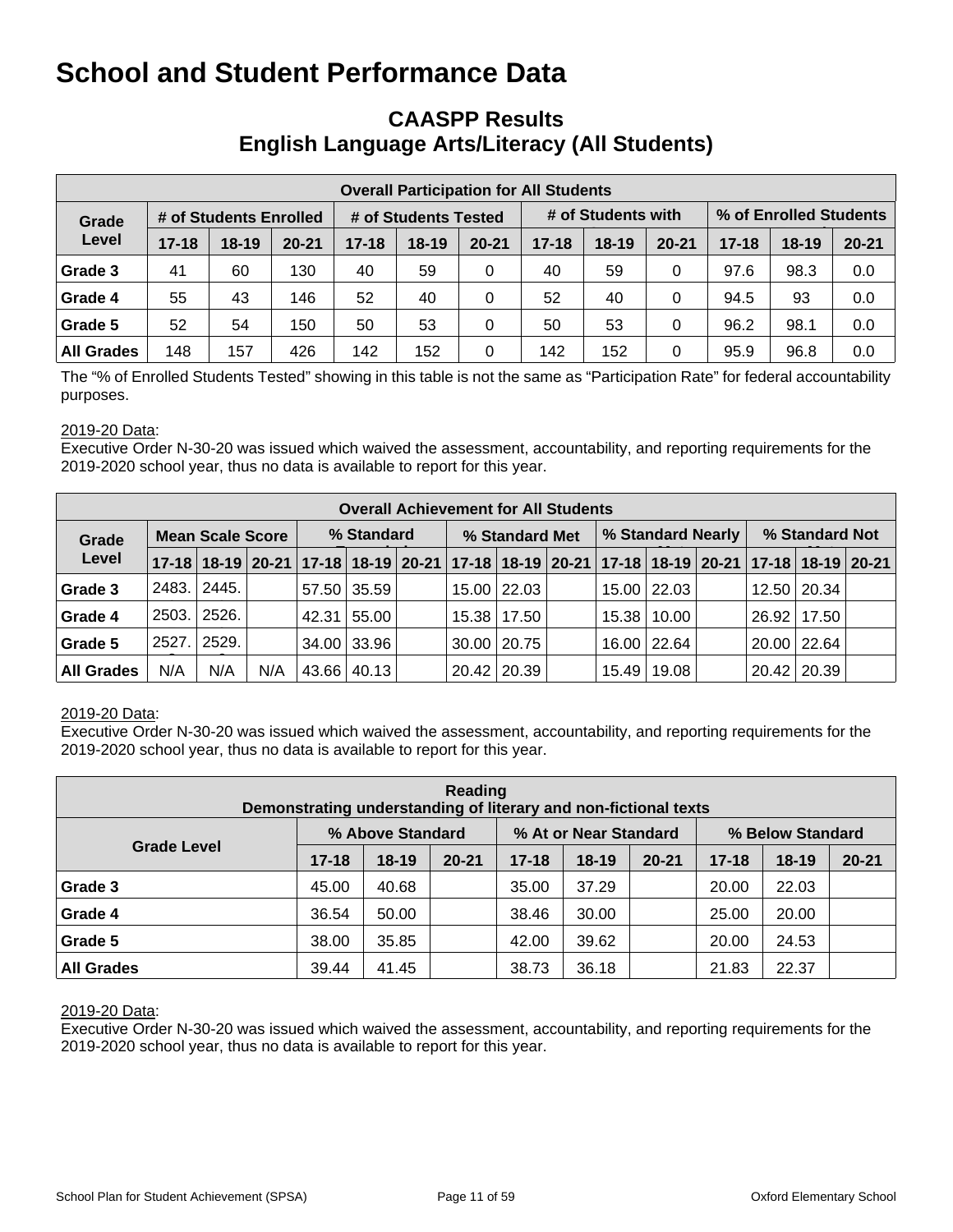| Writing<br>Producing clear and purposeful writing |           |                  |           |           |                       |           |                  |           |           |  |  |  |  |
|---------------------------------------------------|-----------|------------------|-----------|-----------|-----------------------|-----------|------------------|-----------|-----------|--|--|--|--|
|                                                   |           | % Above Standard |           |           | % At or Near Standard |           | % Below Standard |           |           |  |  |  |  |
| <b>Grade Level</b>                                | $17 - 18$ | $18-19$          | $20 - 21$ | $17 - 18$ | $18 - 19$             | $20 - 21$ | $17 - 18$        | $18 - 19$ | $20 - 21$ |  |  |  |  |
| Grade 3                                           | 52.50     | 15.25            |           | 35.00     | 66.10                 |           | 12.50            | 18.64     |           |  |  |  |  |
| Grade 4                                           | 42.31     | 55.00            |           | 32.69     | 30.00                 |           | 25.00            | 15.00     |           |  |  |  |  |
| Grade 5                                           | 30.00     | 33.96            |           | 48.00     | 41.51                 |           | 22.00            | 24.53     |           |  |  |  |  |
| <b>All Grades</b>                                 | 40.85     | 32.24            |           | 38.73     | 48.03                 |           | 20.42            | 19.74     |           |  |  |  |  |

Executive Order N-30-20 was issued which waived the assessment, accountability, and reporting requirements for the 2019-2020 school year, thus no data is available to report for this year.

| Listening<br>Demonstrating effective communication skills |           |                  |           |           |                       |           |                  |           |           |  |  |  |  |
|-----------------------------------------------------------|-----------|------------------|-----------|-----------|-----------------------|-----------|------------------|-----------|-----------|--|--|--|--|
|                                                           |           | % Above Standard |           |           | % At or Near Standard |           | % Below Standard |           |           |  |  |  |  |
| <b>Grade Level</b>                                        | $17 - 18$ | $18-19$          | $20 - 21$ | $17 - 18$ | $18 - 19$             | $20 - 21$ | $17 - 18$        | $18 - 19$ | $20 - 21$ |  |  |  |  |
| Grade 3                                                   | 42.50     | 35.59            |           | 50.00     | 52.54                 |           | 7.50             | 11.86     |           |  |  |  |  |
| Grade 4                                                   | 40.38     | 42.50            |           | 48.08     | 45.00                 |           | 11.54            | 12.50     |           |  |  |  |  |
| Grade 5                                                   | 22.00     | 32.08            |           | 68.00     | 50.94                 |           | 10.00            | 16.98     |           |  |  |  |  |
| <b>All Grades</b>                                         | 34.51     | 36.18            |           | 55.63     | 50.00                 |           | 9.86             | 13.82     |           |  |  |  |  |

#### 2019-20 Data:

Executive Order N-30-20 was issued which waived the assessment, accountability, and reporting requirements for the 2019-2020 school year, thus no data is available to report for this year.

| <b>Research/Inquiry</b><br>Investigating, analyzing, and presenting information |           |                  |           |           |                       |           |                  |           |           |  |  |  |  |
|---------------------------------------------------------------------------------|-----------|------------------|-----------|-----------|-----------------------|-----------|------------------|-----------|-----------|--|--|--|--|
|                                                                                 |           | % Above Standard |           |           | % At or Near Standard |           | % Below Standard |           |           |  |  |  |  |
| <b>Grade Level</b>                                                              | $17 - 18$ | $18-19$          | $20 - 21$ | $17 - 18$ | $18-19$               | $20 - 21$ | $17 - 18$        | $18 - 19$ | $20 - 21$ |  |  |  |  |
| Grade 3                                                                         | 57.50     | 27.12            |           | 35.00     | 49.15                 |           | 7.50             | 23.73     |           |  |  |  |  |
| Grade 4                                                                         | 40.38     | 32.50            |           | 40.38     | 52.50                 |           | 19.23            | 15.00     |           |  |  |  |  |
| Grade 5                                                                         | 40.00     | 41.51            |           | 42.00     | 33.96                 |           | 18.00            | 24.53     |           |  |  |  |  |
| <b>All Grades</b>                                                               | 45.07     | 33.55            |           | 39.44     | 44.74                 |           | 15.49            | 21.71     |           |  |  |  |  |

#### 2019-20 Data:

Executive Order N-30-20 was issued which waived the assessment, accountability, and reporting requirements for the 2019-2020 school year, thus no data is available to report for this year.

#### **Conclusions based on this data:**

- **1.** Continued LLI Reading Intervention is critical to support reading growth. Targeted reading instruction for students in special education is also needed.
- **2.** Continued support Tier I classroom instruction via professional development and coaching is needed to support students' academic growth.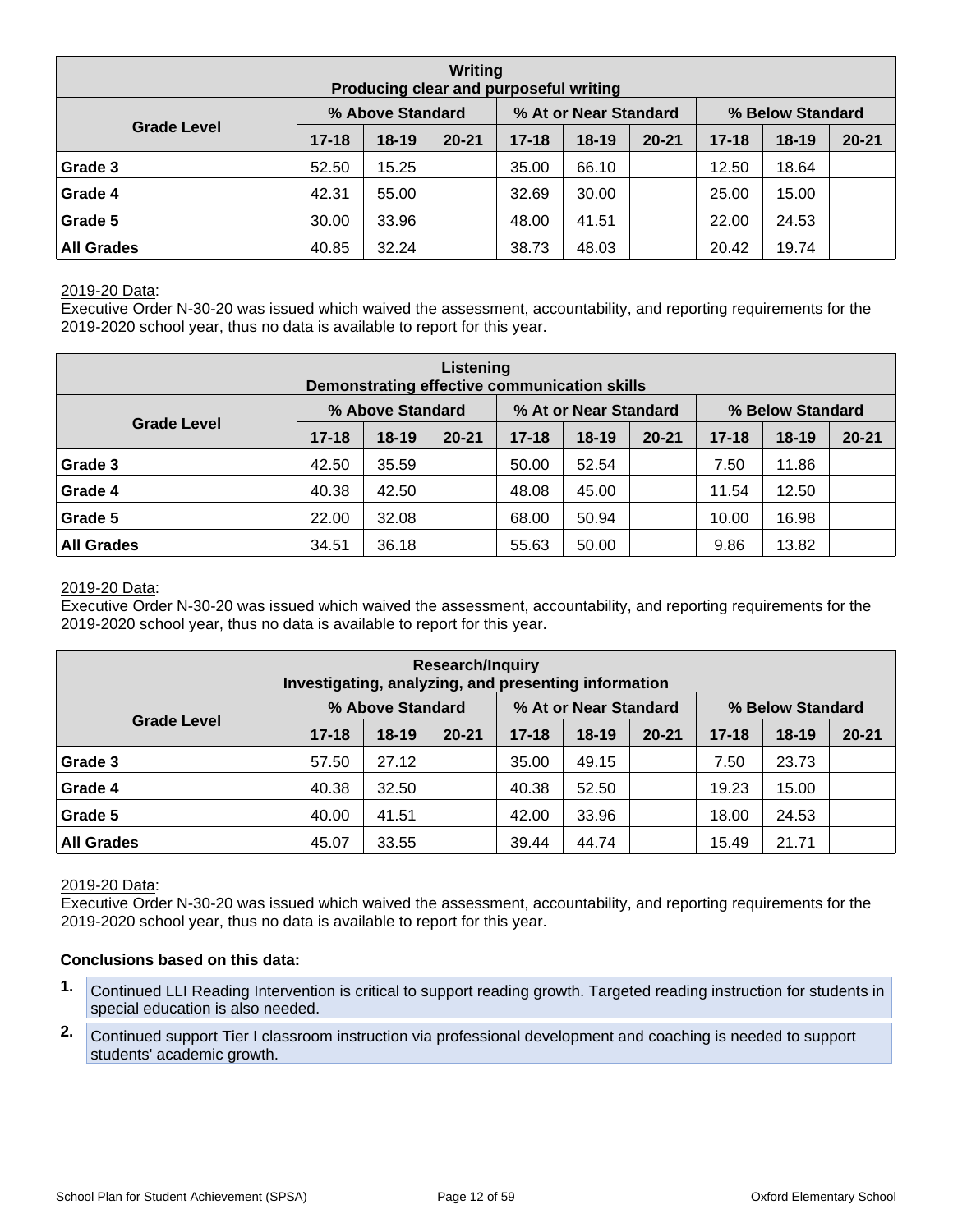### **CAASPP Results Mathematics (All Students)**

|                   | <b>Overall Participation for All Students</b> |                        |           |           |                      |           |           |                    |           |                        |           |           |  |  |
|-------------------|-----------------------------------------------|------------------------|-----------|-----------|----------------------|-----------|-----------|--------------------|-----------|------------------------|-----------|-----------|--|--|
| Grade             |                                               | # of Students Enrolled |           |           | # of Students Tested |           |           | # of Students with |           | % of Enrolled Students |           |           |  |  |
| Level             | $17 - 18$                                     | $18 - 19$              | $20 - 21$ | $17 - 18$ | $18 - 19$            | $20 - 21$ | $17 - 18$ | $18-19$            | $20 - 21$ | $17 - 18$              | $18 - 19$ | $20 - 21$ |  |  |
| Grade 3           | 41                                            | 60                     | 130       | 40        | 59                   | 0         | 40        | 59                 | 0         | 97.6                   | 98.3      | 0.0       |  |  |
| Grade 4           | 55                                            | 43                     | 146       | 52        | 39                   | $\Omega$  | 52        | 39                 | 0         | 94.5                   | 90.7      | 0.0       |  |  |
| Grade 5           | 52                                            | 54                     | 150       | 50        | 53                   | 0         | 50        | 53                 | 0         | 96.2                   | 98.1      | 0.0       |  |  |
| <b>All Grades</b> | 148                                           | 157                    | 426       | 142       | 151                  | $\Omega$  | 142       | 151                | 0         | 95.9                   | 96.2      | 0.0       |  |  |

\* The "% of Enrolled Students Tested" showing in this table is not the same as "Participation Rate" for federal accountability purposes.

#### 2019-20 Data:

Executive Order N-30-20 was issued which waived the assessment, accountability, and reporting requirements for the 2019-2020 school year, thus no data is available to report for this year.

|                   | <b>Overall Achievement for All Students</b> |                         |     |             |             |  |                |               |  |                   |               |  |                |                                                                                           |  |
|-------------------|---------------------------------------------|-------------------------|-----|-------------|-------------|--|----------------|---------------|--|-------------------|---------------|--|----------------|-------------------------------------------------------------------------------------------|--|
| Grade             |                                             | <b>Mean Scale Score</b> |     | % Standard  |             |  | % Standard Met |               |  | % Standard Nearly |               |  | % Standard Not |                                                                                           |  |
| Level             |                                             |                         |     |             |             |  |                |               |  |                   |               |  |                | 17-18 18-19 20-21 17-18 18-19 20-21 17-18 18-19 20-21 17-18 18-19 20-21 17-18 18-19 20-21 |  |
| Grade 3           | 2504.                                       | 2472.                   |     |             | 52.50 33.90 |  |                | 32.50 38.98   |  | 5.00              | 16.95         |  |                | $10.00$   10.17                                                                           |  |
| Grade 4           | 2501.                                       | 2539.                   |     | 26.92 56.41 |             |  |                | 28.85   17.95 |  | 30.77             | 10.26         |  | 13.46   15.38  |                                                                                           |  |
| Grade 5           | 2498.                                       | 2522.                   |     |             | 26.00 32.08 |  | 20.00          | 9.43          |  |                   | 14.00   26.42 |  | $40.00$ 32.08  |                                                                                           |  |
| <b>All Grades</b> | N/A                                         | N/A                     | N/A | 33.80 39.07 |             |  |                | 26.76 23.18   |  | 17.61             | 18.54         |  | 21.83          | 19.21                                                                                     |  |

#### 2019-20 Data:

Executive Order N-30-20 was issued which waived the assessment, accountability, and reporting requirements for the 2019-2020 school year, thus no data is available to report for this year.

| <b>Concepts &amp; Procedures</b><br>Applying mathematical concepts and procedures |           |                  |           |           |                       |           |                  |           |           |  |  |  |  |
|-----------------------------------------------------------------------------------|-----------|------------------|-----------|-----------|-----------------------|-----------|------------------|-----------|-----------|--|--|--|--|
|                                                                                   |           | % Above Standard |           |           | % At or Near Standard |           | % Below Standard |           |           |  |  |  |  |
| <b>Grade Level</b>                                                                | $17 - 18$ | $18-19$          | $20 - 21$ | $17 - 18$ | $18 - 19$             | $20 - 21$ | $17 - 18$        | $18 - 19$ | $20 - 21$ |  |  |  |  |
| Grade 3                                                                           | 62.50     | 57.63            |           | 27.50     | 30.51                 |           | 10.00            | 11.86     |           |  |  |  |  |
| Grade 4                                                                           | 36.54     | 61.54            |           | 30.77     | 20.51                 |           | 32.69            | 17.95     |           |  |  |  |  |
| Grade 5                                                                           | 36.00     | 33.96            |           | 16.00     | 24.53                 |           | 48.00            | 41.51     |           |  |  |  |  |
| <b>All Grades</b>                                                                 | 43.66     | 50.33            |           | 24.65     | 25.83                 |           | 31.69            | 23.84     |           |  |  |  |  |

#### 2019-20 Data: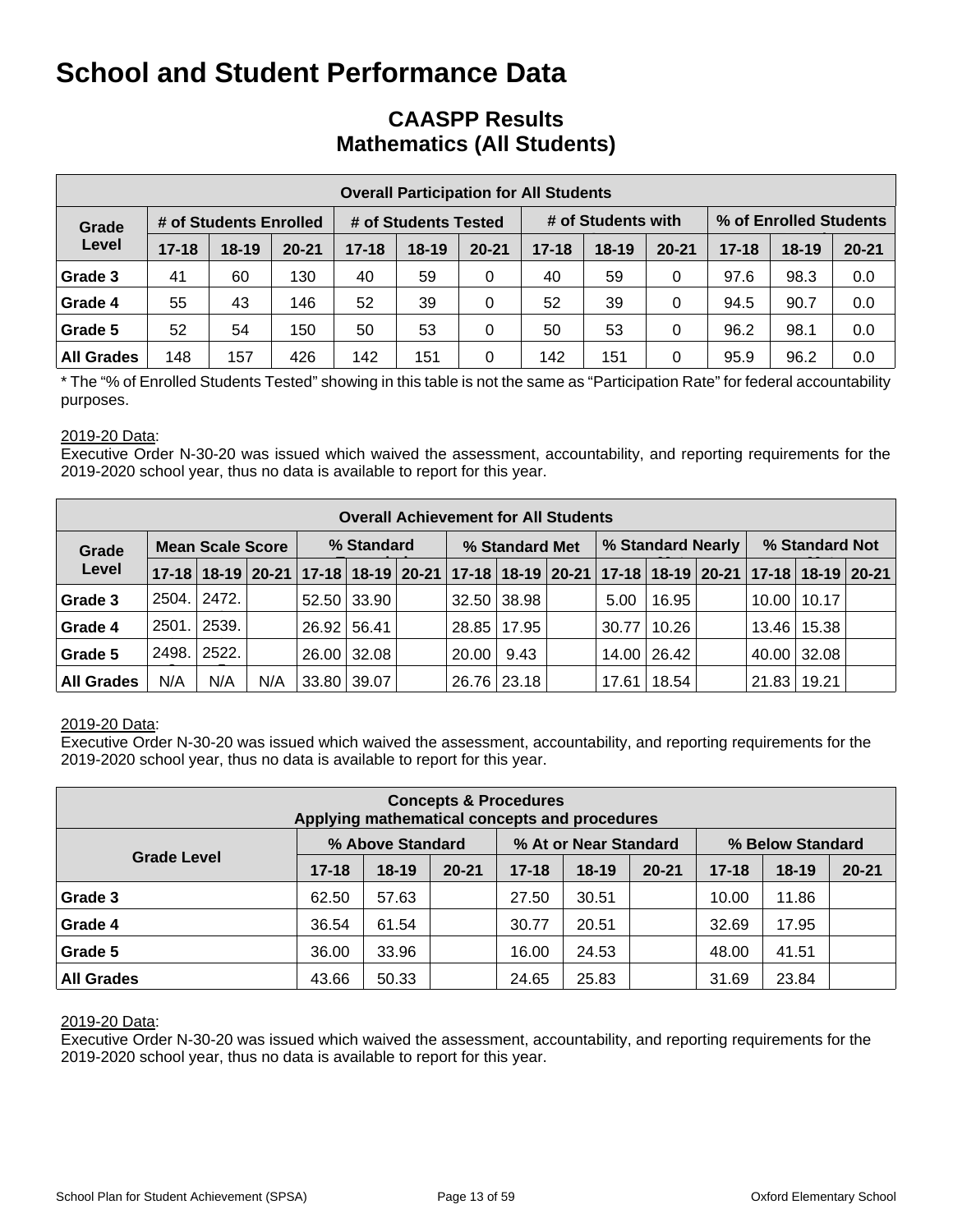| <b>Problem Solving &amp; Modeling/Data Analysis</b><br>Using appropriate tools and strategies to solve real world and mathematical problems |           |                  |           |           |                       |           |           |                  |           |  |  |
|---------------------------------------------------------------------------------------------------------------------------------------------|-----------|------------------|-----------|-----------|-----------------------|-----------|-----------|------------------|-----------|--|--|
|                                                                                                                                             |           | % Above Standard |           |           | % At or Near Standard |           |           | % Below Standard |           |  |  |
| <b>Grade Level</b>                                                                                                                          | $17 - 18$ | $18-19$          | $20 - 21$ | $17 - 18$ | $18-19$               | $20 - 21$ | $17 - 18$ | $18 - 19$        | $20 - 21$ |  |  |
| Grade 3                                                                                                                                     | 62.50     | 40.68            |           | 25.00     | 50.85                 |           | 12.50     | 8.47             |           |  |  |
| Grade 4                                                                                                                                     | 34.62     | 58.97            |           | 38.46     | 23.08                 |           | 26.92     | 17.95            |           |  |  |
| Grade 5                                                                                                                                     | 30.00     | 30.19            |           | 38.00     | 37.74                 |           | 32.00     | 32.08            |           |  |  |
| <b>All Grades</b>                                                                                                                           | 40.85     | 41.72            |           | 34.51     | 39.07                 |           | 24.65     | 19.21            |           |  |  |

Executive Order N-30-20 was issued which waived the assessment, accountability, and reporting requirements for the 2019-2020 school year, thus no data is available to report for this year.

| <b>Communicating Reasoning</b><br>Demonstrating ability to support mathematical conclusions |           |                  |           |           |                       |           |           |                  |           |  |  |
|---------------------------------------------------------------------------------------------|-----------|------------------|-----------|-----------|-----------------------|-----------|-----------|------------------|-----------|--|--|
|                                                                                             |           | % Above Standard |           |           | % At or Near Standard |           |           | % Below Standard |           |  |  |
| <b>Grade Level</b>                                                                          | $17 - 18$ | $18 - 19$        | $20 - 21$ | $17 - 18$ | $18 - 19$             | $20 - 21$ | $17 - 18$ | $18 - 19$        | $20 - 21$ |  |  |
| Grade 3                                                                                     | 67.50     | 49.15            |           | 22.50     | 33.90                 |           | 10.00     | 16.95            |           |  |  |
| Grade 4                                                                                     | 30.77     | 51.28            |           | 55.77     | 35.90                 |           | 13.46     | 12.82            |           |  |  |
| Grade 5                                                                                     | 24.00     | 28.30            |           | 36.00     | 35.85                 |           | 40.00     | 35.85            |           |  |  |
| <b>All Grades</b>                                                                           | 38.73     | 42.38            |           | 39.44     | 35.10                 |           | 21.83     | 22.52            |           |  |  |

#### 2019-20 Data:

Executive Order N-30-20 was issued which waived the assessment, accountability, and reporting requirements for the 2019-2020 school year, thus no data is available to report for this year.

#### **Conclusions based on this data:**

- **1.** Additional support for math needed in the form of intervention, enrichment and instructional coaching.
- **2.** Research on-line programs that are aligned to Engage NY ASOU curriculum and that can be used to support intervention needs.
- **3.** There is a decline in the percentage of students above standard as they move from grade to grade.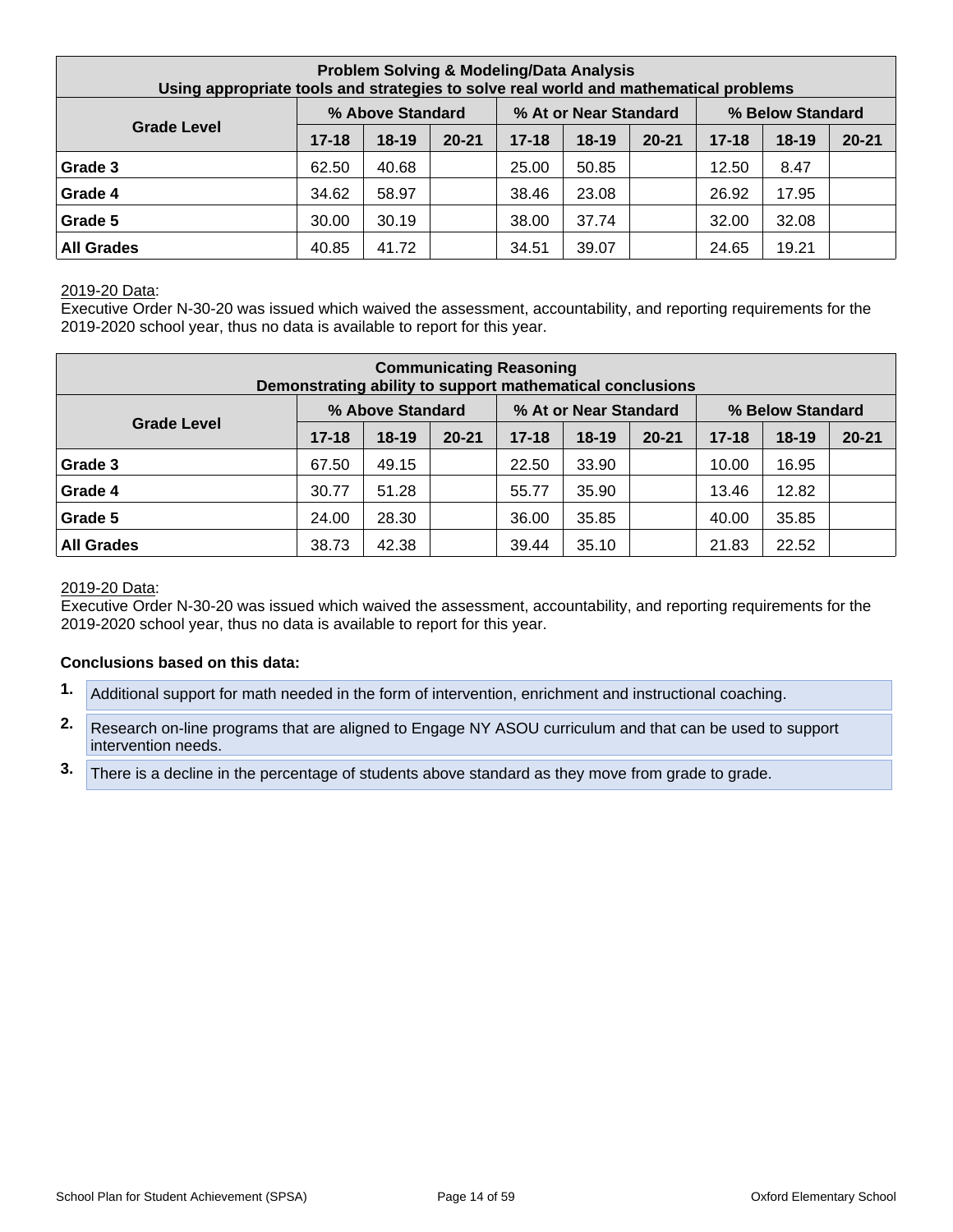## **ELPAC Results**

| <b>ELPAC Summative Assessment Data</b><br><b>Number of Students and Mean Scale Scores for All Students</b> |                         |         |           |           |                      |           |           |                         |           |           |                                     |           |
|------------------------------------------------------------------------------------------------------------|-------------------------|---------|-----------|-----------|----------------------|-----------|-----------|-------------------------|-----------|-----------|-------------------------------------|-----------|
| Grade                                                                                                      | <b>Overall</b><br>Level |         |           |           | <b>Oral Language</b> |           |           | <b>Written Language</b> |           |           | Number of<br><b>Students Tested</b> |           |
|                                                                                                            | $17 - 18$               | $18-19$ | $20 - 21$ | $17 - 18$ | 18-19                | $20 - 21$ | $17 - 18$ | $18-19$                 | $20 - 21$ | $17 - 18$ | $18 - 19$                           | $20 - 21$ |
| K                                                                                                          | $\star$                 | $\star$ | $\star$   | $\star$   | $\star$              | $\star$   | $\star$   | $\star$                 | $\star$   | $\star$   | 8                                   | 9         |
| 1                                                                                                          | $\star$                 | $\star$ | 1478.8    | $\star$   | $\star$              | 1499.4    | $\star$   | $\star$                 | 1457.8    | $\star$   | $\star$                             | 11        |
| $\mathbf{2}$                                                                                               | $\star$                 | $\star$ | 1480.4    | $\star$   | $\star$              | 1489.1    | $\star$   | $\star$                 | 1471.4    | $\star$   | 5                                   | 14        |
| 3                                                                                                          | $\star$                 | $\star$ | $\star$   | $\star$   | $\star$              | $\star$   | $\star$   | $\star$                 | $\star$   | $\star$   | 4                                   | 5         |
| 4                                                                                                          | $\star$                 | $\star$ | 1533.4    | $\star$   | $\star$              | 1530.8    | $\star$   | $\star$                 | 1535.5    | $\star$   | 6                                   | 13        |
| $5\phantom{.0}$                                                                                            | $\star$                 | $\star$ | $\star$   | $\star$   | $\star$              | $\star$   | $\star$   | $\star$                 | $\star$   | $\star$   | 8                                   | 9         |
| <b>All Grades</b>                                                                                          |                         |         |           |           |                      |           |           |                         |           | 32        | 32                                  | 61        |

#### 2019-20 Data:

Executive Order N-30-20 was issued which waived the assessment, accountability, and reporting requirements for the 2019-2020 school year, thus no data is available to report for this year.

| <b>Overall Language</b><br>Percentage of Students at Each Performance Level for All Students |           |         |                 |           |           |           |         |                           |         |           |         |                 |           |                                    |           |
|----------------------------------------------------------------------------------------------|-----------|---------|-----------------|-----------|-----------|-----------|---------|---------------------------|---------|-----------|---------|-----------------|-----------|------------------------------------|-----------|
| Grade                                                                                        |           | Level 4 |                 |           | Level 3   |           |         | Level 2                   |         |           | Level 1 |                 |           | <b>Total Number</b><br>of Students |           |
| Level                                                                                        | $17 - 18$ |         | $18-19$   20-21 | $17 - 18$ | $18 - 19$ | $20 - 21$ |         | $17 - 18$ 18 - 19 20 - 21 |         | $17 - 18$ |         | $18-19$   20-21 | $17 - 18$ | $18 - 19$                          | $20 - 21$ |
| K                                                                                            | $\star$   | $\star$ | $\star$         |           | $\star$   | $\star$   | $\star$ | $\star$                   | $\star$ |           | $\star$ | $\star$         | $\star$   | $\star$                            | $\star$   |
| 1                                                                                            | $\star$   | $\star$ | 27.27           | $\star$   | $\star$   | 45.45     |         | $\star$                   | 18.18   |           | $\star$ | 9.09            | $\star$   | $\star$                            | 11        |
| $\mathbf{2}$                                                                                 | $\star$   | $\star$ | 21.43           | $\star$   | $\star$   | 35.71     |         | $\star$                   | 28.57   |           | $\star$ | 14.29           | $\star$   | $\star$                            | 14        |
| 3                                                                                            |           | $\star$ | $\star$         | $\star$   | $\star$   | $\star$   | $\star$ | $\star$                   | $\star$ | $\star$   | $\star$ | $\star$         | $\star$   | $\star$                            | $\star$   |
| 4                                                                                            |           | $\star$ | 46.15           | $\star$   | $\star$   | 46.15     | $\star$ | $\star$                   | 0.00    | $\star$   | $\star$ | 7.69            | $\star$   | $\star$                            | 13        |
| 5                                                                                            | $\star$   | $\star$ | $\star$         | $\star$   | $\star$   | $\star$   |         | $\star$                   | $\star$ | $\star$   | $\star$ | $\star$         | $\star$   | $\star$                            | $\star$   |
| <b>All Grades</b>                                                                            | $\star$   | 9.38    | 26.23           | 46.88     | 50.00     | 44.26     | $\star$ | 28.13                     | 19.67   | $\ast$    | 12.50   | 9.84            | 32        | 32                                 | 61        |

#### 2019-20 Data: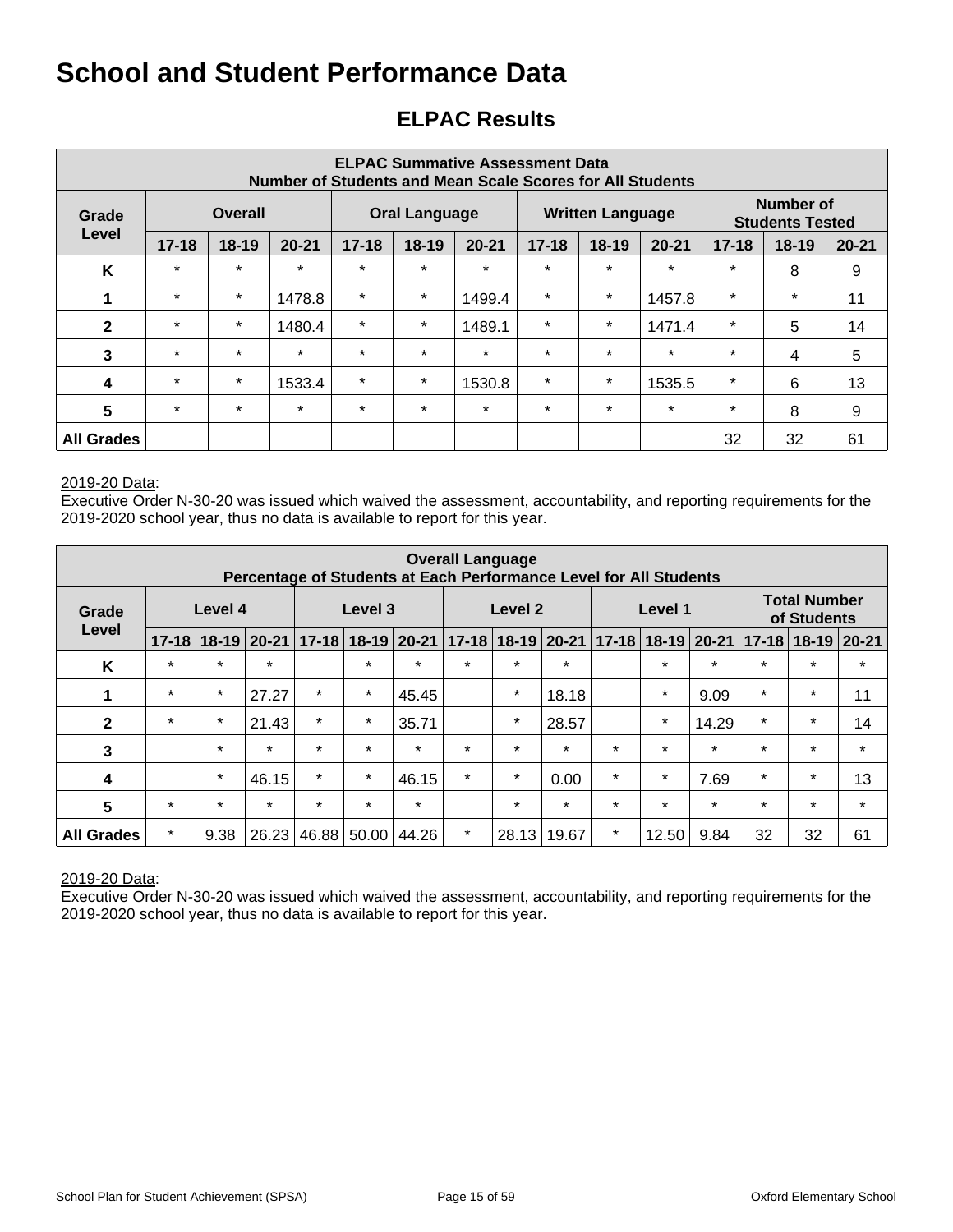| <b>Oral Language</b><br>Percentage of Students at Each Performance Level for All Students |                  |             |         |                               |         |             |                      |         |         |         |                           |         |                                    |                           |         |
|-------------------------------------------------------------------------------------------|------------------|-------------|---------|-------------------------------|---------|-------------|----------------------|---------|---------|---------|---------------------------|---------|------------------------------------|---------------------------|---------|
| Grade                                                                                     | Level 4<br>Level |             |         |                               | Level 3 |             |                      | Level 2 |         |         | Level 1                   |         | <b>Total Number</b><br>of Students |                           |         |
|                                                                                           | $17 - 18$        |             |         | 18-19 20-21 17-18 18-19 20-21 |         |             | $ 17-18 18-19 20-21$ |         |         |         | $17 - 18$ 18 - 19 20 - 21 |         |                                    | $17 - 18$   18-19   20-21 |         |
| K                                                                                         | $\star$          | $\star$     | $\star$ |                               | $\star$ | $\star$     | $\star$              | $\star$ | $\star$ |         | $\star$                   | $\star$ | $\star$                            | $\star$                   | $\star$ |
| 1                                                                                         | $\star$          | $\star$     | 72.73   | $\star$                       | $\star$ | 9.09        |                      | $\star$ | 9.09    |         | $\star$                   | 9.09    | $\star$                            | $\star$                   | 11      |
| $\mathbf{2}$                                                                              | $\star$          | $\star$     | 35.71   | $\star$                       | $\star$ | 21.43       |                      | $\star$ | 35.71   |         | $\star$                   | 7.14    | $\star$                            | $\star$                   | 14      |
| 3                                                                                         | $\star$          | $\star$     | $\star$ | $\star$                       | $\star$ | $\star$     | $\star$              | $\star$ | $\star$ | $\star$ | $\star$                   | $\star$ | $\star$                            | $\star$                   | $\star$ |
| 4                                                                                         | $\star$          | $\star$     | 61.54   | $\star$                       | $\star$ | 30.77       | $\star$              | $\star$ | 0.00    | $\star$ | $\star$                   | 7.69    | $\star$                            | $\star$                   | 13      |
| 5                                                                                         | $\star$          | $\star$     | $\star$ | $\star$                       | $\star$ | $\star$     | $\star$              | $\star$ | $\star$ |         | $\star$                   | $\star$ | $\star$                            | $\star$                   | $\star$ |
| <b>All Grades</b>                                                                         | 50.00            | 28.13 50.82 |         | $\star$                       |         | 40.63 27.87 | $\star$              | 15.63   | 14.75   | $\star$ | 15.63                     | 6.56    | 32                                 | 32                        | 61      |

Executive Order N-30-20 was issued which waived the assessment, accountability, and reporting requirements for the 2019-2020 school year, thus no data is available to report for this year.

| <b>Written Language</b><br>Percentage of Students at Each Performance Level for All Students |           |           |           |           |           |           |           |                    |         |           |         |               |           |                                    |           |  |
|----------------------------------------------------------------------------------------------|-----------|-----------|-----------|-----------|-----------|-----------|-----------|--------------------|---------|-----------|---------|---------------|-----------|------------------------------------|-----------|--|
| Grade                                                                                        |           | Level 4   |           |           | Level 3   |           |           | Level <sub>2</sub> |         |           | Level 1 |               |           | <b>Total Number</b><br>of Students |           |  |
| Level                                                                                        | $17 - 18$ | $18 - 19$ | $20 - 21$ | $17 - 18$ | $18 - 19$ | $20 - 21$ | $17 - 18$ | $18-19$ 20-21      |         | $17 - 18$ |         | $18-19$ 20-21 | $17 - 18$ | $18 - 19$                          | $20 - 21$ |  |
| K                                                                                            | $\star$   | $\star$   | $\star$   |           | $\star$   | $\star$   | $\star$   | $\star$            | $\star$ |           | $\star$ | $\star$       | $\star$   | $\star$                            | $\star$   |  |
| 1                                                                                            | $\star$   | $\star$   | 9.09      | $\star$   | $\star$   | 45.45     | $\star$   | $\star$            | 18.18   |           | $\star$ | 27.27         | $\ast$    | $\star$                            | 11        |  |
| $\mathbf{2}$                                                                                 |           | $\star$   | 7.14      | $\star$   | $\star$   | 42.86     | $\star$   | $\star$            | 35.71   |           | $\star$ | 14.29         | $\star$   | $\star$                            | 14        |  |
| 3                                                                                            |           | $\star$   | $\star$   | $\star$   | $\star$   | $\star$   | $\star$   | $\star$            | $\star$ | $\star$   | $\star$ | $\star$       | $\star$   | $\star$                            | $\star$   |  |
| 4                                                                                            |           | $\star$   | 23.08     | $\star$   | $\star$   | 38.46     | $\star$   | $\star$            | 30.77   | $\star$   | $\star$ | 7.69          | $\star$   | $\ast$                             | 13        |  |
| 5                                                                                            | $\star$   | $\star$   | $\star$   | $\star$   | $\star$   | $\star$   |           | $\star$            | $\star$ | $\star$   | $\star$ | $\star$       | $\star$   | $\star$                            | $\star$   |  |
| <b>All Grades</b>                                                                            | $\star$   | 6.25      | 16.39     | 37.50     | 40.63     | 26.23     | $\star$   | 40.63              | 36.07   | $\ast$    | 12.50   | 21.31         | 32        | 32                                 | 61        |  |

#### 2019-20 Data: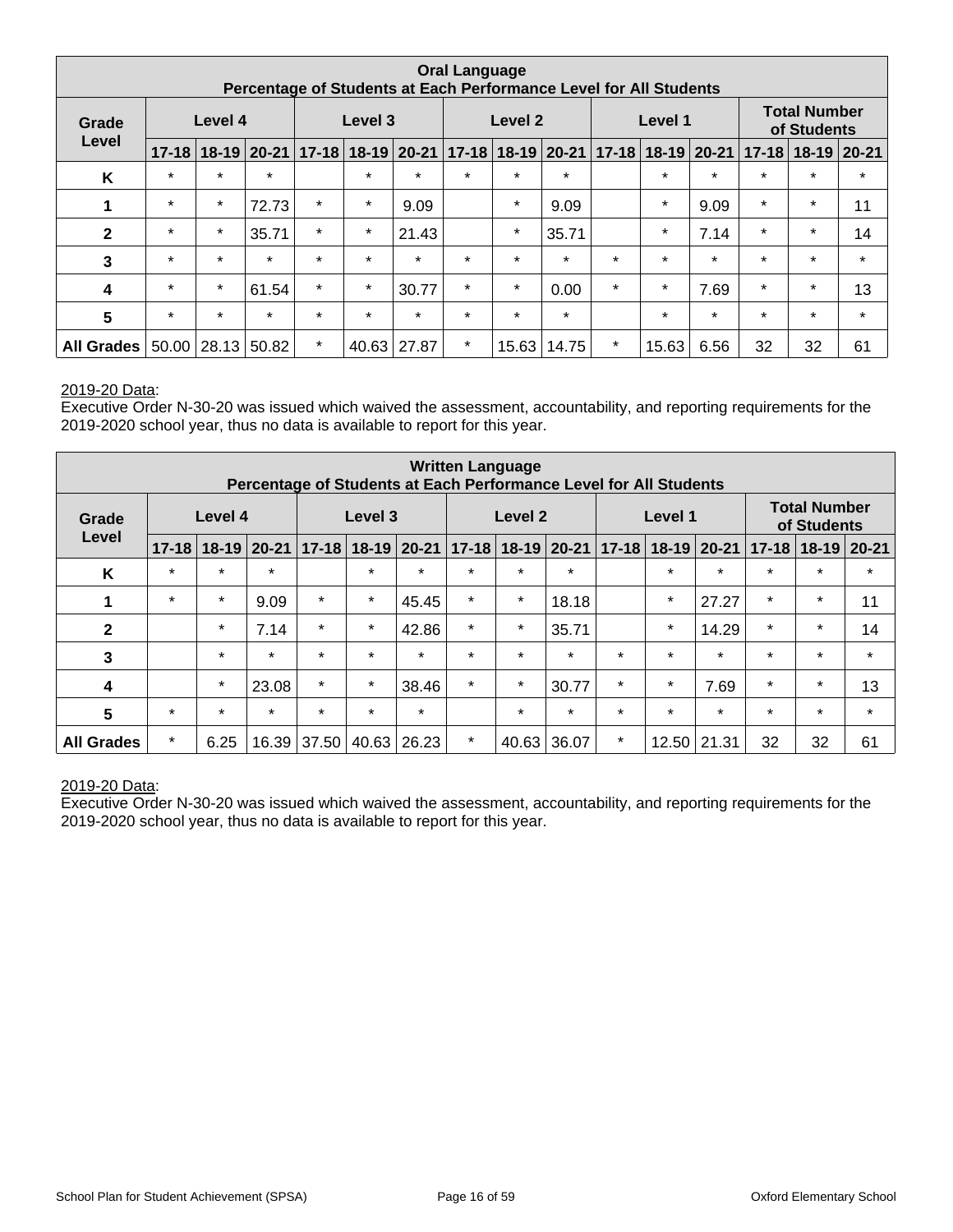| <b>Listening Domain</b><br>Percentage of Students by Domain Performance Level for All Students |           |                       |           |           |                            |           |           |                  |           |           |                                    |           |
|------------------------------------------------------------------------------------------------|-----------|-----------------------|-----------|-----------|----------------------------|-----------|-----------|------------------|-----------|-----------|------------------------------------|-----------|
| Grade                                                                                          |           | <b>Well Developed</b> |           |           | <b>Somewhat/Moderately</b> |           |           | <b>Beginning</b> |           |           | <b>Total Number</b><br>of Students |           |
| Level                                                                                          | $17 - 18$ | $18 - 19$             | $20 - 21$ | $17 - 18$ | 18-19                      | $20 - 21$ | $17 - 18$ | $18-19$          | $20 - 21$ | $17 - 18$ | $18 - 19$                          | $20 - 21$ |
| K                                                                                              | $\star$   | $\star$               | $\star$   | $\star$   | $\star$                    | $\star$   |           | $\star$          | $\star$   | $\star$   | $\ast$                             | $\star$   |
|                                                                                                | $\star$   | $\star$               | 81.82     |           | $\star$                    | 18.18     |           | $\ast$           | 0.00      | $\star$   | $\ast$                             | 11        |
| $\mathbf{2}$                                                                                   | $\star$   | $\star$               | 35.71     | $\star$   | $\star$                    | 50.00     |           | $\star$          | 14.29     | $\star$   | $\star$                            | 14        |
| 3                                                                                              |           | $\star$               | $\star$   | $\star$   | $\star$                    | $\star$   | $\star$   | $\star$          | $\star$   | $\star$   | $\star$                            | $\star$   |
| 4                                                                                              | $\star$   | $\star$               | 61.54     | $\star$   | $\star$                    | 30.77     | $\star$   | $\star$          | 7.69      | $\star$   | $\ast$                             | 13        |
| $5\phantom{.0}$                                                                                | $\star$   | $\star$               | $\star$   | $\star$   | $\star$                    | $\star$   |           | $\star$          | $\star$   | $\star$   | $\ast$                             | $\star$   |
| <b>All Grades</b>                                                                              | 46.88     | 18.75                 | 47.54     | 40.63     | 68.75                      | 45.90     | $\star$   | 12.50            | 6.56      | 32        | 32                                 | 61        |

Executive Order N-30-20 was issued which waived the assessment, accountability, and reporting requirements for the 2019-2020 school year, thus no data is available to report for this year.

| <b>Speaking Domain</b><br>Percentage of Students by Domain Performance Level for All Students |           |                       |           |           |                     |           |           |                  |           |           |                                    |           |
|-----------------------------------------------------------------------------------------------|-----------|-----------------------|-----------|-----------|---------------------|-----------|-----------|------------------|-----------|-----------|------------------------------------|-----------|
| Grade                                                                                         |           | <b>Well Developed</b> |           |           | Somewhat/Moderately |           |           | <b>Beginning</b> |           |           | <b>Total Number</b><br>of Students |           |
| Level                                                                                         | $17 - 18$ | $18-19$               | $20 - 21$ | $17 - 18$ | 18-19               | $20 - 21$ | $17 - 18$ | $18-19$          | $20 - 21$ | $17 - 18$ | $18 - 19$                          | $20 - 21$ |
| K                                                                                             | $\star$   | $\star$               | $\star$   | $\star$   | $\star$             | $\star$   |           | $\star$          | $\star$   | $\star$   | $\star$                            | $\star$   |
| 1                                                                                             | $\star$   | $\star$               | 36.36     | $\star$   | $\star$             | 54.55     |           | $\ast$           | 9.09      | $\star$   | $\star$                            | 11        |
| $\mathbf{2}$                                                                                  | $\star$   | $\star$               | 35.71     | $\star$   | $\star$             | 57.14     |           | $\star$          | 7.14      | $\star$   | $\star$                            | 14        |
| 3                                                                                             | $\star$   | $\star$               | $\star$   |           | $\star$             | $\star$   | $\star$   | $\star$          | $\star$   | $\star$   | $\star$                            | $\star$   |
| 4                                                                                             | $\star$   | $\star$               | 53.85     | $\star$   | $\star$             | 38.46     | $\star$   | $\star$          | 7.69      | $\star$   | $\star$                            | 13        |
| 5                                                                                             | $\star$   | $\star$               | $\star$   | $\star$   | $\star$             | $\star$   |           | $\star$          | $\star$   | $\star$   | $\star$                            | $\star$   |
| <b>All Grades</b>                                                                             | 62.50     | 37.50                 | 45.90     | $\star$   | 43.75               | 47.54     | $\star$   | 18.75            | 6.56      | 32        | 32                                 | 61        |

#### 2019-20 Data: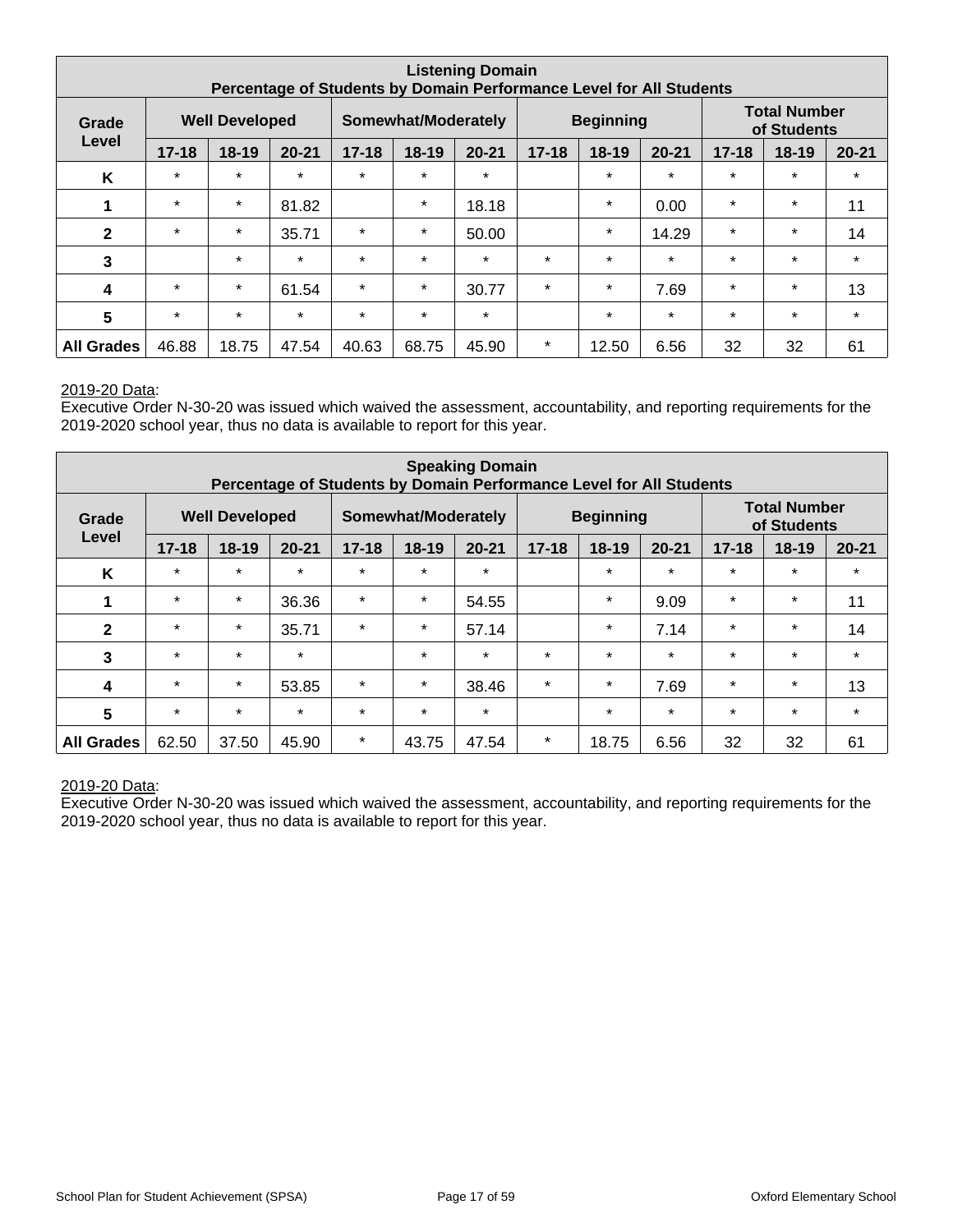| <b>Reading Domain</b><br>Percentage of Students by Domain Performance Level for All Students |                                |         |           |           |                     |           |           |                  |           |           |                                    |           |
|----------------------------------------------------------------------------------------------|--------------------------------|---------|-----------|-----------|---------------------|-----------|-----------|------------------|-----------|-----------|------------------------------------|-----------|
| Grade                                                                                        | <b>Well Developed</b><br>Level |         |           |           | Somewhat/Moderately |           |           | <b>Beginning</b> |           |           | <b>Total Number</b><br>of Students |           |
|                                                                                              | $17 - 18$                      | $18-19$ | $20 - 21$ | $17 - 18$ | 18-19               | $20 - 21$ | $17 - 18$ | 18-19            | $20 - 21$ | $17 - 18$ | 18-19                              | $20 - 21$ |
| K                                                                                            | $\star$                        | $\star$ | $\star$   | $\star$   | $\star$             | $\star$   | $\star$   | $\star$          | $\star$   | $\star$   | $\star$                            | $\star$   |
|                                                                                              | $\star$                        | $\star$ | 36.36     |           | $\star$             | 36.36     |           | $\star$          | 27.27     | $\star$   | $\star$                            | 11        |
| $\mathbf{2}$                                                                                 | $\star$                        | $\star$ | 14.29     | $\star$   | $\star$             | 71.43     | $^\star$  | $\star$          | 14.29     | $\star$   | $\ast$                             | 14        |
| $\mathbf{3}$                                                                                 |                                | $\star$ | $\star$   | $\star$   | $\star$             | $\star$   | $\star$   | $\star$          | $\star$   | $\star$   | $\star$                            | $\star$   |
| $\overline{\mathbf{4}}$                                                                      |                                | $\star$ | 15.38     | $\star$   | $\star$             | 76.92     | $\ast$    | $\ast$           | 7.69      | $\ast$    | $\ast$                             | 13        |
| 5                                                                                            | $\star$                        | $\star$ | $\star$   | $\star$   | $\star$             | $\star$   | $\star$   | $\star$          | $\star$   | $\star$   | $\star$                            | $\star$   |
| <b>All Grades</b>                                                                            | $\star$                        | 12.50   | 18.03     | 46.88     | 65.63               | 63.93     | $\ast$    | 21.88            | 18.03     | 32        | 32                                 | 61        |

Executive Order N-30-20 was issued which waived the assessment, accountability, and reporting requirements for the 2019-2020 school year, thus no data is available to report for this year.

| <b>Writing Domain</b><br>Percentage of Students by Domain Performance Level for All Students |           |                       |           |           |                     |           |           |                  |           |           |                                    |           |
|----------------------------------------------------------------------------------------------|-----------|-----------------------|-----------|-----------|---------------------|-----------|-----------|------------------|-----------|-----------|------------------------------------|-----------|
| Grade                                                                                        |           | <b>Well Developed</b> |           |           | Somewhat/Moderately |           |           | <b>Beginning</b> |           |           | <b>Total Number</b><br>of Students |           |
| Level                                                                                        | $17 - 18$ | $18 - 19$             | $20 - 21$ | $17 - 18$ | 18-19               | $20 - 21$ | $17 - 18$ | $18 - 19$        | $20 - 21$ | $17 - 18$ | $18 - 19$                          | $20 - 21$ |
| K                                                                                            | $\star$   | $\star$               | $\star$   | $\star$   | $\star$             | $\star$   |           | $\star$          | $\star$   | $\star$   | $\star$                            | $\star$   |
| 1                                                                                            | $\star$   | $\star$               | 0.00      | $\star$   | $\star$             | 72.73     | $\ast$    | $\star$          | 27.27     | $\ast$    | $\star$                            | 11        |
| $\mathbf{2}$                                                                                 |           | $\star$               | 7.14      | $\star$   | $\star$             | 85.71     |           | $\ast$           | 7.14      | $\star$   | $\star$                            | 14        |
| 3                                                                                            | $\star$   | $\star$               | $\star$   | $\star$   | $\star$             | $\ast$    |           | $\star$          | $\star$   | $\star$   | $\star$                            | $\star$   |
| 4                                                                                            | $\star$   | $\star$               | 15.38     | $\star$   | $\star$             | 76.92     | $\star$   | $\star$          | 7.69      | $\star$   | $\star$                            | 13        |
| 5                                                                                            | $\star$   | $\star$               | $\star$   | $\star$   | $\star$             | $\star$   | $\star$   | $\star$          | $\star$   | $\star$   | $\star$                            | $\star$   |
| <b>All Grades</b>                                                                            | $\star$   | 18.75                 | 11.48     | 59.38     | 65.63               | 65.57     | $\star$   | 15.63            | 22.95     | 32        | 32                                 | 61        |

#### 2019-20 Data:

Executive Order N-30-20 was issued which waived the assessment, accountability, and reporting requirements for the 2019-2020 school year, thus no data is available to report for this year.

#### **Conclusions based on this data:**

**1.** There is not a statistically significant number of students in the ELD program on which to draw valid conclusions.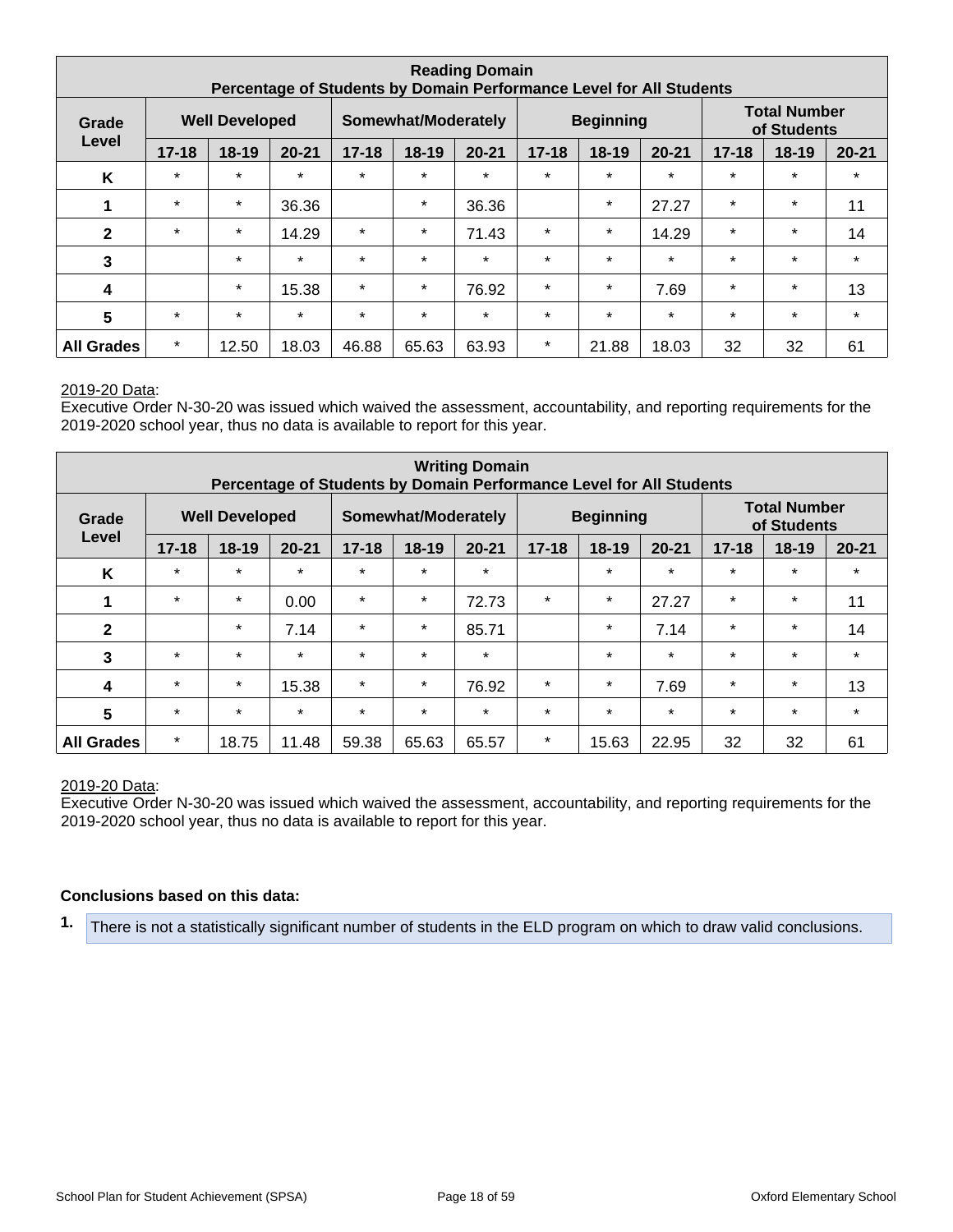## **Student Population**

Although both Senate Bill 98 and Assembly Bill 130 suspended the publication of state indicators on the 2020 and 2021 California School Dashboards, these bills also required the reporting of valid and reliable data that would have been included in these Dashboards.

To meet this requirement, CDE has made available the Enrollment, Graduation Rate Additional Report and the College/Career Measures Report data available. All other reports are not available for 2020 and 2021.

This section provides information about the school's student population.

| 2020-21 Student Population                        |                                                                                                                                                                     |                                                                                                                                                                                                    |                                                                                          |  |  |  |  |  |  |
|---------------------------------------------------|---------------------------------------------------------------------------------------------------------------------------------------------------------------------|----------------------------------------------------------------------------------------------------------------------------------------------------------------------------------------------------|------------------------------------------------------------------------------------------|--|--|--|--|--|--|
| <b>Total</b><br><b>Enrollment</b>                 | Socioeconomically<br><b>Disadvantaged</b>                                                                                                                           | <b>English</b><br><b>Learners</b>                                                                                                                                                                  | <b>Foster</b><br>Youth                                                                   |  |  |  |  |  |  |
| 242                                               | 26.9                                                                                                                                                                | 5.8                                                                                                                                                                                                | This is the percent of students<br>whose well-being is the<br>responsibility of a court. |  |  |  |  |  |  |
| This is the total number of<br>students enrolled. | This is the percent of students<br>who are eligible for free or<br>reduced priced meals; or have<br>parents/quardians who did not<br>receive a high school diploma. | This is the percent of students<br>who are learning to communicate<br>effectively in English, typically<br>requiring instruction in both the<br>English Language and in their<br>academic courses. |                                                                                          |  |  |  |  |  |  |

| 2019-20 Enrollment for All Students/Student Group |              |            |  |  |  |  |  |  |  |
|---------------------------------------------------|--------------|------------|--|--|--|--|--|--|--|
| <b>Student Group</b>                              | <b>Total</b> | Percentage |  |  |  |  |  |  |  |
| <b>English Learners</b>                           | 14           | 5.8        |  |  |  |  |  |  |  |
| <b>Foster Youth</b>                               |              |            |  |  |  |  |  |  |  |
| <b>Homeless</b>                                   | 6            | 2.5        |  |  |  |  |  |  |  |
| <b>Socioeconomically Disadvantaged</b>            | 65           | 26.9       |  |  |  |  |  |  |  |
| <b>Students with Disabilities</b>                 | 28           | 11.6       |  |  |  |  |  |  |  |

| <b>Enrollment by Race/Ethnicity</b>                |    |      |  |  |
|----------------------------------------------------|----|------|--|--|
| <b>Total</b><br><b>Student Group</b><br>Percentage |    |      |  |  |
| <b>African American</b>                            | 42 | 17.4 |  |  |
| American Indian or Alaska Native                   |    |      |  |  |
| Asian                                              | 14 | 5.8  |  |  |
| <b>Filipino</b>                                    | 3  | 1.2  |  |  |
| <b>Hispanic</b>                                    | 41 | 16.9 |  |  |
| <b>Two or More Races</b>                           | 44 | 18.2 |  |  |
| Native Hawaiian or Pacific Islander                |    | 0.4  |  |  |
| White                                              | 97 | 40.1 |  |  |

#### **Conclusions based on this data:**

**1.** Almost a third of our Oxford students are Socioeconomically disadvantaged but this is declining each year.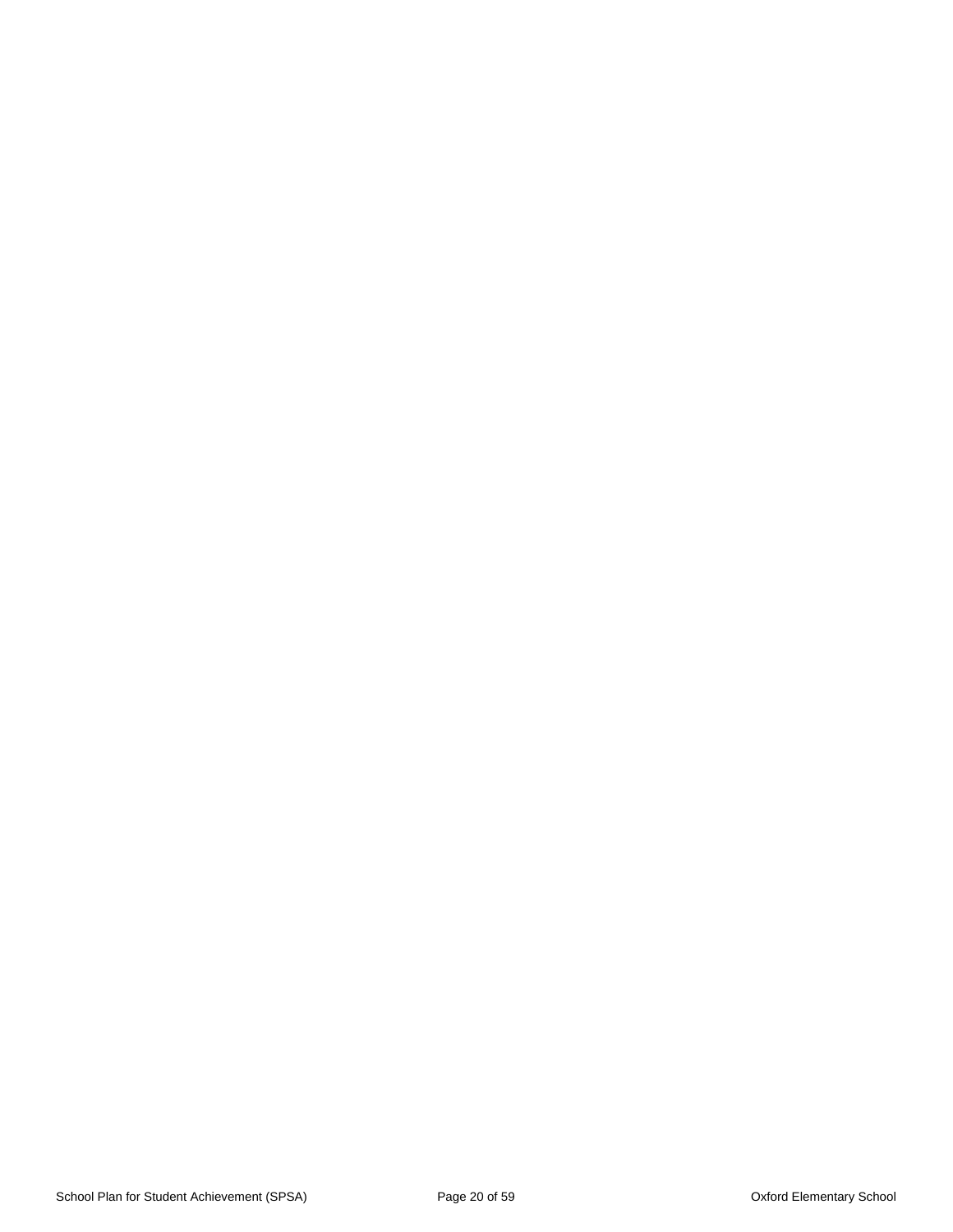## **Overall Performance**

Although both Senate Bill 98 and Assembly Bill 130 suspended the publication of state indicators on the 2020 and 2021 California School Dashboards, these bills also required the reporting of valid and reliable data that would have been included in these Dashboards.

To meet this requirement, CDE has made available the Enrollment, Graduation Rate Additional Report and the College/Career Measures Report data available. All other reports are not available for 2020 and 2021, thus the most recent data (2019 Fall) is provided here.



#### **Conclusions based on this data:**

- **1.** Chronic Absenteeism is an issue for Oxford, in particular our students in the Special Education program.
- **2.** Overall, students are performing at similar levels in ELA and Math.
- **3.** Suspension rates are very low.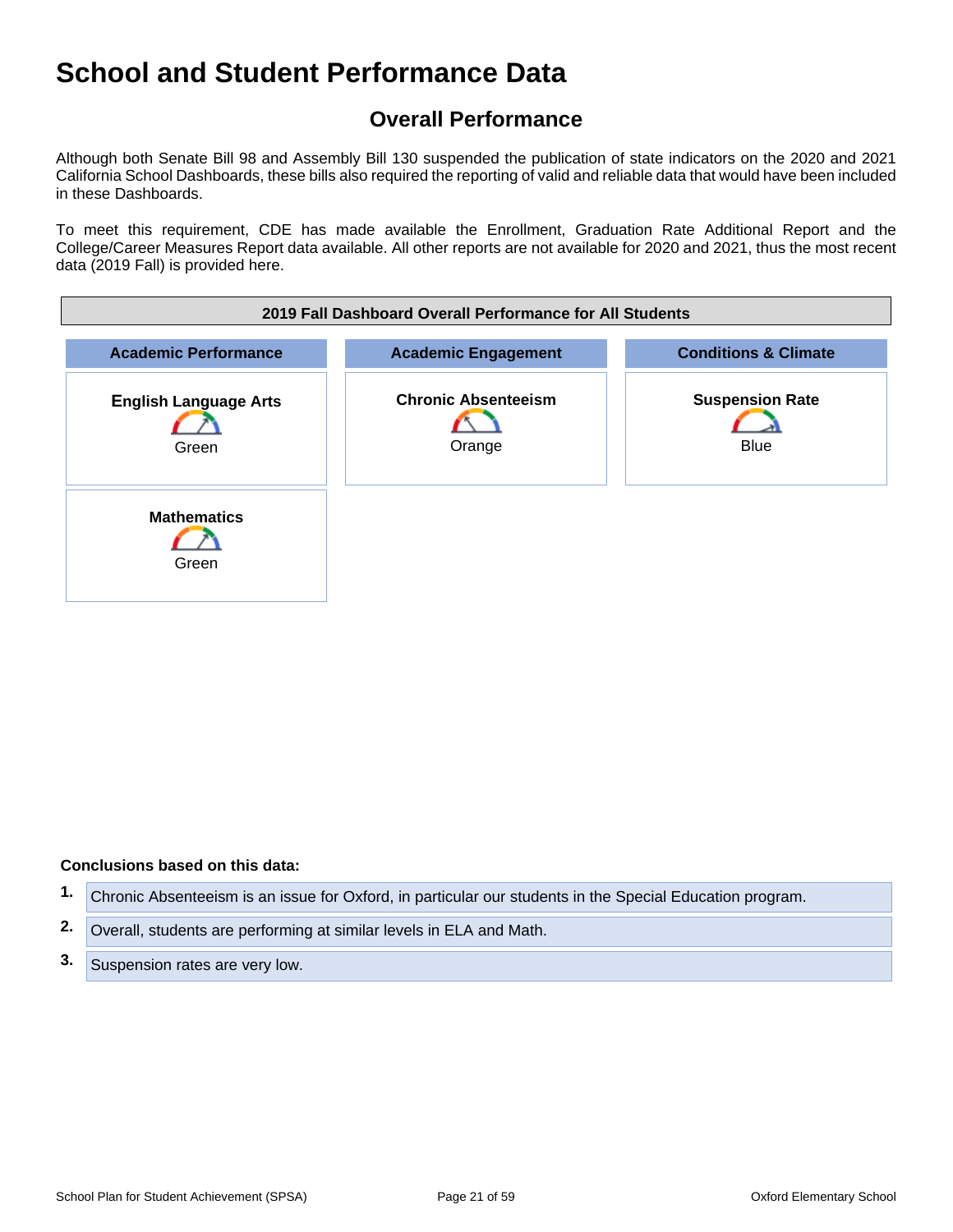## **Academic Performance English Language Arts**

Although both Senate Bill 98 and Assembly Bill 130 suspended the publication of state indicators on the 2020 and 2021 California School Dashboards, these bills also required the reporting of valid and reliable data that would have been included in these Dashboards.

To meet this requirement, CDE has made available the Enrollment, Graduation Rate Additional Report and the College/Career Measures Report data available. All other reports are not available for 2020 and 2021, thus the most recent data (2019 Fall) is provided here.

The performance levels are color-coded and range from lowest-to-highest performance in the following order:



This section provides number of student groups in each color.



This section provides a view of Student Assessment Results and other aspects of this school's performance, specifically how well students are meeting grade-level standards on the English Language Arts assessment. This measure is based on student performance on the Smarter Balanced Summative Assessment, which is taken annually by students in grades 3–8 and grade 11.

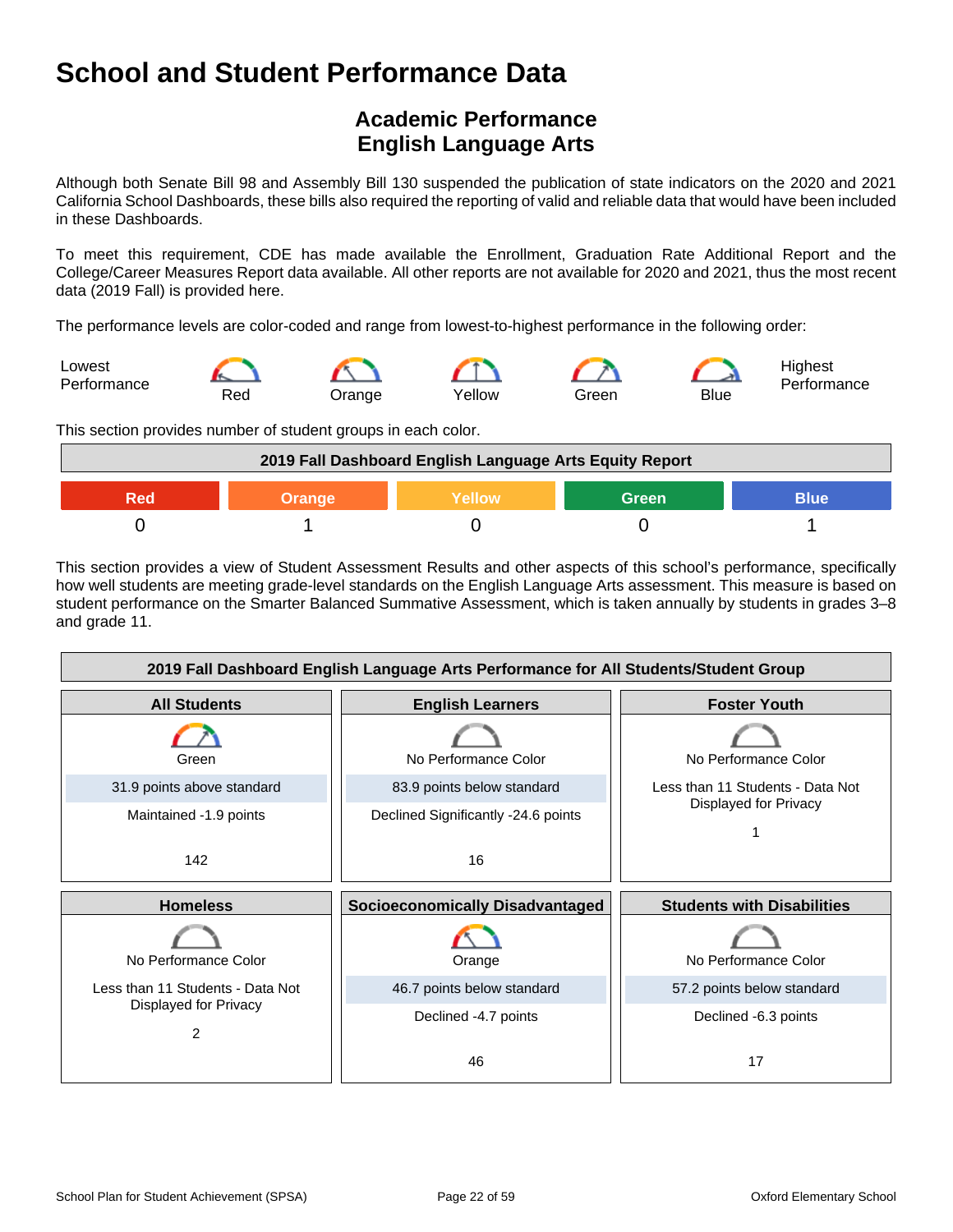

This section provides a view of Student Assessment Results and other aspects of this school's performance, specifically how well students are meeting grade-level standards on the English Language Arts assessment. This measure is based on student performance on the Smarter Balanced Summative Assessment, which is taken annually by students in grades 3–8 and grade 11.

| 2019 Fall Dashboard English Language Arts Data Comparisons for English Learners |                                      |                            |  |
|---------------------------------------------------------------------------------|--------------------------------------|----------------------------|--|
| <b>Current English Learner</b>                                                  | <b>Reclassified English Learners</b> | <b>English Only</b>        |  |
| 113.2 points below standard                                                     | Less than 11 Students - Data Not     | 44.9 points above standard |  |
| Declined Significantly -39.2 points                                             | Displayed for Privacy                | Declined -3.2 points       |  |
| 13                                                                              |                                      | 121                        |  |

#### **Conclusions based on this data:**

**1.** All groups, with statistically significant number of individuals, maintained or declined in ELA performance.

**2.** Our 16 identified English Language Learners had a significant decline in 2019.

**3.** Our African American students decreased by 1.6 points and are still 55.2 points below standard.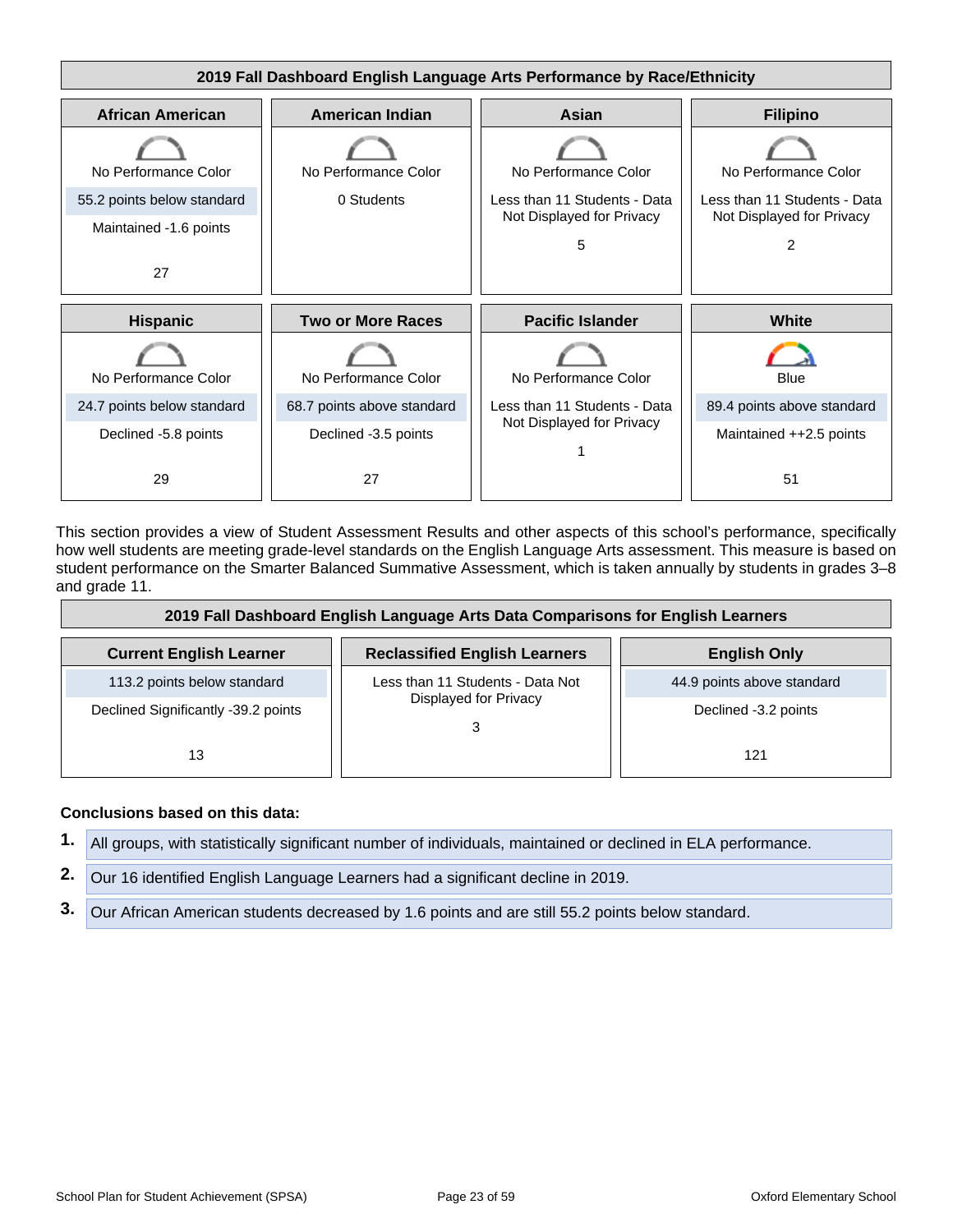### **Academic Performance Mathematics**

Although both Senate Bill 98 and Assembly Bill 130 suspended the publication of state indicators on the 2020 and 2021 California School Dashboards, these bills also required the reporting of valid and reliable data that would have been included in these Dashboards.

To meet this requirement, CDE has made available the Enrollment, Graduation Rate Additional Report and the College/Career Measures Report data available. All other reports are not available for 2020 and 2021, thus the most recent data (2019 Fall) is provided here.

The performance levels are color-coded and range from lowest-to-highest performance in the following order:



This section provides number of student groups in each color.



This section provides a view of Student Assessment Results and other aspects of this school's performance, specifically how well students are meeting grade-level standards on the Mathematics assessment. This measure is based on student performance on the Smarter Balanced Summative Assessment, which is taken annually by students in grades 3–8 and grade 11.

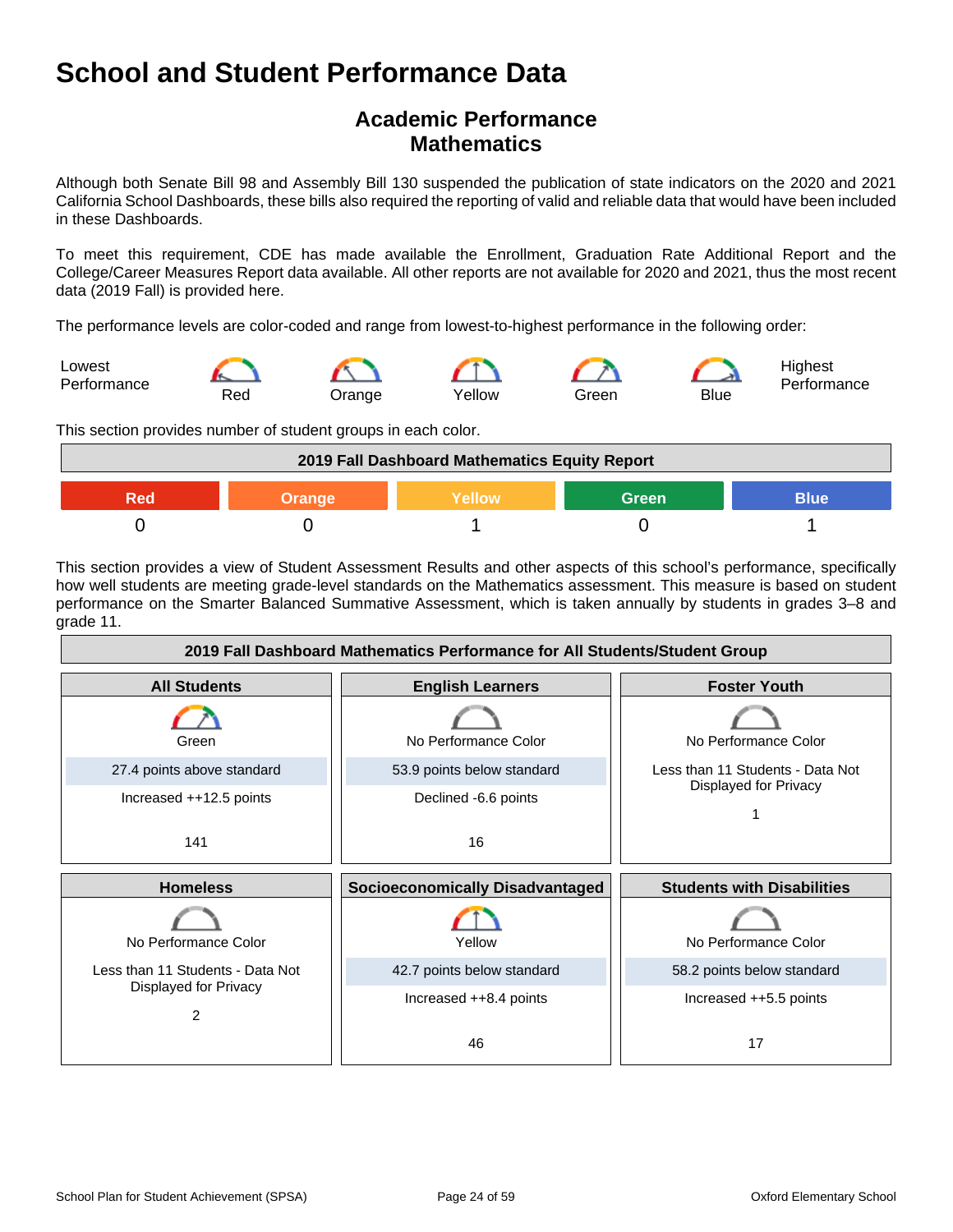

This section provides a view of Student Assessment Results and other aspects of this school's performance, specifically how well students are meeting grade-level standards on the Mathematics assessment. This measure is based on student performance on the Smarter Balanced Summative Assessment, which is taken annually by students in grades 3–8 and grade 11.

| 2019 Fall Dashboard Mathematics Data Comparisons for English Learners |                                      |                            |  |
|-----------------------------------------------------------------------|--------------------------------------|----------------------------|--|
| <b>Current English Learner</b>                                        | <b>Reclassified English Learners</b> | <b>English Only</b>        |  |
| 82.6 points below standard                                            | Less than 11 Students - Data Not     | 36.6 points above standard |  |
| Declined Significantly -22.9 points                                   | Displayed for Privacy                | Increased ++11.8 points    |  |
| 13                                                                    |                                      | 120                        |  |

#### **Conclusions based on this data:**

|    | Our Socio-Economically Disadvantaged students perform better in Math than ELA. |
|----|--------------------------------------------------------------------------------|
|    | 2. Oxford's SBA Math Scores for all students increased 12.5 points.            |
| 3. | African-American students maintained but are 51.6 points below standard.       |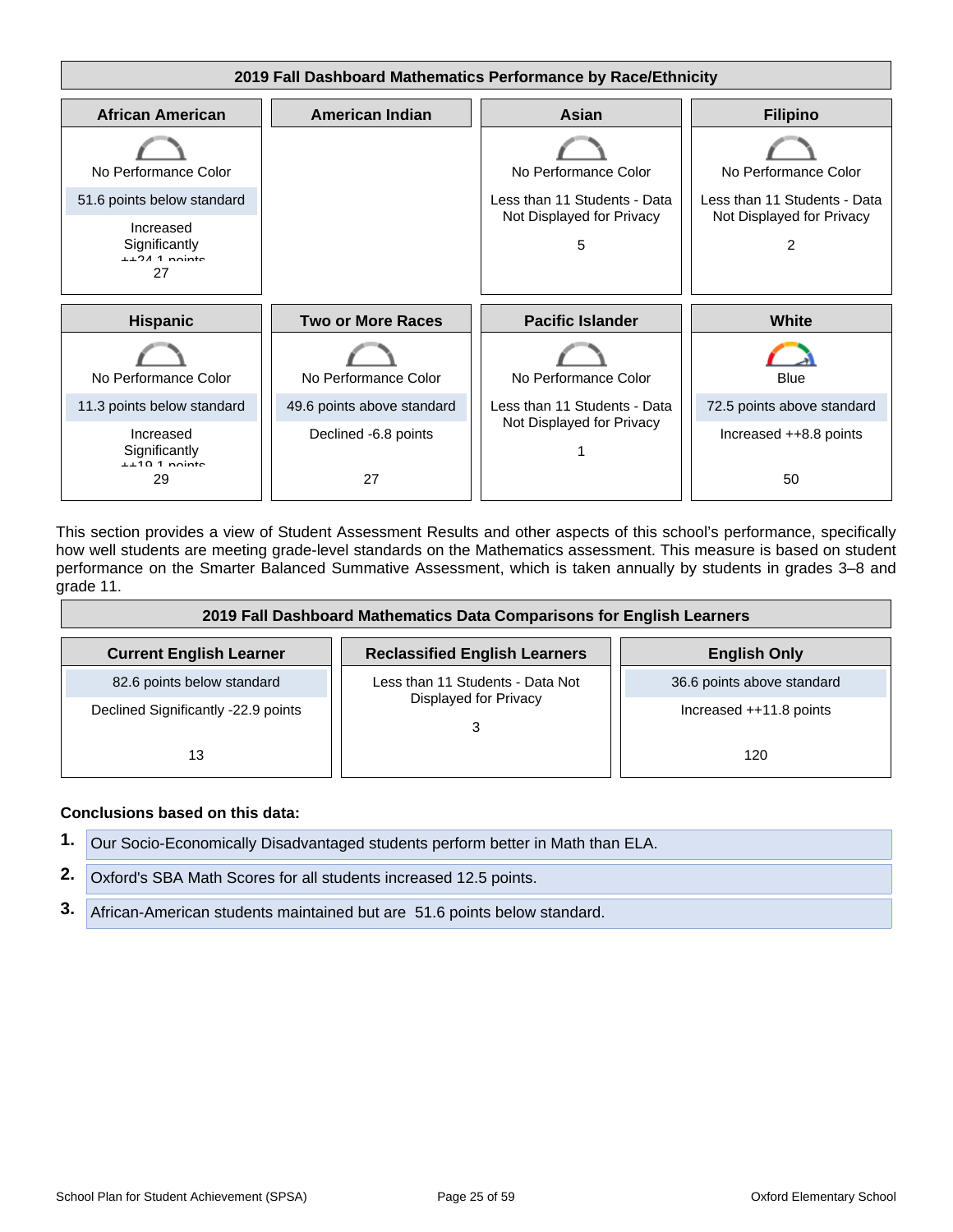## **Academic Performance English Learner Progress**

Although both Senate Bill 98 and Assembly Bill 130 suspended the publication of state indicators on the 2020 and 2021 California School Dashboards, these bills also required the reporting of valid and reliable data that would have been included in these Dashboards.

To meet this requirement, CDE has made available the Enrollment, Graduation Rate Additional Report and the College/Career Measures Report data available. All other reports are not available for 2020 and 2021, thus the most recent data (2019 Fall) is provided here.

This section provides a view of the percentage of current EL students making progress towards English language proficiency or maintaining the highest level.



This section provides a view of the percentage of current EL students who progressed at least one ELPI level, maintained ELPI level 4, maintained lower ELPI levels (i.e, levels 1, 2L, 2H, 3L, or 3H), or decreased at least one ELPI Level.

| 2019 Fall Dashboard Student English Language Acquisition Results |                                                      |                                          |                                              |
|------------------------------------------------------------------|------------------------------------------------------|------------------------------------------|----------------------------------------------|
| <b>Decreased</b><br><b>One ELPI Level</b>                        | <b>Maintained ELPI Level 1,</b><br>2L, 2H, 3L, or 3H | <b>Maintained</b><br><b>ELPI Level 4</b> | <b>Progressed At Least</b><br>One ELPI Level |
|                                                                  | 38.8                                                 | 5.5                                      | 55.5                                         |

#### **Conclusions based on this data:**

**1.** The progress of the 18 English Learners demonstrated a 61.1 points of progress towards English language proficiency.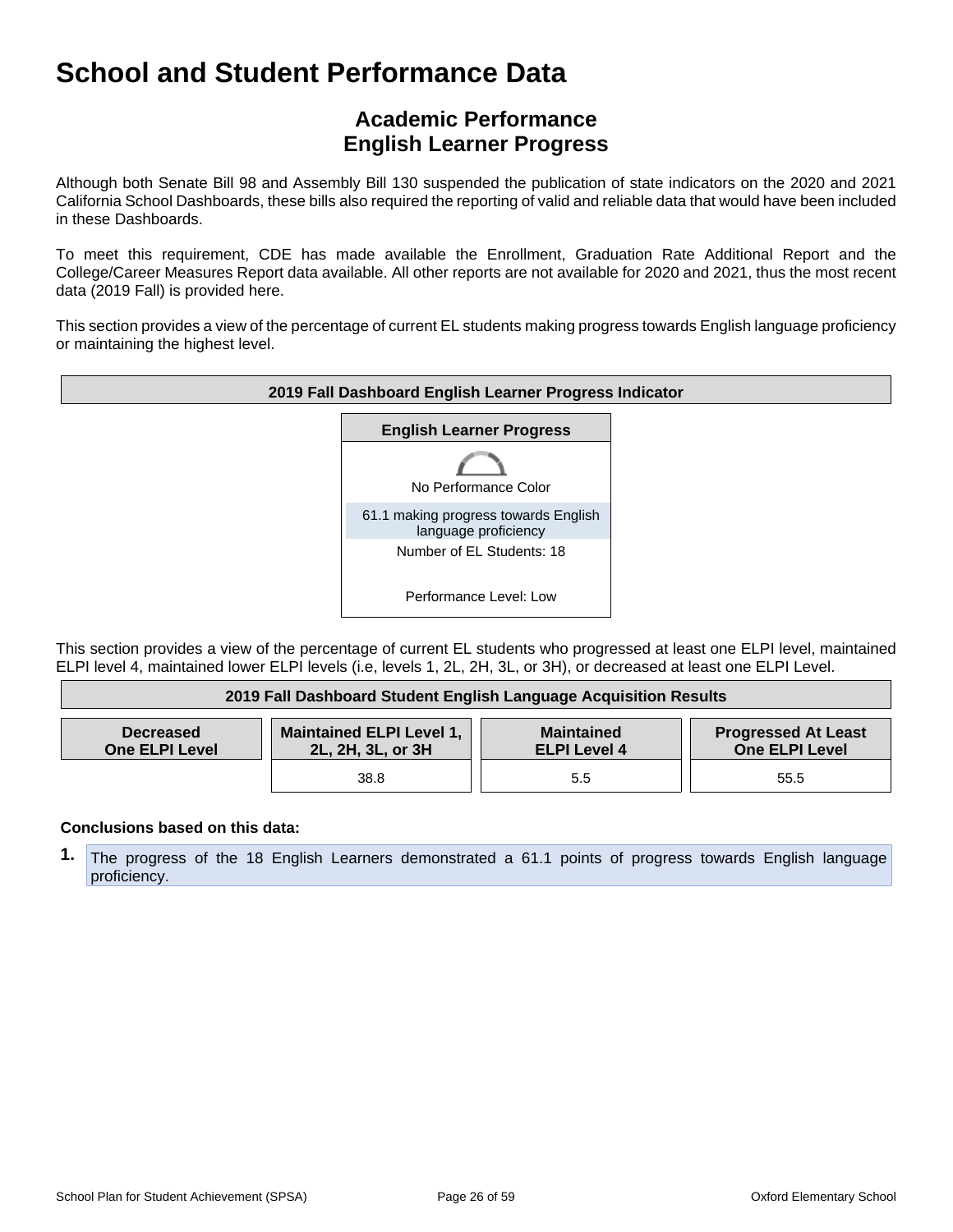### **Academic Performance College/Career Measures Only Report**

Although both Senate Bill 98 and Assembly Bill 130 suspended the publication of state indicators on the 2020 and 2021 California School Dashboards, these bills also required the reporting of valid and reliable data that would have been included in these Dashboards.

To meet this requirement, CDE has made available the Enrollment, Graduation Rate Additional Report and the College/Career Measures Report data available. All other reports are not available for 2020 and 2021.

| Number and Percentage of Students in the Combined Graduation Rate and/or<br>Dashboard Alternative School Status (DASS) Graduation Rate by Student Group |                                |                                 |  |
|---------------------------------------------------------------------------------------------------------------------------------------------------------|--------------------------------|---------------------------------|--|
| <b>Student Group</b>                                                                                                                                    | <b>Cohort</b><br><b>Totals</b> | <b>Cohort</b><br><b>Percent</b> |  |
| <b>All Students</b>                                                                                                                                     |                                |                                 |  |
| <b>African American</b>                                                                                                                                 |                                |                                 |  |
| American Indian or Alaska Native                                                                                                                        |                                |                                 |  |
| Asian                                                                                                                                                   |                                |                                 |  |
| <b>Filipino</b>                                                                                                                                         |                                |                                 |  |
| Hispanic                                                                                                                                                |                                |                                 |  |
| Native Hawaiian or Pacific Islander                                                                                                                     |                                |                                 |  |
| White                                                                                                                                                   |                                |                                 |  |
| <b>Two or More Races</b>                                                                                                                                |                                |                                 |  |
| <b>English Learners</b>                                                                                                                                 |                                |                                 |  |
| <b>Socioeconomically Disadvantaged</b>                                                                                                                  |                                |                                 |  |
| <b>Students with Disabilities</b>                                                                                                                       |                                |                                 |  |
| <b>Foster Youth</b>                                                                                                                                     |                                |                                 |  |
| <b>Homeless</b>                                                                                                                                         |                                |                                 |  |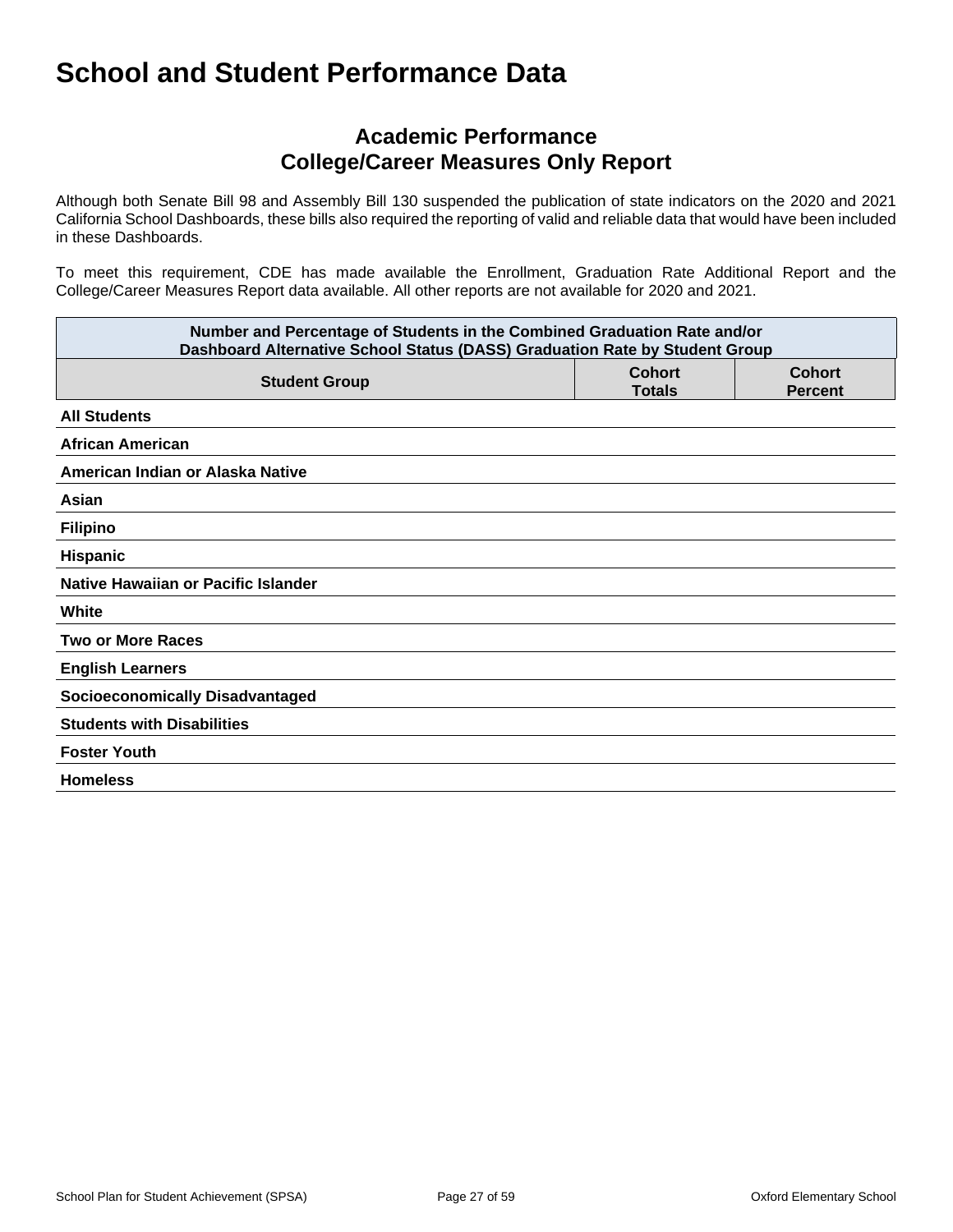| Advanced Placement Exams - Number and Percentage of Four-Year Graduation Rate Cohort Students                                                                                                                                                                     |                                |                                 |
|-------------------------------------------------------------------------------------------------------------------------------------------------------------------------------------------------------------------------------------------------------------------|--------------------------------|---------------------------------|
| <b>Student Group</b>                                                                                                                                                                                                                                              | <b>Cohort</b><br><b>Totals</b> | <b>Cohort</b><br><b>Percent</b> |
| <b>All Students</b>                                                                                                                                                                                                                                               |                                |                                 |
| <b>African American</b>                                                                                                                                                                                                                                           |                                |                                 |
| American Indian or Alaska Native                                                                                                                                                                                                                                  |                                |                                 |
| Asian                                                                                                                                                                                                                                                             |                                |                                 |
| <b>Filipino</b>                                                                                                                                                                                                                                                   |                                |                                 |
| Hispanic                                                                                                                                                                                                                                                          |                                |                                 |
| <b>Native Hawaiian or Pacific Islander</b>                                                                                                                                                                                                                        |                                |                                 |
| White                                                                                                                                                                                                                                                             |                                |                                 |
| <b>Two or More Races</b>                                                                                                                                                                                                                                          |                                |                                 |
| <b>English Learners</b>                                                                                                                                                                                                                                           |                                |                                 |
| <b>Socioeconomically Disadvantaged</b>                                                                                                                                                                                                                            |                                |                                 |
| <b>Students with Disabilities</b>                                                                                                                                                                                                                                 |                                |                                 |
| <b>Foster Youth</b>                                                                                                                                                                                                                                               |                                |                                 |
| <b>Homeless</b>                                                                                                                                                                                                                                                   |                                |                                 |
| $\ast$<br>This table shows students in the four-year graduation rate cohort by student group who scored 3 or higher on at least<br>two Advanced Placement exams.<br>International Baccalaureate Exams - Number and Percentage of Four-Year Graduation Rate Cohort |                                |                                 |
| <b>Student Group</b>                                                                                                                                                                                                                                              | <b>Cohort</b><br><b>Totals</b> | <b>Cohort</b><br><b>Percent</b> |
| <b>All Students</b>                                                                                                                                                                                                                                               |                                |                                 |
| <b>African American</b>                                                                                                                                                                                                                                           |                                |                                 |
| American Indian or Alaska Native                                                                                                                                                                                                                                  |                                |                                 |
| Asian                                                                                                                                                                                                                                                             |                                |                                 |
| <b>Filipino</b>                                                                                                                                                                                                                                                   |                                |                                 |
| Hispanic                                                                                                                                                                                                                                                          |                                |                                 |
| Native Hawaiian or Pacific Islander                                                                                                                                                                                                                               |                                |                                 |
| White                                                                                                                                                                                                                                                             |                                |                                 |
| <b>Two or More Races</b>                                                                                                                                                                                                                                          |                                |                                 |
| <b>English Learners</b>                                                                                                                                                                                                                                           |                                |                                 |
| <b>Socioeconomically Disadvantaged</b>                                                                                                                                                                                                                            |                                |                                 |
| <b>Students with Disabilities</b>                                                                                                                                                                                                                                 |                                |                                 |
| <b>Foster Youth</b>                                                                                                                                                                                                                                               |                                |                                 |
| <b>Homeless</b>                                                                                                                                                                                                                                                   |                                |                                 |
|                                                                                                                                                                                                                                                                   |                                |                                 |

\* This table shows students in the four-year graduation rate cohort by student group who scored 4 or higher on at least two International Baccalaureate Exams.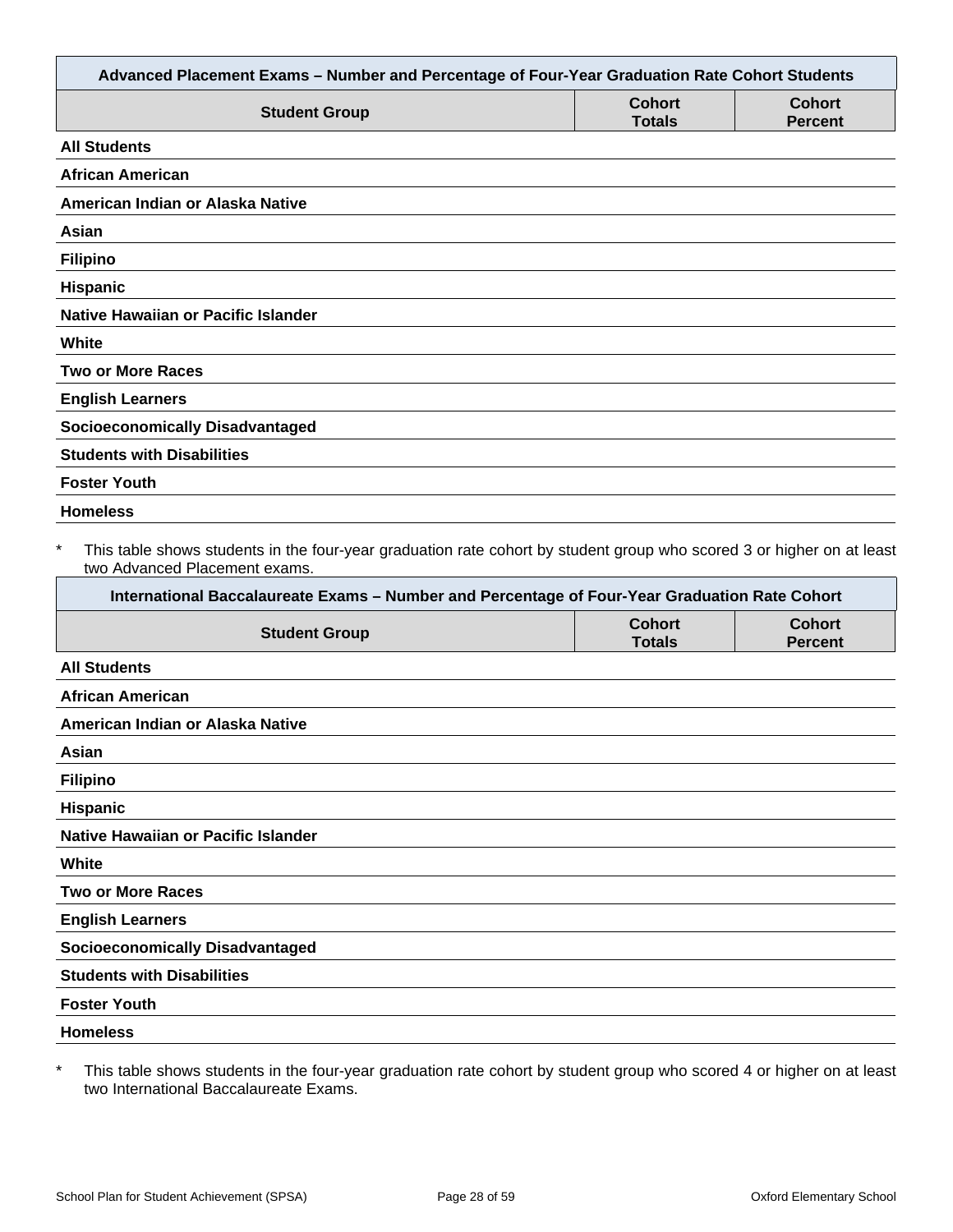| Completed at Least One Career Technical Education (CTE) Pathway - Number and Percentage of All Students |                                |                                 |  |
|---------------------------------------------------------------------------------------------------------|--------------------------------|---------------------------------|--|
| <b>Student Group</b>                                                                                    | <b>Cohort</b><br><b>Totals</b> | <b>Cohort</b><br><b>Percent</b> |  |
| <b>All Students</b>                                                                                     |                                |                                 |  |
| <b>African American</b>                                                                                 |                                |                                 |  |
| American Indian or Alaska Native                                                                        |                                |                                 |  |
| Asian                                                                                                   |                                |                                 |  |
| <b>Filipino</b>                                                                                         |                                |                                 |  |
| Hispanic                                                                                                |                                |                                 |  |
| <b>Native Hawaiian or Pacific Islander</b>                                                              |                                |                                 |  |
| White                                                                                                   |                                |                                 |  |
| <b>Two or More Races</b>                                                                                |                                |                                 |  |
| <b>English Learners</b>                                                                                 |                                |                                 |  |
| <b>Socioeconomically Disadvantaged</b>                                                                  |                                |                                 |  |
| <b>Students with Disabilities</b>                                                                       |                                |                                 |  |
| <b>Foster Youth</b>                                                                                     |                                |                                 |  |
| <b>Homeless</b>                                                                                         |                                |                                 |  |

\* This table shows students in the combined graduation rate and/or DASS graduation rate by student group who completed at least one CTE Pathway with a grade of C- or better (or Pass) in the capstone course.

| Completed a-g Requirements - Number and Percentage of All Students |                                |                                 |  |
|--------------------------------------------------------------------|--------------------------------|---------------------------------|--|
| <b>Student Group</b>                                               | <b>Cohort</b><br><b>Totals</b> | <b>Cohort</b><br><b>Percent</b> |  |
| <b>All Students</b>                                                |                                |                                 |  |
| <b>African American</b>                                            |                                |                                 |  |
| American Indian or Alaska Native                                   |                                |                                 |  |
| Asian                                                              |                                |                                 |  |
| <b>Filipino</b>                                                    |                                |                                 |  |
| <b>Hispanic</b>                                                    |                                |                                 |  |
| Native Hawaiian or Pacific Islander                                |                                |                                 |  |
| White                                                              |                                |                                 |  |
| <b>Two or More Races</b>                                           |                                |                                 |  |
| <b>English Learners</b>                                            |                                |                                 |  |
| <b>Socioeconomically Disadvantaged</b>                             |                                |                                 |  |
| <b>Students with Disabilities</b>                                  |                                |                                 |  |
| <b>Foster Youth</b>                                                |                                |                                 |  |
| <b>Homeless</b>                                                    |                                |                                 |  |

\* This table shows students in the combined graduation rate and/or DASS graduation rate by student group who met the University of California (UC) or California State University (CSU) a-g criteria with a grade of C or better (or Pass).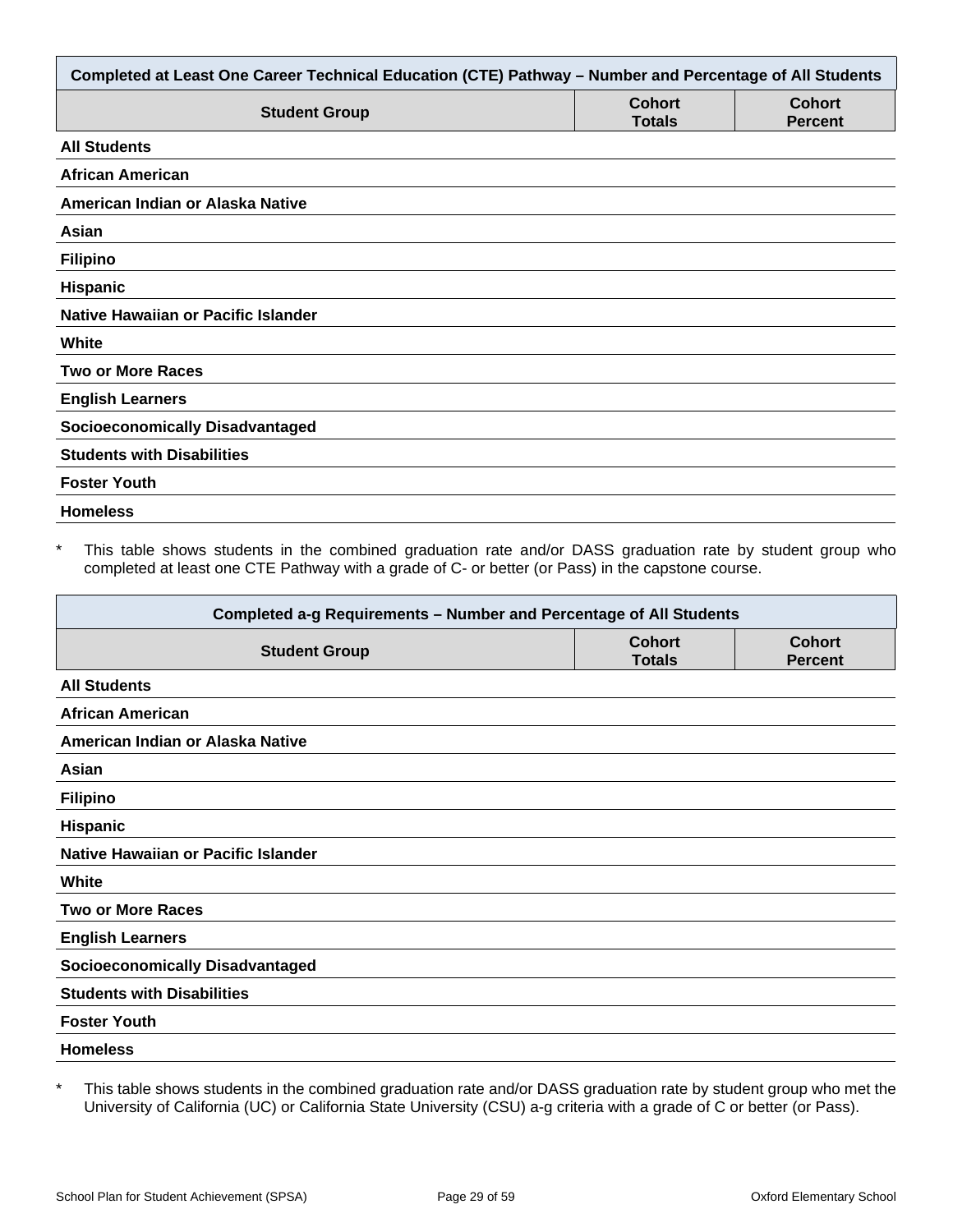| Completed a-g Requirements AND at Least One CTE Pathway - Number and Percentage of All Students                                                                                                                                                                                                        |                                |                                 |
|--------------------------------------------------------------------------------------------------------------------------------------------------------------------------------------------------------------------------------------------------------------------------------------------------------|--------------------------------|---------------------------------|
| <b>Student Group</b>                                                                                                                                                                                                                                                                                   | <b>Cohort</b><br><b>Totals</b> | <b>Cohort</b><br><b>Percent</b> |
| <b>All Students</b>                                                                                                                                                                                                                                                                                    |                                |                                 |
| <b>African American</b>                                                                                                                                                                                                                                                                                |                                |                                 |
| American Indian or Alaska Native                                                                                                                                                                                                                                                                       |                                |                                 |
| Asian                                                                                                                                                                                                                                                                                                  |                                |                                 |
| <b>Filipino</b>                                                                                                                                                                                                                                                                                        |                                |                                 |
| <b>Hispanic</b>                                                                                                                                                                                                                                                                                        |                                |                                 |
| Native Hawaiian or Pacific Islander                                                                                                                                                                                                                                                                    |                                |                                 |
| White                                                                                                                                                                                                                                                                                                  |                                |                                 |
| <b>Two or More Races</b>                                                                                                                                                                                                                                                                               |                                |                                 |
| <b>English Learners</b>                                                                                                                                                                                                                                                                                |                                |                                 |
| <b>Socioeconomically Disadvantaged</b>                                                                                                                                                                                                                                                                 |                                |                                 |
| <b>Students with Disabilities</b>                                                                                                                                                                                                                                                                      |                                |                                 |
| <b>Foster Youth</b>                                                                                                                                                                                                                                                                                    |                                |                                 |
| <b>Homeless</b>                                                                                                                                                                                                                                                                                        |                                |                                 |
| $\star$<br>This table shows students in the combined graduation rate and/or DASS graduation rate by student group who met the<br>UC or CSU a-g criteria with a grade of C or better (or Pass) AND completed at least one CTE Pathway with a grade of<br>C- or better (or Pass) in the capstone course. |                                |                                 |
| <b>Completed College Credit Courses - Number and Percentage of All Student</b><br>Students Completing One Semester, Two Quarters, or Two Trimesters of College Credit Courses                                                                                                                          |                                |                                 |
| <b>Student Group</b>                                                                                                                                                                                                                                                                                   | <b>Number of Students</b>      | <b>Percent of Students</b>      |
| <b>All Students</b>                                                                                                                                                                                                                                                                                    |                                |                                 |
| African American                                                                                                                                                                                                                                                                                       |                                |                                 |
| American Indian or Alaska Native                                                                                                                                                                                                                                                                       |                                |                                 |
| Asian                                                                                                                                                                                                                                                                                                  |                                |                                 |

**Filipino**

**Hispanic**

**Native Hawaiian or Pacific Islander**

**White**

**Two or More Races**

**English Learners**

**Socioeconomically Disadvantaged**

**Students with Disabilities**

**Foster Youth**

**Homeless**

\* This table shows students in the combined graduation rate and/or DASS graduation rate by student group who completed Academic or CTE subject college credit courses with a grade of C- or better (or Pass).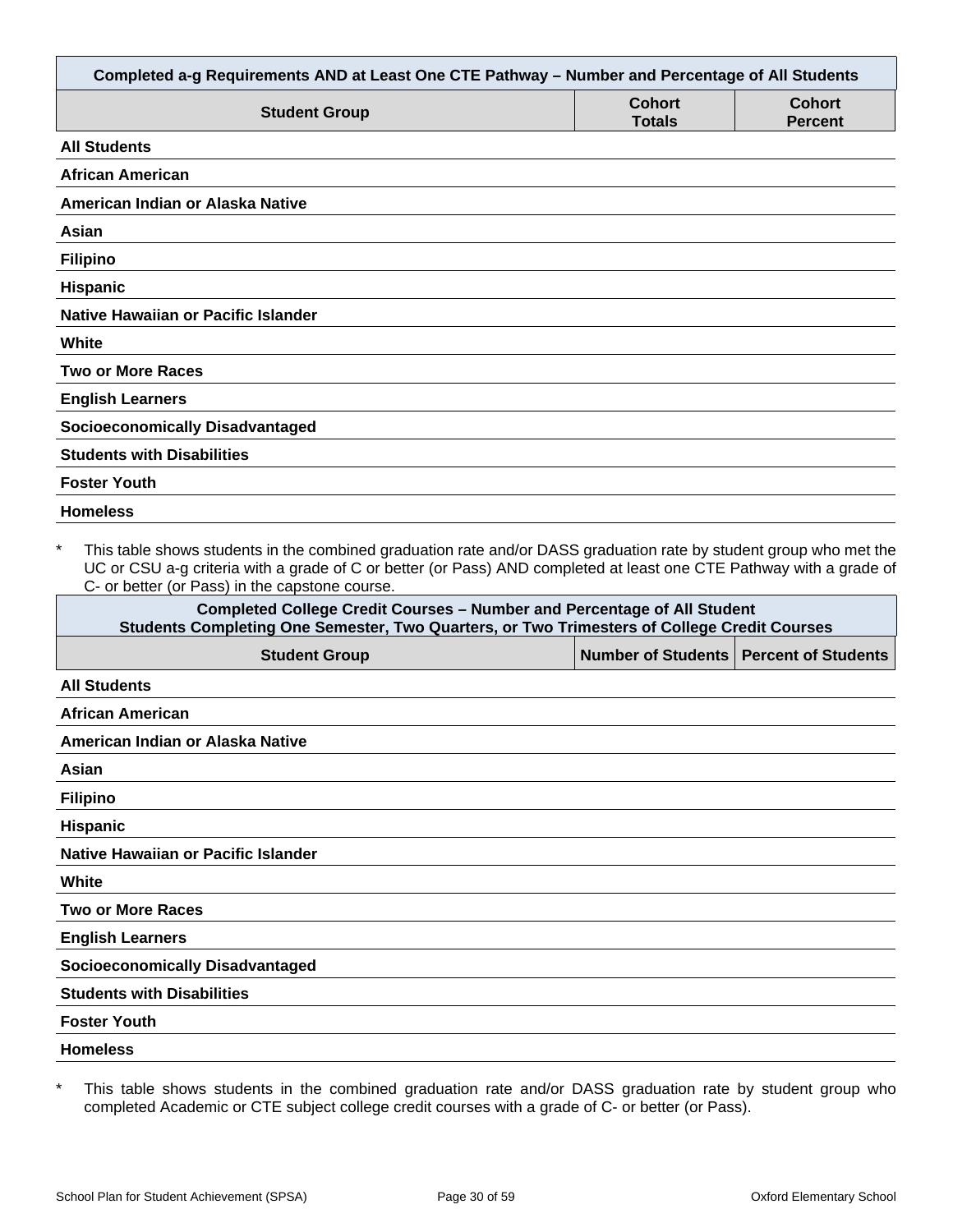| <b>Completed College Credit Courses - Number and Percentage of All Student</b><br>Students Completing Two Semesters, Three Quarters, or Three Trimesters of College Credit Courses |                                          |  |  |
|------------------------------------------------------------------------------------------------------------------------------------------------------------------------------------|------------------------------------------|--|--|
| <b>Student Group</b>                                                                                                                                                               | Number of Students   Percent of Students |  |  |
| <b>All Students</b>                                                                                                                                                                |                                          |  |  |
| <b>African American</b>                                                                                                                                                            |                                          |  |  |
| American Indian or Alaska Native                                                                                                                                                   |                                          |  |  |
| Asian                                                                                                                                                                              |                                          |  |  |
| <b>Filipino</b>                                                                                                                                                                    |                                          |  |  |
| Hispanic                                                                                                                                                                           |                                          |  |  |
| Native Hawaiian or Pacific Islander                                                                                                                                                |                                          |  |  |
| White                                                                                                                                                                              |                                          |  |  |
| <b>Two or More Races</b>                                                                                                                                                           |                                          |  |  |
| <b>English Learners</b>                                                                                                                                                            |                                          |  |  |
| <b>Socioeconomically Disadvantaged</b>                                                                                                                                             |                                          |  |  |
| <b>Students with Disabilities</b>                                                                                                                                                  |                                          |  |  |
| <b>Foster Youth</b>                                                                                                                                                                |                                          |  |  |
| <b>Homeless</b>                                                                                                                                                                    |                                          |  |  |

\* This table shows students in the combined graduation rate and/or DASS graduation rate by student group who completed Academic or CTE subject college credit courses with a grade of C- or better (or Pass).

| Earned the State Seal of Biliteracy - Number and Percentage of All Students |                                |                                 |  |
|-----------------------------------------------------------------------------|--------------------------------|---------------------------------|--|
| <b>Student Group</b>                                                        | <b>Cohort</b><br><b>Totals</b> | <b>Cohort</b><br><b>Percent</b> |  |
| <b>All Students</b>                                                         |                                |                                 |  |
| <b>African American</b>                                                     |                                |                                 |  |
| American Indian or Alaska Native                                            |                                |                                 |  |
| Asian                                                                       |                                |                                 |  |
| <b>Filipino</b>                                                             |                                |                                 |  |
| <b>Hispanic</b>                                                             |                                |                                 |  |
| Native Hawaiian or Pacific Islander                                         |                                |                                 |  |
| White                                                                       |                                |                                 |  |
| <b>Two or More Races</b>                                                    |                                |                                 |  |
| <b>English Learners</b>                                                     |                                |                                 |  |
| <b>Socioeconomically Disadvantaged</b>                                      |                                |                                 |  |
| <b>Students with Disabilities</b>                                           |                                |                                 |  |
| <b>Foster Youth</b>                                                         |                                |                                 |  |
| <b>Homeless</b>                                                             |                                |                                 |  |

\* This table shows students in the combined graduation rate and/or DASS graduation rate by student group who earned the State Seal of Biliteracy.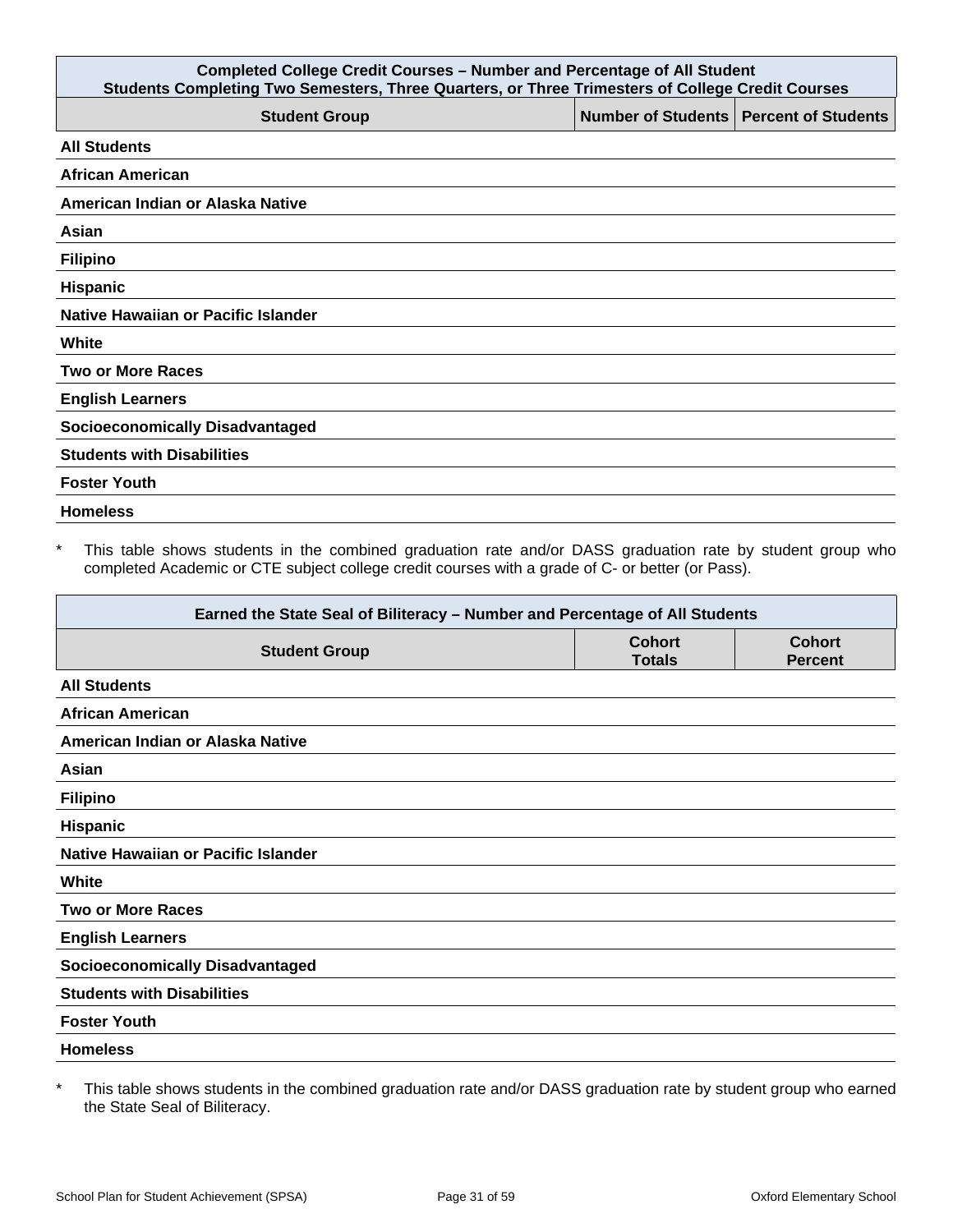#### **Conclusions based on this data:**

**1.** N/A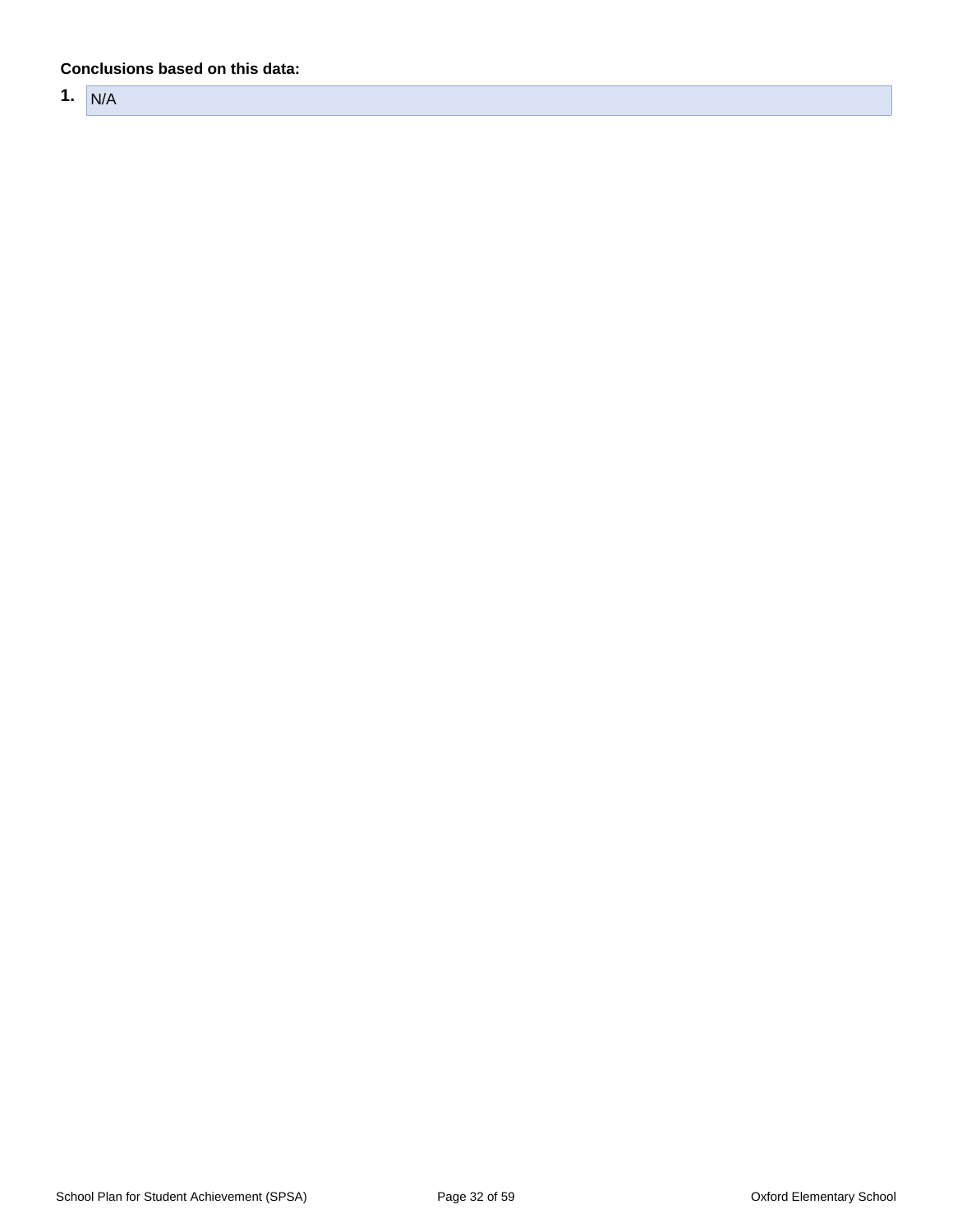## **Academic Engagement Chronic Absenteeism**

Although both Senate Bill 98 and Assembly Bill 130 suspended the publication of state indicators on the 2020 and 2021 California School Dashboards, these bills also required the reporting of valid and reliable data that would have been included in these Dashboards.

To meet this requirement, CDE has made available the Enrollment, Graduation Rate Additional Report and the College/Career Measures Report data available. All other reports are not available for 2020 and 2021, thus the most recent data (2019 Fall) is provided here.

The performance levels are color-coded and range from lowest-to-highest performance in the following order:



This section provides number of student groups in each color.



This section provides information about the percentage of students in kindergarten through grade 8 who are absent 10 percent or more of the instructional days they were enrolled.

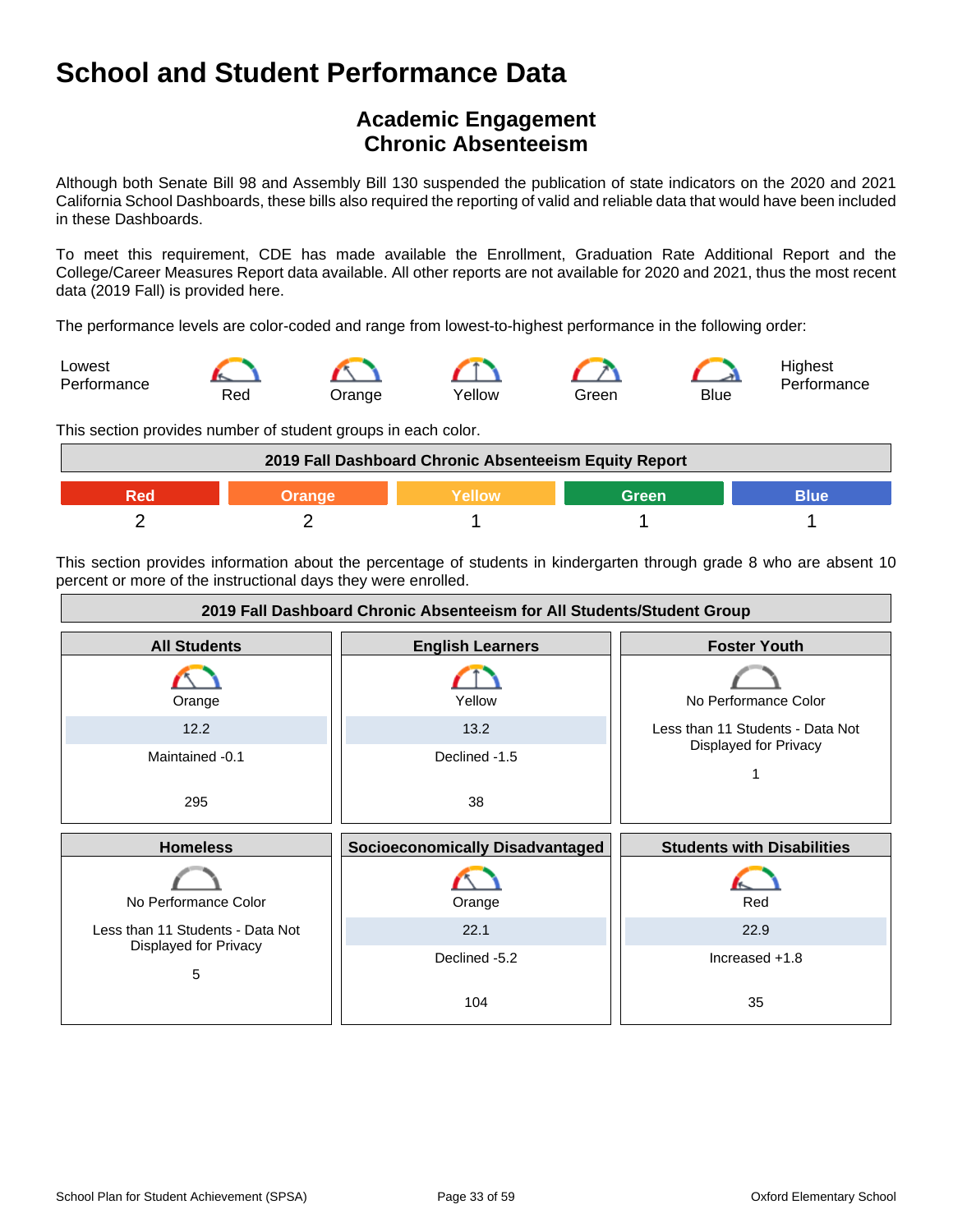

#### **Conclusions based on this data:**

**1.** Absenteeism needs continued focus, intervention and support.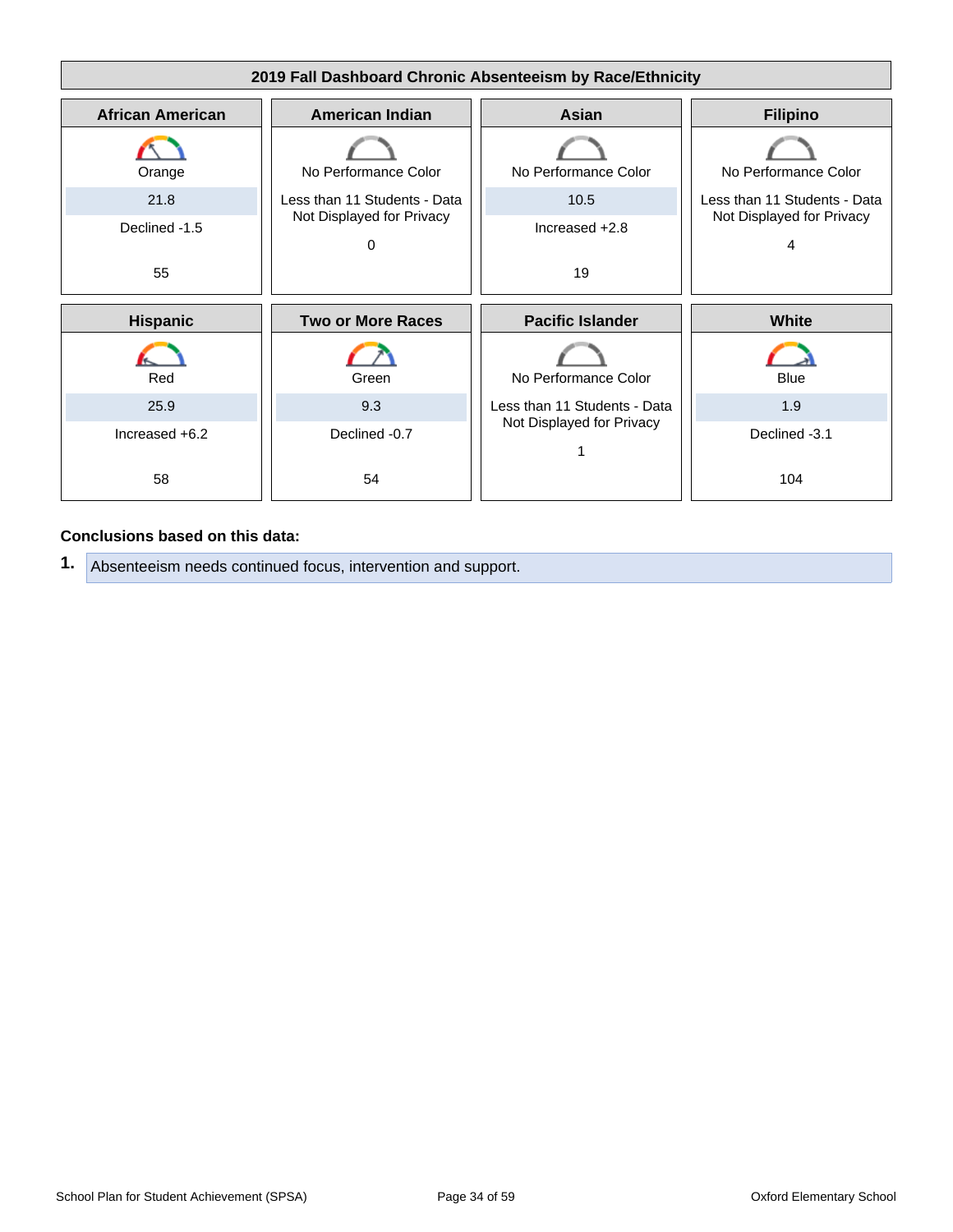## **Academic Engagement Graduation Rate Additional Report**

Although both Senate Bill 98 and Assembly Bill 130 suspended the publication of state indicators on the 2020 and 2021 California School Dashboards, these bills also required the reporting of valid and reliable data that would have been included in these Dashboards.

To meet this requirement, CDE has made available the Enrollment, Graduation Rate Additional Report and the College/Career Measures Report data available. All other reports are not available for 2020 and 2021.

| 2021 Graduation Rate by Student Group  |                                                                     |                               |                                                    |                           |
|----------------------------------------|---------------------------------------------------------------------|-------------------------------|----------------------------------------------------|---------------------------|
| <b>Student Group</b>                   | Number of<br><b>Students in</b><br>the<br><b>Graduation</b><br>Rate | Number of<br><b>Graduates</b> | Number of<br><b>Fifth Year</b><br><b>Graduates</b> | <b>Graduation</b><br>Rate |
| <b>All Students</b>                    |                                                                     |                               |                                                    |                           |
| <b>English Learners</b>                |                                                                     |                               |                                                    |                           |
| <b>Foster Youth</b>                    |                                                                     |                               |                                                    |                           |
| <b>Homeless</b>                        |                                                                     |                               |                                                    |                           |
| <b>Socioeconomically Disadvantaged</b> |                                                                     |                               |                                                    |                           |
| <b>Students with Disabilities</b>      |                                                                     |                               |                                                    |                           |
| <b>African American</b>                |                                                                     |                               |                                                    |                           |
| American Indian or Alaska Native       |                                                                     |                               |                                                    |                           |
| Asian                                  |                                                                     |                               |                                                    |                           |
| <b>Filipino</b>                        |                                                                     |                               |                                                    |                           |
| Hispanic                               |                                                                     |                               |                                                    |                           |
| Native Hawaiian or Pacific Islander    |                                                                     |                               |                                                    |                           |
| White                                  |                                                                     |                               |                                                    |                           |
| <b>Two or More Races</b>               |                                                                     |                               |                                                    |                           |
| Conclusions based on this data:        |                                                                     |                               |                                                    |                           |

**1.** N/A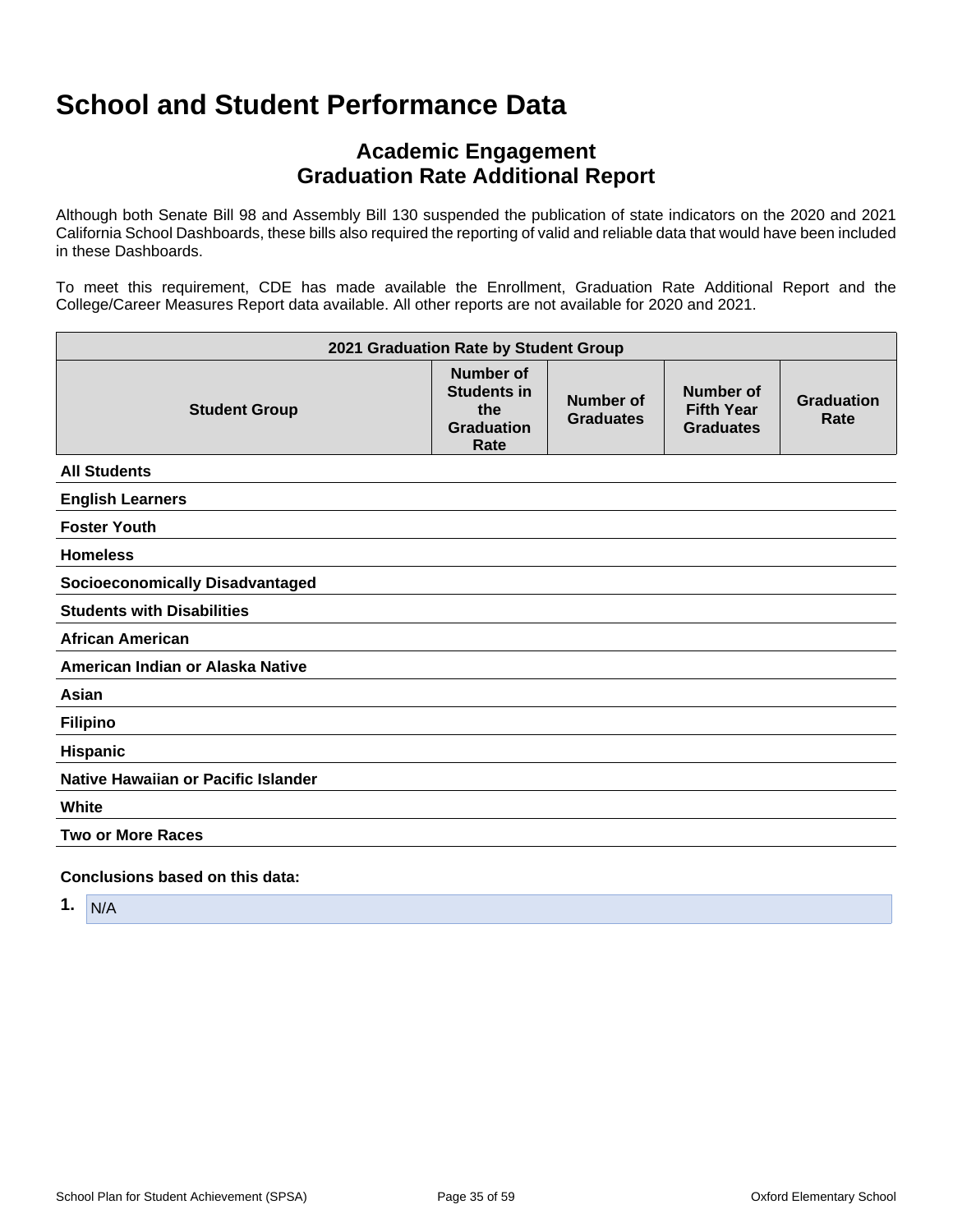## **Conditions & Climate Suspension Rate**

Although both Senate Bill 98 and Assembly Bill 130 suspended the publication of state indicators on the 2020 and 2021 California School Dashboards, these bills also required the reporting of valid and reliable data that would have been included in these Dashboards.

To meet this requirement, CDE has made available the Enrollment, Graduation Rate Additional Report and the College/Career Measures Report data available. All other reports are not available for 2020 and 2021, thus the most recent data (2019 Fall) is provided here.

The performance levels are color-coded and range from lowest-to-highest performance in the following order:



This section provides number of student groups in each color.



This section provides information about the percentage of students in kindergarten through grade 12 who have been suspended at least once in a given school year. Students who are suspended multiple times are only counted once.

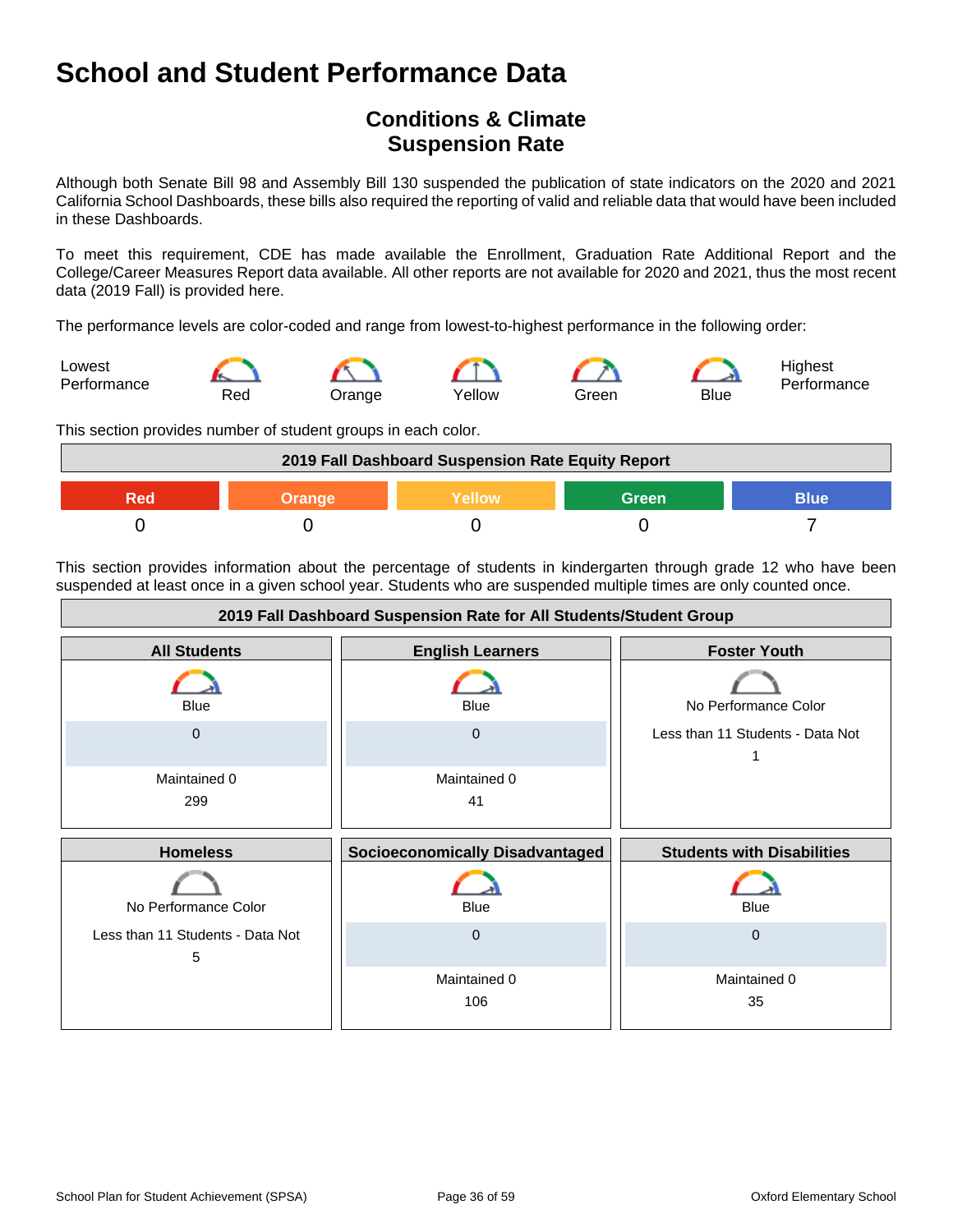

This section provides a view of the percentage of students who were suspended.

| 2019 Fall Dashboard Suspension Rate by Year |  |  |
|---------------------------------------------|--|--|
| 2017<br>2018<br>2019                        |  |  |
|                                             |  |  |

#### **Conclusions based on this data:**

**1.** Our school maintained our suspension rate for all strudents.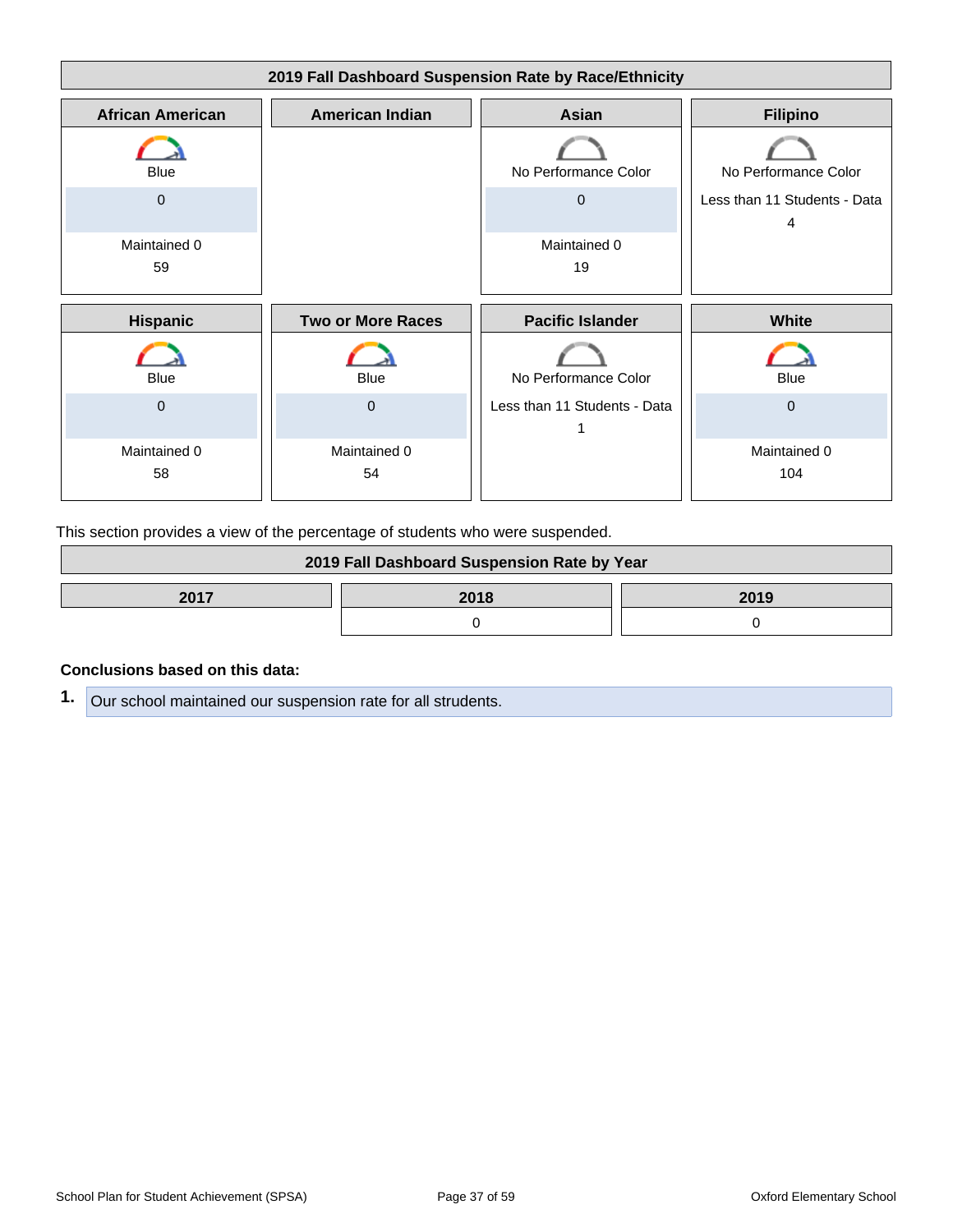## **Goals, Strategies, & Proposed Expenditures**

Complete a copy of the following table for each of the school's goals. Duplicate the table as needed.

### **LEA/LCAP Goal**

BUSD LCAP Focus Goal 1: Provide high quality classroom instruction and curriculum that promote college and career readiness with academic interventions in place to eliminate barriers to student success.

## **Goal 1**

All teachers will be supported in teaching the Common Core State Standards in English Language Arts/Literacy, Mathematics, and the Next Generation Science Standards (NGSS) including the integration of technology to ensure all students have access to the curriculum and technology to be successful.

Students will demonstrate grade level proficiency in literacy with 3rd Grade performance serving as the district indicator of progress toward this goal. By the end of 3rd grade, 80 percent or more of students will meet reading targets by 2022-2023. The applicable student subgroup meeting targets will increase by at least 7 percentage points each year.

### **Identified Need**

Continued need for high quality classroom instruction and curriculum.

### **Annual Measurable Outcomes**

| Metric/Indicator                                              | <b>Baseline/Actual Outcome</b>                   | <b>Expected Outcome</b>                                                                                    |
|---------------------------------------------------------------|--------------------------------------------------|------------------------------------------------------------------------------------------------------------|
| <b>TCRWP Reading Assessments</b>                              | 2021-2022 TCRWP Reading<br>Assessments           | 2022-2023 TCRWP Reading<br>Assessments - Increase in<br>students performing at or<br>above grade level.    |
| <b>TCRWP Writing Assessments</b>                              | 2021-2022 TCRWP Writing<br>Assessments           | 2022-2023 TCRWP Writing<br>Assessments - Increase in<br>students performing at or<br>above grade level.    |
| <b>BUSD Math Benchmark</b><br><b>Assessments</b>              | <b>BUSD Math Benchmark</b><br><b>Assessments</b> | <b>BUSD Math Benchmark</b><br>Assessments - Increase in<br>students performing at or<br>above grade level. |
| <b>Star 360 Reading Assessment</b><br>(3rd, 4th & 5th Grades) | 2021-2022 Star 360 Reading<br>Assessment         | 2022-2023 Star 360 Reading<br>Assessments - Increase in<br>students performing at or<br>above grade level. |

Complete a copy of the Strategy/Activity table for each of the school's strategies/activities. Duplicate the table, including Proposed Expenditures, as needed.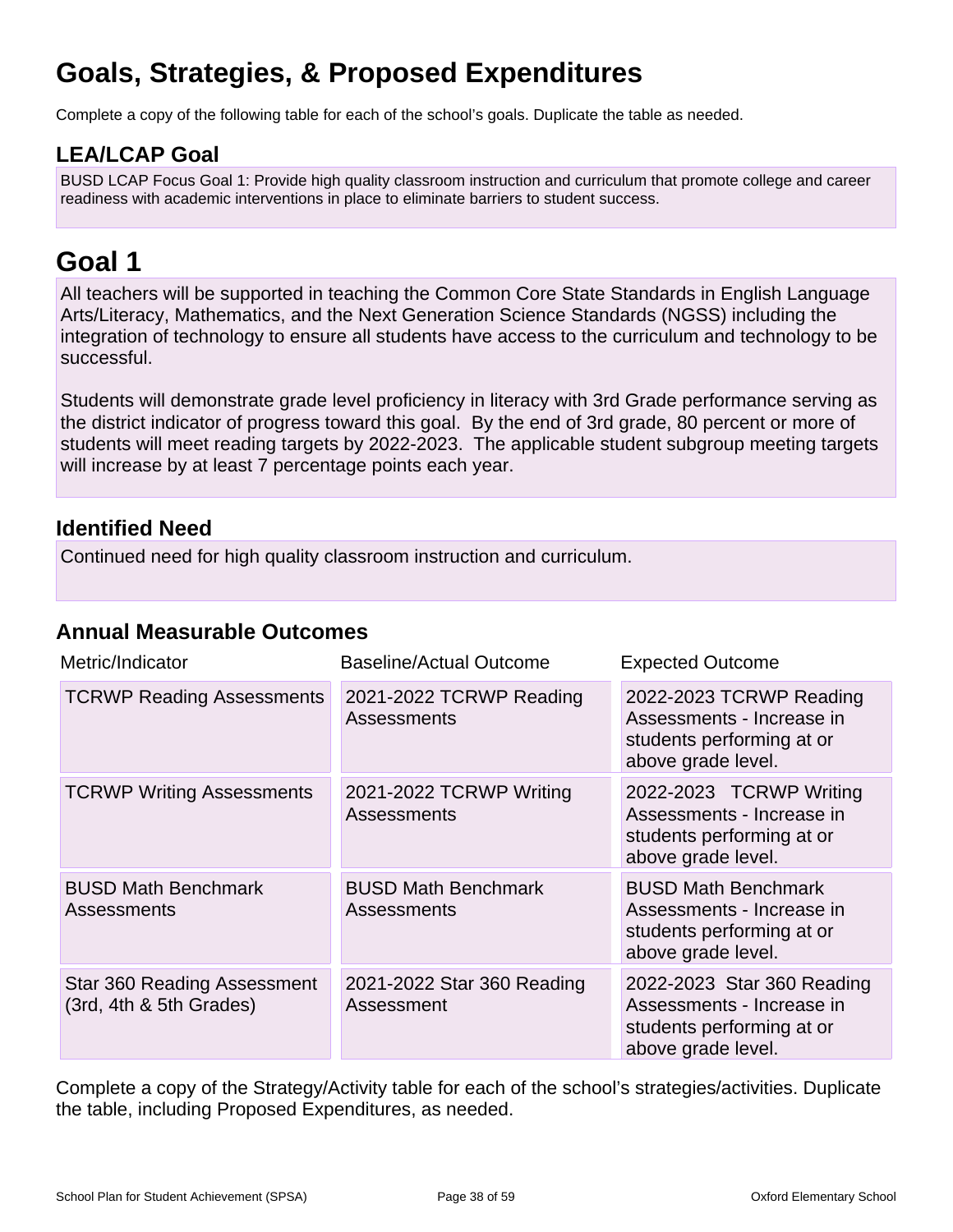## **Strategy/Activity 1 Students to be Served by this Strategy/Activity**

(Identify either All Students or one or more specific student groups)

All Students

#### Strategy/Activity

- Oxford teachers will ensure implementation of a balanced high quality English Language Arts Program, using district-adopted programs and practices with a balanced literacy block.
- Teachers will continue to implement the Lucy Calkins writing program and continue to implement the TCRWP program, with the support of the Literacy Coach and other support staff.
- Literacy Coach will give ongoing training to personnel during staff meetings, will demonstrate model lessons in classes, and co-teach with classroom teachers.
- Math Coach will give ongoing training to personnel during staff meetings, will demonstrate model lessons in classes, and co-teach with classroom teachers.
- Staff will attend district led professional development sessions on the adopted Phonics program.
- Staff will attend district led professional development sessions on data-driven instruction.
- Staff will use district literacy assessments, DIBELS, and math benchmark results to inform the RTI Team and Intervention Programs.
- All appropriate and necessary materials including leveled texts, literature circle materials, Fast Track Phonics, Handwriting without Tears, Technology Programs, LLI, Wilson, Slingerland and other teacher instructional materials will be provided.
- Teachers may be released (using substitute teachers) for peer observations, planning curriculum and instruction with a PLC focus.

Line 1: Literacy Coach - .75 FTE District BSEP funding Line 2: Literacy Coach - .05 FTE Oxford BSEP funding (to supplement District funded Literacy Coach) \$6,157 Line 3: Literacy Coach - .20 FTE Oxford BSEP funding (to be combined with ELD teacher's FTE) \$16,993 Line 4: Materials and Supplies - Oxford PTA \$4,000 Line 5: Teacher Release time (subs) - Oxford PTA \$5,400 Line 6: Personnel Variance - Oxford BSEP funding, \$3,425

Line 7: Supplemental Materials - Title 1. \$4,000

#### **Proposed Expenditures for this Strategy/Activity**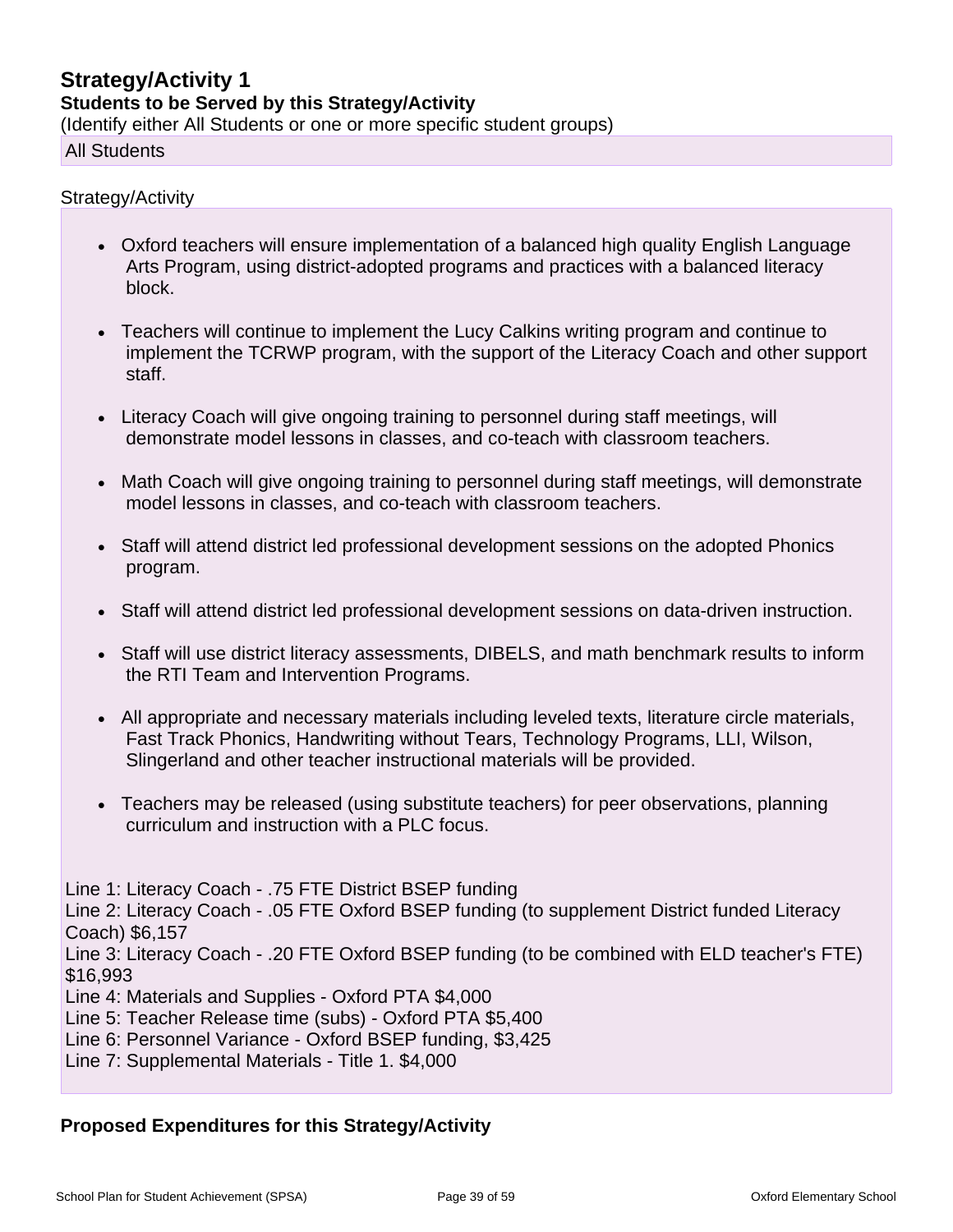List the amount(s) and funding source(s) for the proposed expenditures. Specify the funding source(s) using one or more of the following: LCFF, Federal (if Federal identify the Title and Part, as applicable), Other State, and/or Local.

| Amount(s) | Source(s)                  |
|-----------|----------------------------|
|           | <b>District Allocation</b> |
| 6157      | <b>BSEP</b>                |
| 16993     | <b>BSEP</b>                |
| 4000      | <b>PTA</b>                 |
| 5400      | <b>PTA</b>                 |
| 3425      | <b>BSEP</b>                |
| 4000      | Title I A - Basic Funding  |

### **Strategy/Activity 2**

#### **Students to be Served by this Strategy/Activity**

(Identify either All Students or one or more specific student groups)

All students

#### Strategy/Activity

Response to Intervention

Differentiation and Intervention - Provide intervention to grades K-5 through the RTI structure to meet the learning needs of students. The RTI Coordinator and COS Team will collaborate with classroom teachers in deciding interventions and strategies to be used for meetings the needs of students who have not yet reached grade level.

Math Intervention Groups and LLI Reading Intervention groups will be taught by certificated teachers during the school day, coordinating with our Reading Blocks.

- Regular COS (Coordination of Services) team meetings to collaborate and reflect on school wide systems in place to meet the needs of identified students
- Implementation of MTSS, Tier 2 and Tier 3 response (Classroom, Small Group, Mild/Moderate special ed support)
- Professional Learning Communities teachers and intervention/support teachers meet weekly during Wednesday collaboration time to set goals for focus students
- Provide staff with professional development in differentiation and RTI practices
- Use the TVRWP, Fast Track, LLI, Star 360, Wilson, Slingerland and work samples to monitor literacy growth

Line 1: RTI Teacher - District Allocation, .20 FTE

Line 2: Unallocated funds to be allocated with SSC in August or September 2022, \$4,713 Line 3: One instructional assistant in Kindergarten to provide support and offer additional intervention and small group work in reading and math for Kindergarten students. - Oxford BSEP funding \$30,988 (.47 FTE)

Line 4: One K-2 instructional assistant will provide support and offer additional intervention and differentiation in classrooms, during reading and math periods. - PTA funding \$17,523 (.33 FTE) Line 5: If there are BSEP carryover funds, we would like to hire classified staff from after school program will work during the regular school day to provide intervention and small group work in reading and math for grades 3-5. \$8,000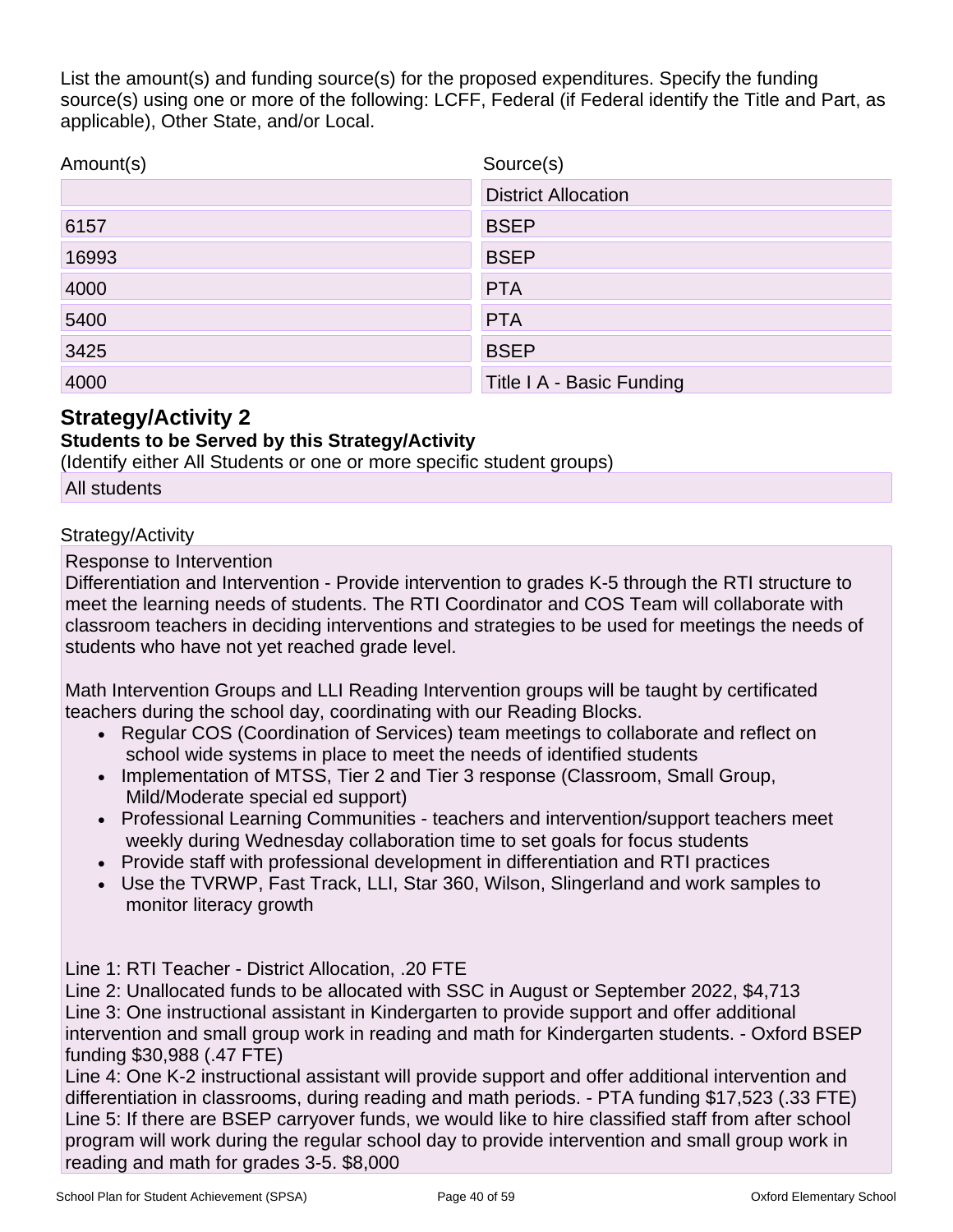Line 6: After School Tutoring with credentialed teachers - to be funded by Title IV after school allocation \$1,958 Line 7: Instructional Materials.- \$2,505 Oxford BSEP

#### **Proposed Expenditures for this Strategy/Activity**

List the amount(s) and funding source(s) for the proposed expenditures. Specify the funding source(s) using one or more of the following: LCFF, Federal (if Federal identify the Title and Part, as applicable), Other State, and/or Local.

| Amount(s) | Source(s)                  |
|-----------|----------------------------|
|           | <b>District Allocation</b> |
| 4,713     | <b>BSEP</b>                |
| 30,988    | <b>BSEP</b>                |
| 17,523    | <b>PTA</b>                 |
| 8000      | <b>BSEP Carryover</b>      |
| 1,958     | Other                      |
| 2,505     | <b>BSEP</b>                |

### **Strategy/Activity 3**

### **Students to be Served by this Strategy/Activity**

(Identify either All Students or one or more specific student groups)

All Students, K-5 with a focus on LCAP student groups and Title I students

#### Strategy/Activity

Mathematics: Oxford teachers and staff will implement the Eureka math program for all K-5th grade students. Teachers will use district math assessments that are aligned with Eureka Math for teacher collaboration, professional development and to monitor student progress.

- A .50 FTE Math Coach to provide support to classroom teachers, to organize and run intervention programs, and provide enrichment opportunities for the classroom
- Provide additional support to target groups of students in math based on teacher recommendation, RTI meetings, and district assessments
- Ensure implementation of high quality mathematics instruction, and continue preparing students for the rigor of the Common Core standards in Math.
- Our math teacher leader will attend regular meetings with other math teacher leaders, and will lead site-specific data analysis and lead professional development in the area of math instruction.
- Build in opportunities for enrichment and challenge for students who need additional math experiences. This can include on-line computer programs, small group work, or whole group work with logic puzzles, brain teasers, etc.

Line 1: Math Coach to provide intervention for students and work with teachers to strengthen intervention support (.30 FTE) funded by Title I \$29,166

Line 2: Math Coach to provide coaching, intervention and enrichment for students and teachers (.20 FTE) funded by District Allocation - RTI .20

Line 3: Instructional Materials to supplement the district-adopted curriculum to support intervention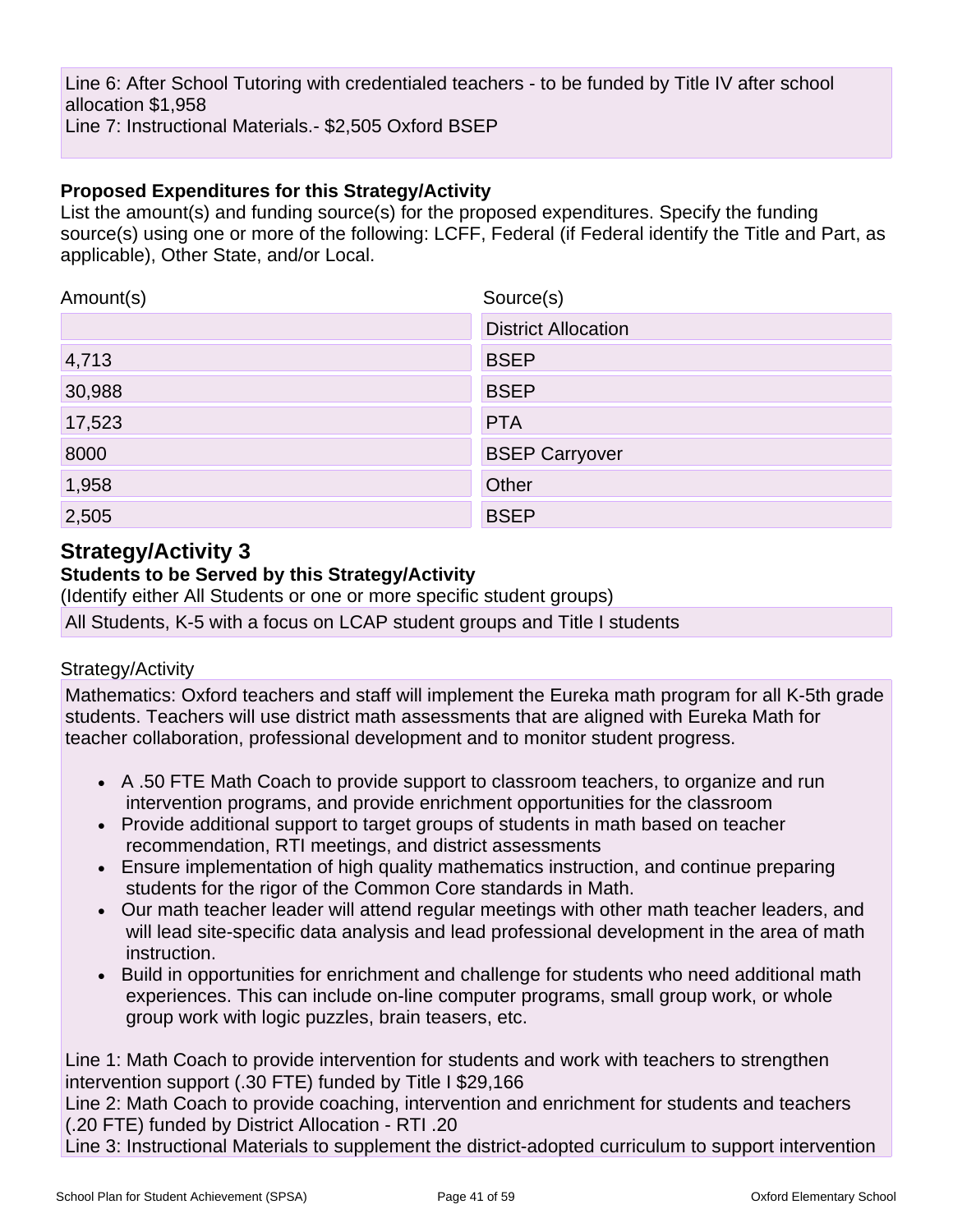and academic support. \$5000 from BSEP Carryover Line 4: Unallocated reserve for salary variance in Title I \$2,500 Line 5: Unallocated reserve for salary variance in PTA \$5,500 Line 6: Increase in Math Coach position, if there is availability and funding, to a .60FTE \$9,722 from BSEP Carryover

#### **Proposed Expenditures for this Strategy/Activity**

List the amount(s) and funding source(s) for the proposed expenditures. Specify the funding source(s) using one or more of the following: LCFF, Federal (if Federal identify the Title and Part, as applicable), Other State, and/or Local.

| Amount(s) | Source(s)                  |
|-----------|----------------------------|
| 29,166    | Title I A - Basic Funding  |
|           | <b>District Allocation</b> |
| 5000      | <b>BSEP Carryover</b>      |
| 2500      | Title I A - Basic Funding  |
| 5,500     | <b>PTA</b>                 |
| 9722      | <b>BSEP Carryover</b>      |

### **Strategy/Activity 4**

#### **Students to be Served by this Strategy/Activity**

(Identify either All Students or one or more specific student groups)

Students Identified through Coordination of Services Team (COS)

#### Strategy/Activity

Oxford will provide on-site counseling and mental health support, making it available to students and families on an as-needed basis. These services will be provided by the school counselor and a mental health intern. Services will also include class meetings on problem-solving strategies, restorative work with students, crisis intervention and sharing school culture and climate information with the staff

Responsible parties: Principal, RTI coordinator, COS team, Counselors

Line 1: BACR Counseling Services (PTA). \$18,000 Line 2: BACR Counseling Services (LCAP) \$13,000 Line 3: BACR Counseling Services (Site BSEP funds) \$6,000 Line 3: BACR Counseling Services (City of Berkeley). \$5,000

#### **Proposed Expenditures for this Strategy/Activity**

List the amount(s) and funding source(s) for the proposed expenditures. Specify the funding source(s) using one or more of the following: LCFF, Federal (if Federal identify the Title and Part, as applicable), Other State, and/or Local.

| Amount(s) | Source(s)  |
|-----------|------------|
| 18000     | <b>PTA</b> |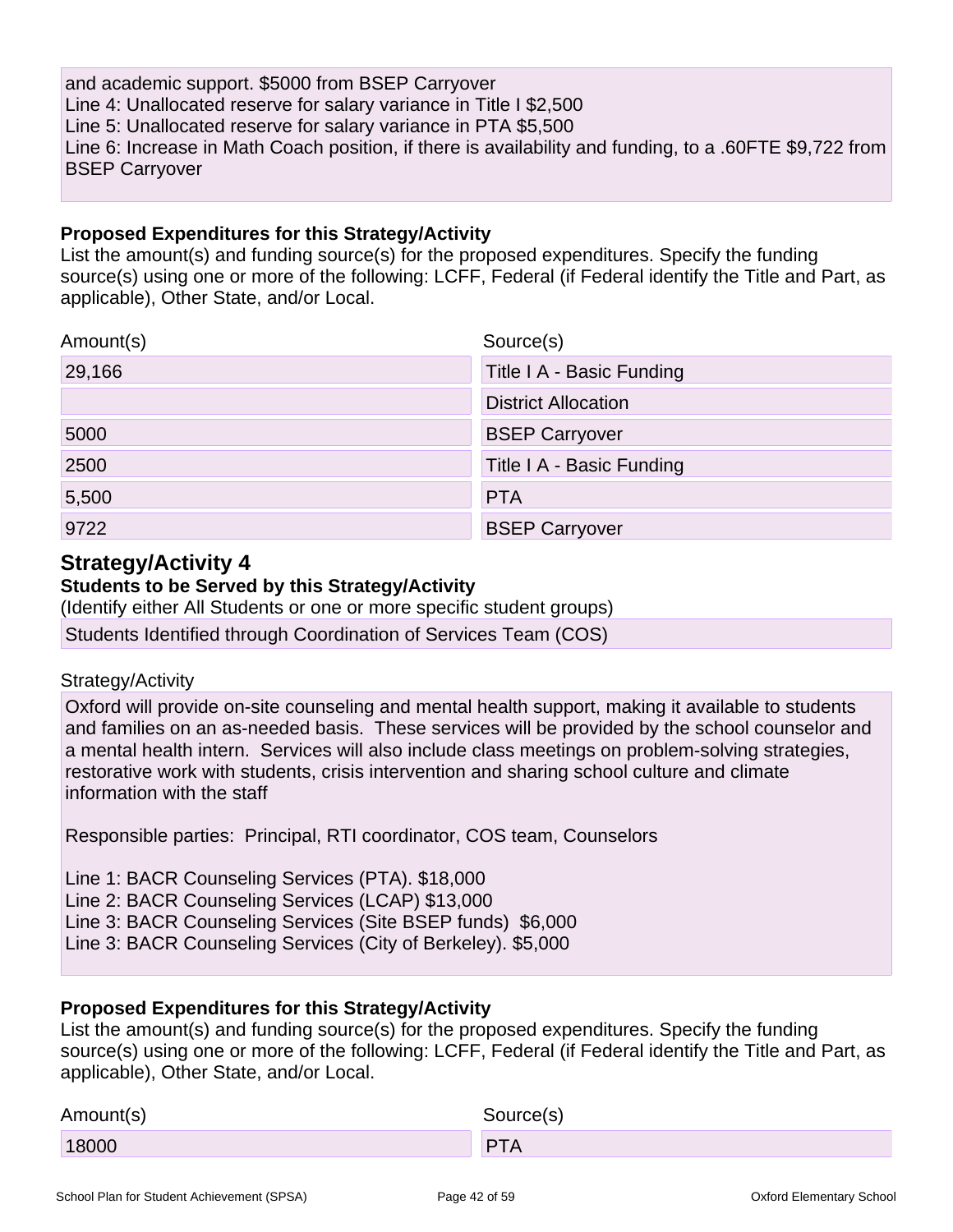| 13000 | <b>District Allocation</b> |
|-------|----------------------------|
| 6000  | <b>BSEP</b>                |
| 5000  | Other                      |

### **Strategy/Activity 5**

#### **Students to be Served by this Strategy/Activity**

(Identify either All Students or one or more specific student groups)

#### ELL Students

#### Strategy/Activity

Implement an English Language Development Program for K-5 English Language Learners

- Fund .40 ELD teacher
- Direct instruction at appropriate ELPAC level
- Assess progress of students in English Language Acquisition using the ELPAC, ADEPT and teacher assessment tools
- Monitor student progress using a progress report (EL Progress Report/Grades) to ensure students are making consistent gains
- Use progress monitoring to identify students who are not making gains (in one ore more areas) and create an action plan for each student; meet with student teams (RTI, Lit Coach, Special Ed teachers, classroom teachers) to plan for interventions where progress is

not being made

- Communicate with teachers and parents regarding student progress and learning goals during each grading period; provide ELD grades in the four domains
- Devote staff meeting time for teachers to analyze student work and curriculum to determine strategies for targeted language instruction and supports so that all students can access the curriculum (integrated ELD).
- ELD teacher participates in district professional development including monthly ELD PLC, ELD curriculum trainings and COS PD
- ELAC facilitate parent/guardian workshops on understanding the ELPAC and ELD program at Oxford. Outreach to families regarding instruction.
- Monitor progress of IFEP and RFEP students
- Test administration: ELPAC annual test test all annual EL students by the end of February, train parents on Illuminate access, keep test scores in cumulative file, schedule test administration
- Identify English Language Learners verify that all incoming EL students have been identified and tagged in Illuminate, provide the district with information to update EL lists including students that have been mistagged, ensure that cumulative and Illuminate files are

up to date.

Line 1: Certificated ELD teacher (.40 FTE) - District LCAP

#### **Proposed Expenditures for this Strategy/Activity**

List the amount(s) and funding source(s) for the proposed expenditures. Specify the funding source(s) using one or more of the following: LCFF, Federal (if Federal identify the Title and Part, as applicable), Other State, and/or Local.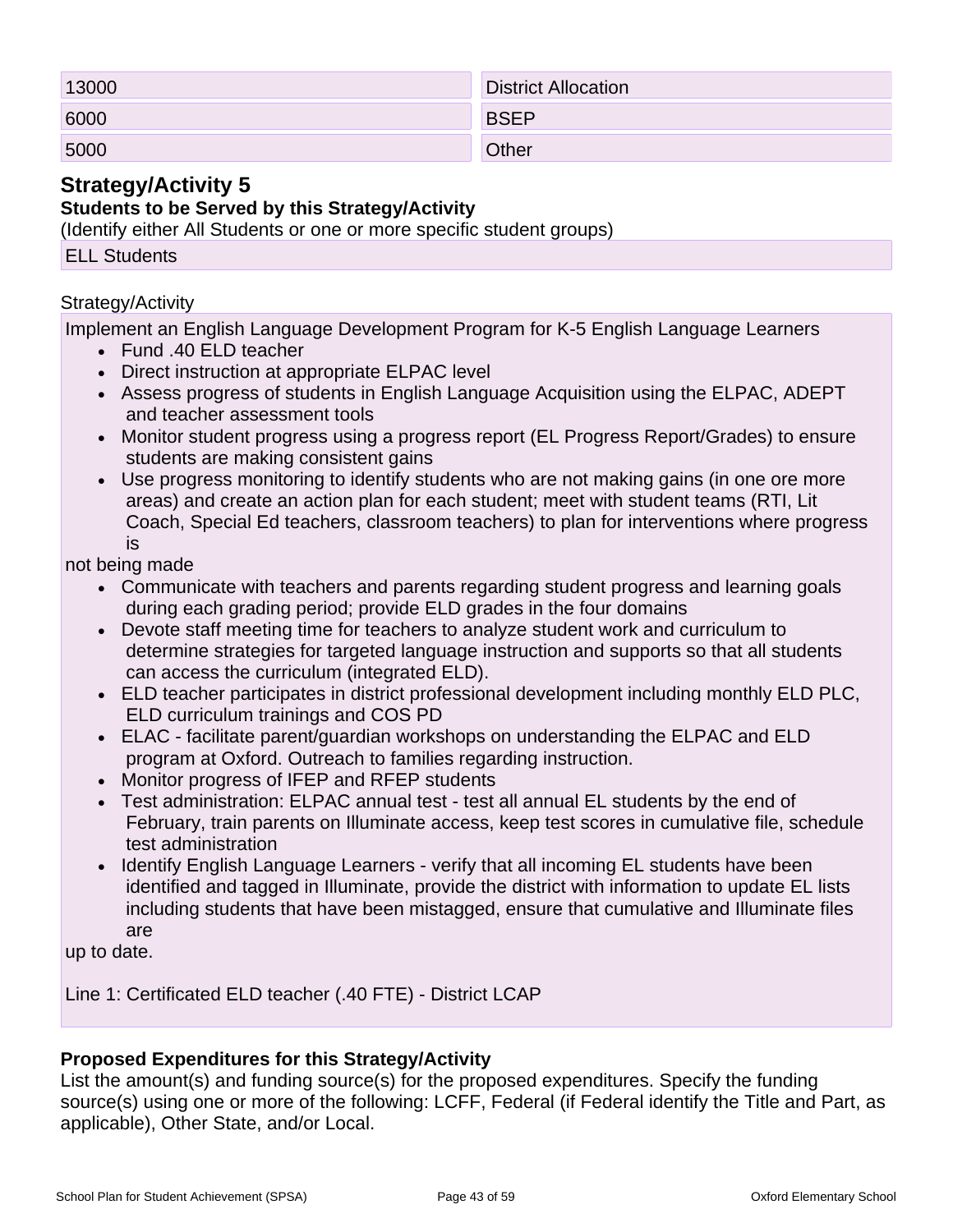| Amount(s) | Source(s)                  |
|-----------|----------------------------|
|           | <b>District Allocation</b> |

### **Strategy/Activity 6**

**Students to be Served by this Strategy/Activity**

(Identify either All Students or one or more specific student groups)

Students who are reading below grade level, with a focus on Title 1 and LCAP focus student groups

Strategy/Activity

Utilize online computer programs to provide reteaching opportunities for students in need of additional practice, including Flocabulary, Zearn and Brainpop.

#### Summer Reading Program

If funds become available, we would identify students who are reading below grade level and in need of books to read at home. They will be given 8-10 books to read over the summer. An incentive (pizza party) will be given to students in the fall upon returning their reading logs.

Line 1: Online programs \$5910 from Title I

Line 2: Summer reading books, if funds become available

#### **Proposed Expenditures for this Strategy/Activity**

List the amount(s) and funding source(s) for the proposed expenditures. Specify the funding source(s) using one or more of the following: LCFF, Federal (if Federal identify the Title and Part, as applicable), Other State, and/or Local.

| Amount(s) | Source(s)                 |
|-----------|---------------------------|
| 5910      | Title I A - Basic Funding |

## **Annual Review**

#### **SPSA Year Reviewed: 2021-22**

Respond to the following prompts relative to this goal. If the school is in the first year of implementing the goal, an analysis is not required and this section may be deleted.

## **ANALYSIS**

Describe the overall implementation of the strategies/activities and the overall effectiveness of the strategies/activities to achieve the articulated goal.

Our strategies are targeted to meet the needs of improved learning for all students and sub-sets of students who demonstrate the need for additional support.

Briefly describe any major differences between the intended implementation and/or the budgeted expenditures to implement the strategies/activities to meet the articulated goal.

Time continues to be a challenge - we need more time for teachers to collaborate and to observe each other. We need more resources for counseling and available agencies, too. Our goal and spending are in alignment with improving the academic and social emotional outcomes for all of Oxford Elementary students.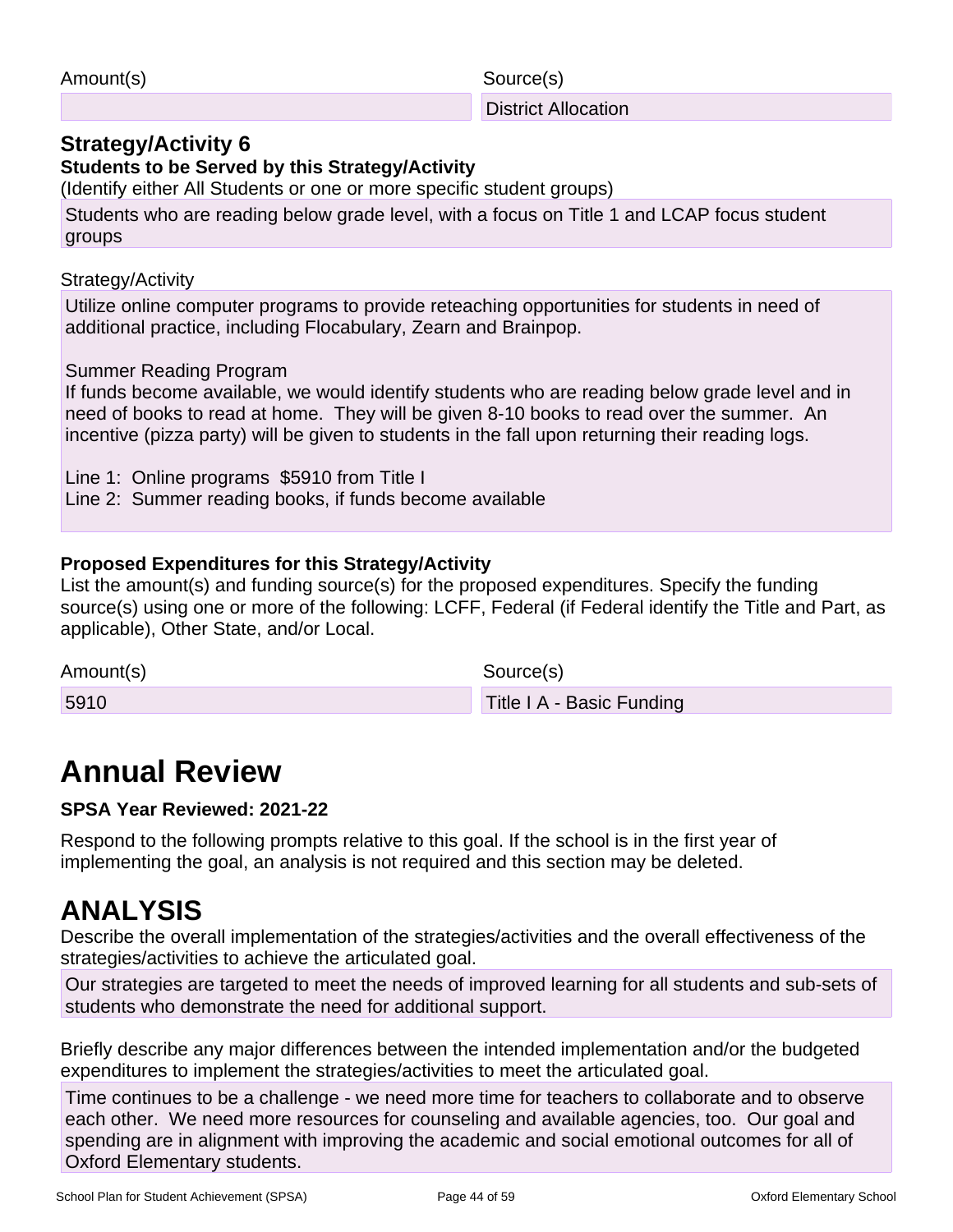Describe any changes that will be made to this goal, the annual outcomes, metrics, or strategies/activities to achieve this goal as a result of this analysis. Identify where those changes can be found in the SPSA.

Impact of the work being done through COS and RTI teams will guide our support and intervention services.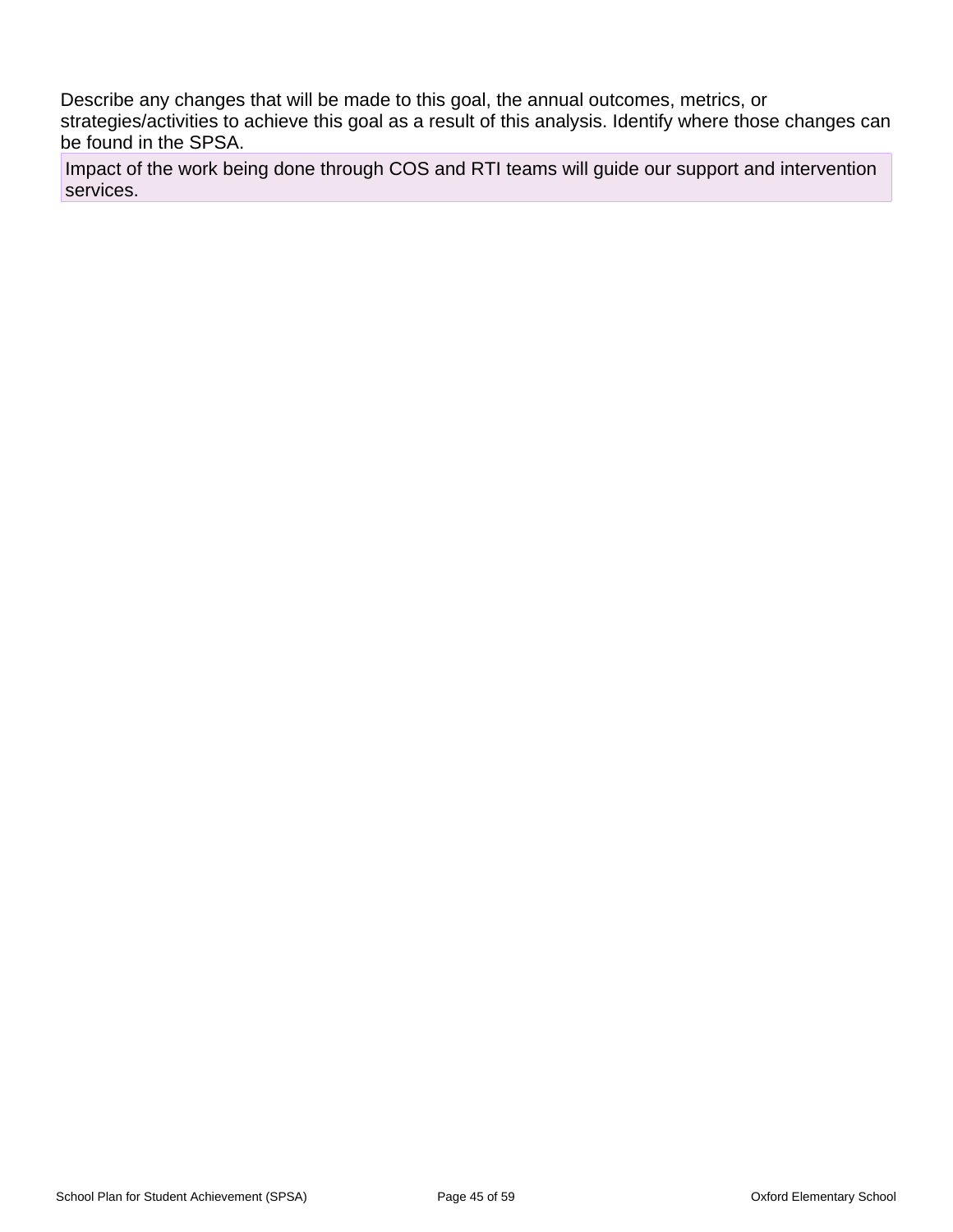## **Goals, Strategies, & Proposed Expenditures**

Complete a copy of the following table for each of the school's goals. Duplicate the table as needed.

### **LEA/LCAP Goal**

BUSD LCAP Focus Goal 2: End the racial predictability of academic achievement by ensuring that all systems are culturally and linguistically responsive to the needs of our students.

## **Goal 2**

Reduce the number of students with ten or more total absences by 10% of the 2021-2022 percentages (enrollment reported as of June).

Reduce the number of office discipline referrals by 5% annually and reduce the percentage of African American students with referrals by 5% annually.

Maintain 0% suspension status.

### **Identified Need**

Oxford continues to have a race-based achievement gap. Attendance continues to be an area of need, specifically for those students who are not yet at grade level.

### **Annual Measurable Outcomes**

| Metric/Indicator                                                                                          | <b>Baseline/Actual Outcome</b>                                                         | <b>Expected Outcome</b>                                                                                 |
|-----------------------------------------------------------------------------------------------------------|----------------------------------------------------------------------------------------|---------------------------------------------------------------------------------------------------------|
| <b>Attendance Records</b>                                                                                 | Number of students with 10 or<br>more absences for 2021-2022<br>School year            | Reduction in number of<br>students absent for 10 or more<br>days of school year 2022-2023               |
| <b>Office Discipline Referrals</b>                                                                        | Number of office discipline<br>referrals for 2021-2022 school<br>year                  | Reduction of office discipline<br>referrals by 5% by the end of<br>the 2022-2023 school year            |
| <b>English Language Proficiency</b><br><b>Assessment for California</b><br>(ELPAC)                        | Results of ELPAC and number<br>of RFEP students for 2021-<br>2022 school year          | Growth, as measured by<br>ELPAC, and increased number<br>of RFEP students                               |
| <b>Professional Development</b><br>involving Equity and Culturally-<br><b>Relevant Teaching Practices</b> | Amount of staff meeting time<br>focused on culturally relevant<br>pedagogy and equity. | Increased student engagement<br>and focus on cultural<br>competency and culturally<br>relevant pedagogy |

Complete a copy of the Strategy/Activity table for each of the school's strategies/activities. Duplicate the table, including Proposed Expenditures, as needed.

### **Strategy/Activity 1**

#### **Students to be Served by this Strategy/Activity**

(Identify either All Students or one or more specific student groups)

All K-5 students with a focus on sub-groups targeted in the LCAP. English Language Learners Socio-economically disadvantaged students Foster youth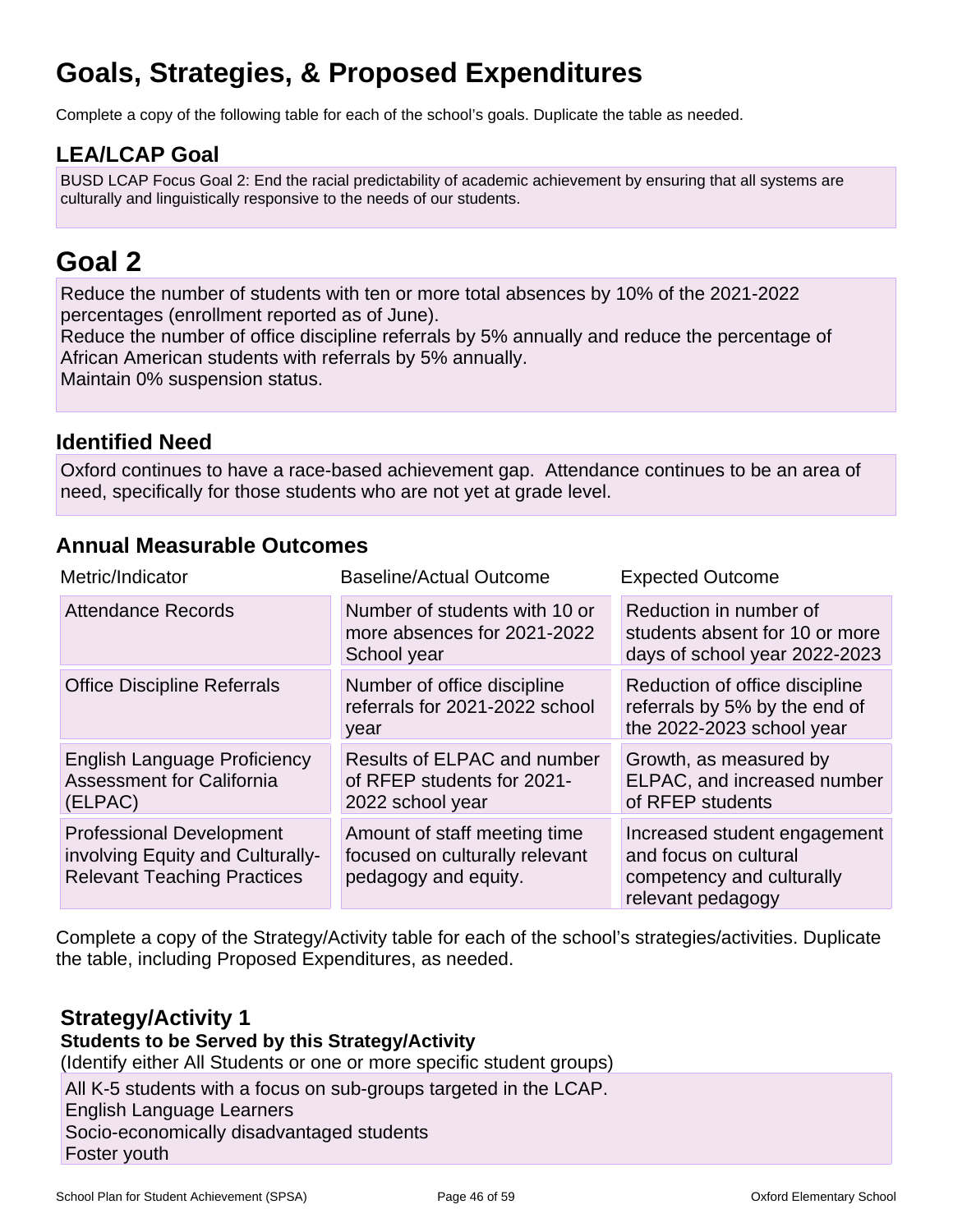#### Strategy/Activity

Staff will continue to focus on equity-centered high expectation teaching and learning equitable teaching habits to use in the classroom. Ongoing professional reading using a variety of books and articles focusing on self-reflection and changing teaching practices that promote cultural competence and provide a safe environment for courageous conversations.

Discussions and implementation of equity teaching strategies support by Equity teacher leader, Leadership team, Principal and PD team. Oxford staff will attend district PD's in culturally relevant instruction and inclusive practices and strategies for African-American students and English learners. Principal and staff will encourage and create safe space for courageous conversations centered on race, class, privilege, and how these impact students and families in our school.

Staff will keep equity as a focus in district-initiated Professional Learning Communities by identifying focus students (non proficient students) to monitor progress of PLC goals.

PTA will explore guest speakers and topics related to equity and building a strong community.

Line 1: Equity Teacher Leader stipend

#### **Proposed Expenditures for this Strategy/Activity**

List the amount(s) and funding source(s) for the proposed expenditures. Specify the funding source(s) using one or more of the following: LCFF, Federal (if Federal identify the Title and Part, as applicable), Other State, and/or Local.

Amount(s) Source(s)

| $\frac{1}{2}$ | 00000000                   |
|---------------|----------------------------|
|               | <b>District Allocation</b> |
|               | DT A                       |
|               |                            |

### **Strategy/Activity 2**

#### **Students to be Served by this Strategy/Activity**

(Identify either All Students or one or more specific student groups)

Students Identified by COS team or staff in need of mentoring

#### Strategy/Activity

The BUILD tutoring program, a partnership with UC Berkeley, will provide reading support to struggling students in grades K-5th.

Also in partnership with UC Berkeley, SAGE mentors will partner up with students, providing mentoring and support.

Employ after school staff to work with students during the regular school day, strengthening the academic connection between the day program and after school.

In addition, after school staff collaborate with a teacher liaison to ensure that their academic hour is closely aligned to classroom instruction.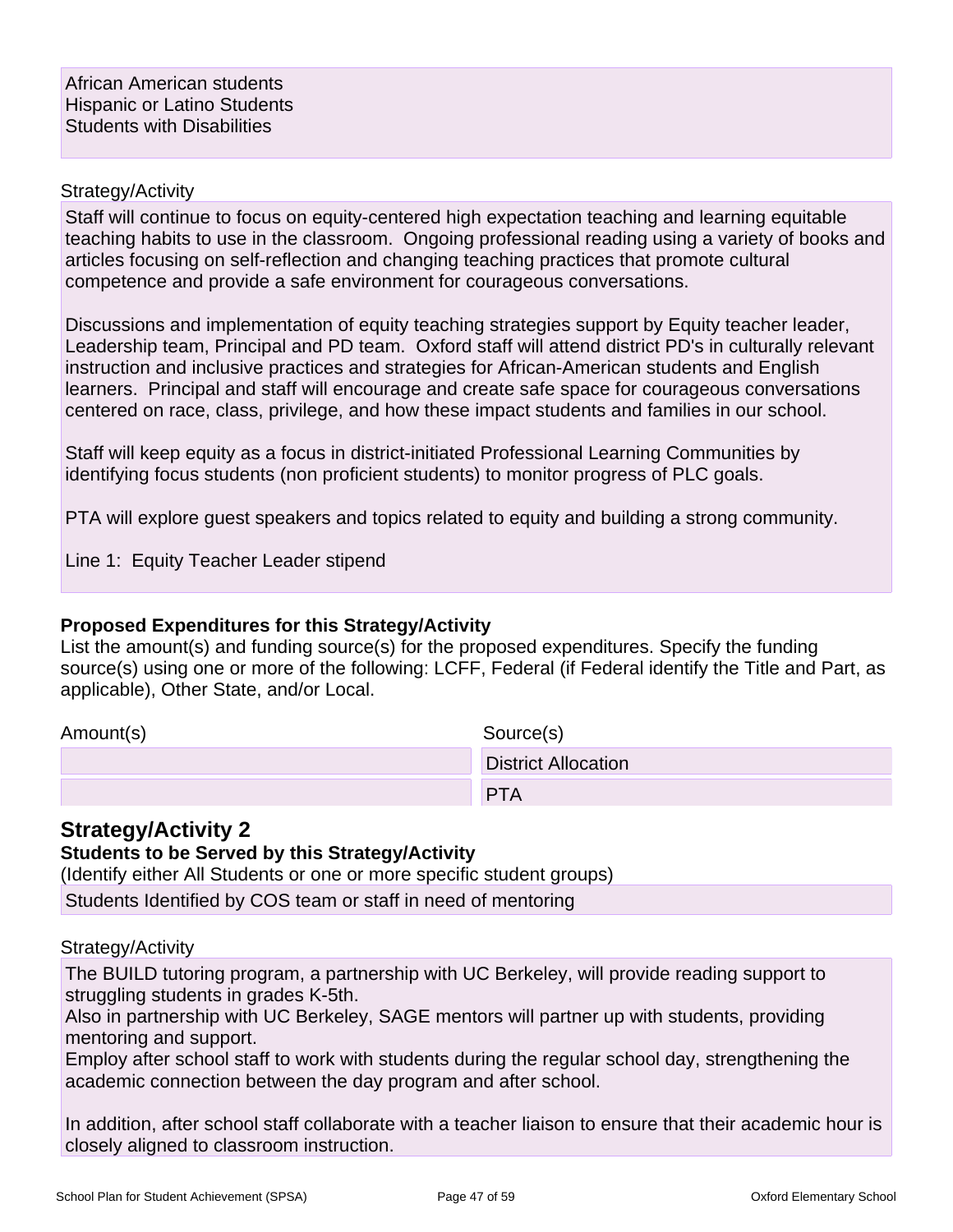Line 1: After school Teacher liaison stipend, district allocation Line 2: If funds become available from BSEP Carryover, we would like to fund certificated tutoring after the regular school day. (\$4000 BSEP Carryover) Line 3: After School funds for materials and supplies to support after school program, including work with SAGE and BUILD mentors - \$1,000

Line 4: Hire classified staff to provide additional tutoring and classroom support. - \$5000 PTA

#### **Proposed Expenditures for this Strategy/Activity**

List the amount(s) and funding source(s) for the proposed expenditures. Specify the funding source(s) using one or more of the following: LCFF, Federal (if Federal identify the Title and Part, as applicable), Other State, and/or Local.

| Amount(s) | Source(s)                  |
|-----------|----------------------------|
|           | <b>District Allocation</b> |
| 4000      | <b>BSEP Carryover</b>      |
| 1000      | <b>PTA</b>                 |
| 5000      | <b>PTA</b>                 |

### **Strategy/Activity 3**

#### **Students to be Served by this Strategy/Activity**

(Identify either All Students or one or more specific student groups)

All students

#### Strategy/Activity

Positive Behavior Support:

Oxford's PBIS team will continue to meet and strengthen systems for supporting positive student behavior. School rules, procedures, and behavior management policies will be written, explained, practiced, and supported with sensitivity toward all students' social and emotional health as well as cultural and linguistic differences.

Teachers will teach a minimum of six lessons from the Welcoming Schools curriculum. Students will be taught lessons including but not limited to empathy, emotion management, problem solving, and cooperation, family diversity, gender stereotyping and bullying. School counselors will do class presentations and hold "lunch bunches" to support student community.

All teachers will teach the Toolbox program, covering all twelve tools. Toolbox teaches students about the tools we have within us to help build a strong community. In addition, the tools will be discussed at Community Meetings and throughout the school year. We will also hold Parent Education meetings to share information about the Toolbox program.

Grade Level Funds will be made available to classroom teachers for the use of field trips, programs and resources that help to meet the need of supporting positive student behavior and support academic achievement through the PTA.

### **Proposed Expenditures for this Strategy/Activity**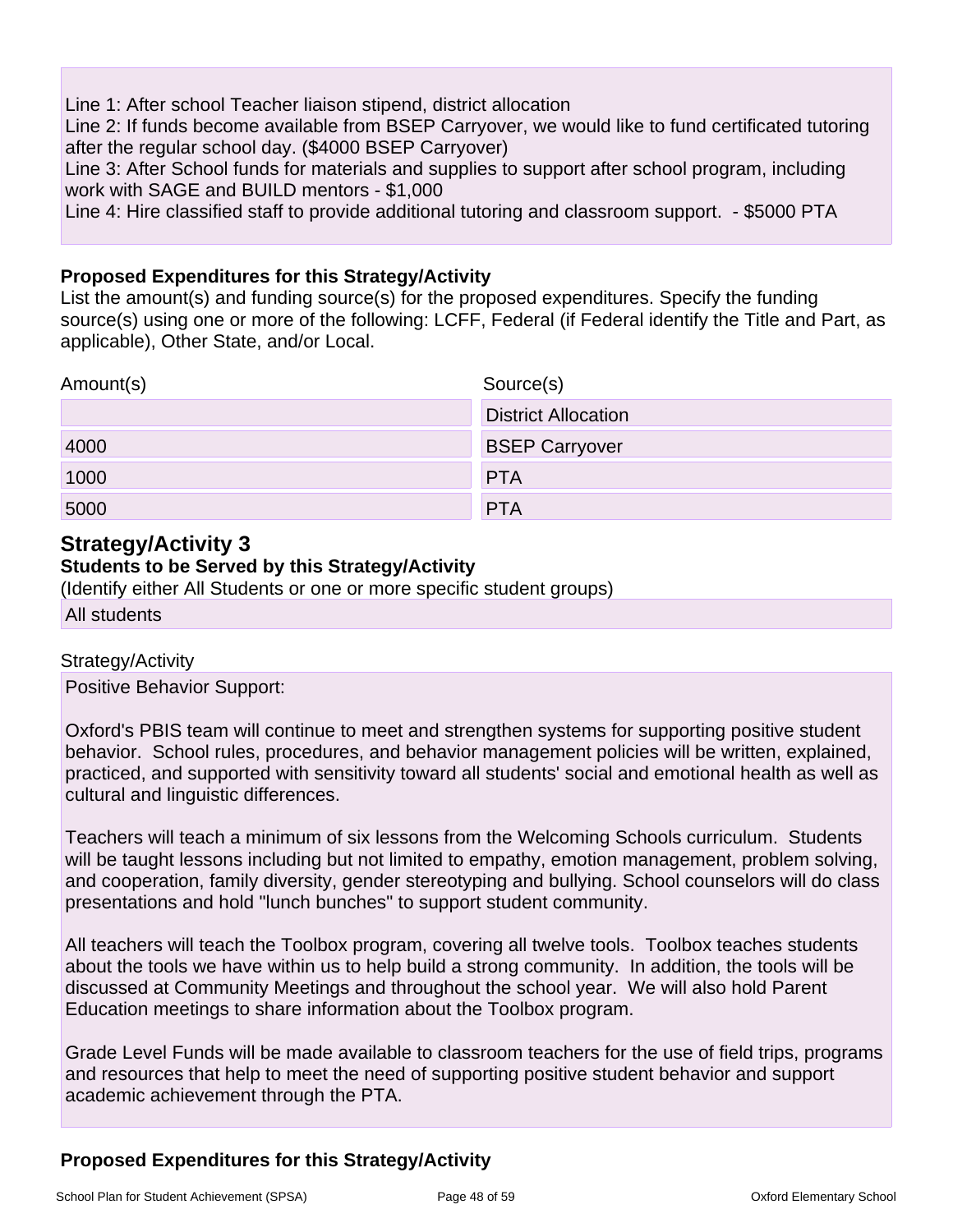List the amount(s) and funding source(s) for the proposed expenditures. Specify the funding source(s) using one or more of the following: LCFF, Federal (if Federal identify the Title and Part, as applicable), Other State, and/or Local.

Amount(s) Source(s)

## **Strategy/Activity 4**

#### **Students to be Served by this Strategy/Activity**

(Identify either All Students or one or more specific student groups)

All students

#### Strategy/Activity

Continue to improve attendance and tardy reductions through increased communication to promote student success.

- Individual phone calls to parents
	- Weekly attendance meetings with school secretary and principal
	- Home Visits

Standard operational procedures prior to corrective action:

- Monthly communication phone calls from Family Engagement Coordinator for students who are on the chronic absence list
- COS team (SST, Teacher, Parent, Family Engagement Coordinator, Principal)

Corrective action as follows:

- SART (Student Attendance Review Team meetings)
- SARB (Student Attendance Review Board)

### **Proposed Expenditures for this Strategy/Activity**

List the amount(s) and funding source(s) for the proposed expenditures. Specify the funding source(s) using one or more of the following: LCFF, Federal (if Federal identify the Title and Part, as applicable), Other State, and/or Local.

Amount(s) Source(s)

### **Strategy/Activity 5**

#### **Students to be Served by this Strategy/Activity**

(Identify either All Students or one or more specific student groups)

Kindergarten and 5th Grade Students

#### Strategy/Activity

Support transitions for students as they move from Pre-K to K and from 5th to 6th grades.

- School community will host Kindergarten Lemonade before school begins in August
- Provide families with Kindergarten welcome packets
- Conduct Balanced Beginnings screenings for incoming Kindergarten students to create balanced classes
- Complete and submit kindergarten readiness forms to BREA
- Hold transition meetings for 5th grade students in Special Education for middle school placement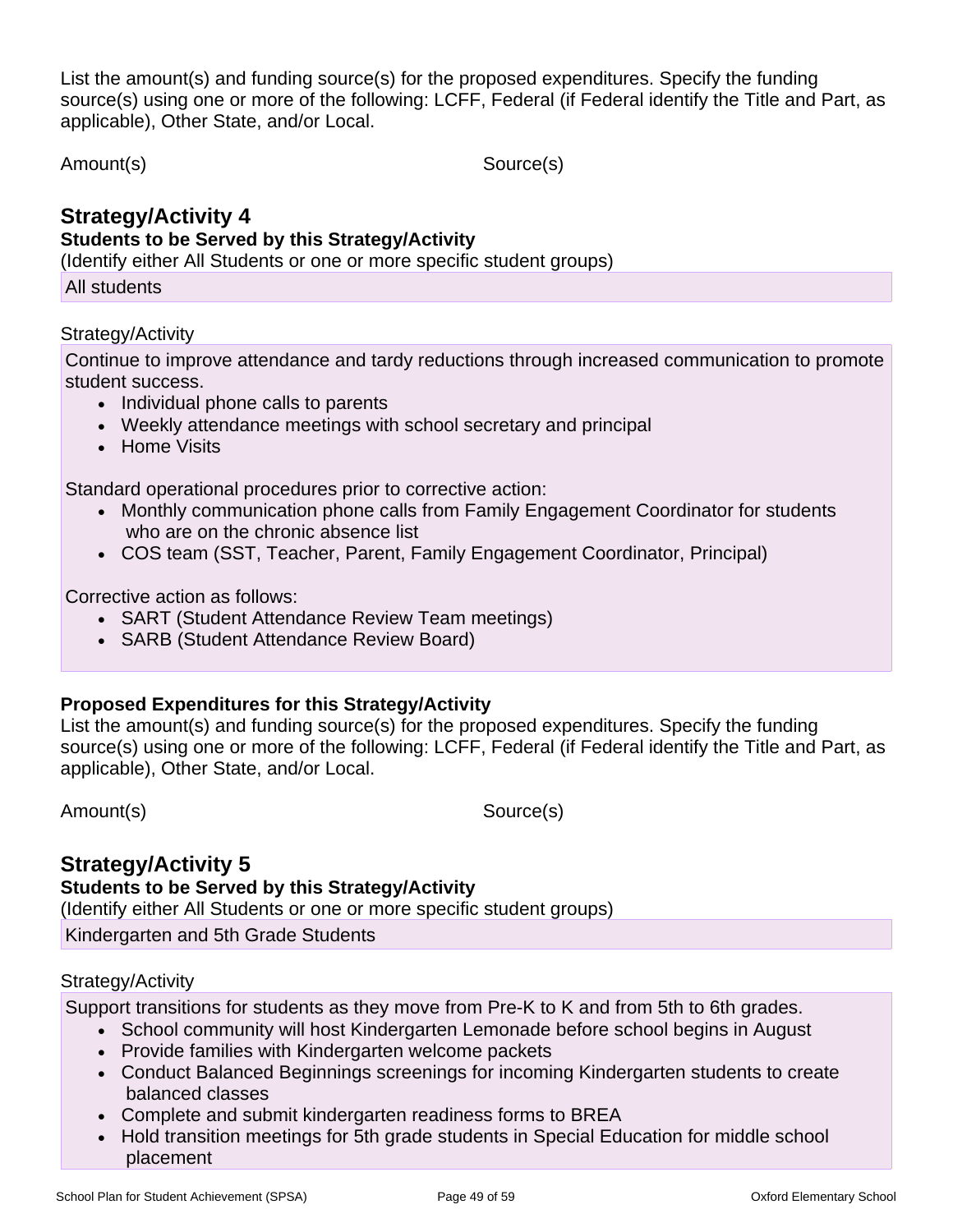- Complete 5th Grade On-line rubric for middle school placement and support
- Contact families individually to ensure completed middle school applications
- Participate in Middle school visits in May
- Middle School Information Event at Oxford (Panel of Oxford graduates and their parents answering questions for 5th grade families)

#### **Proposed Expenditures for this Strategy/Activity**

List the amount(s) and funding source(s) for the proposed expenditures. Specify the funding source(s) using one or more of the following: LCFF, Federal (if Federal identify the Title and Part, as applicable), Other State, and/or Local.

Amount(s) Source(s)

#### **Strategy/Activity 6 Students to be Served by this Strategy/Activity**

(Identify either All Students or one or more specific student groups)

All students

#### Strategy/Activity

Instruction in Visual and Performing Arts will be incorporated in all classrooms to engage students and to draw upon and develop the full range of student learning styles.

Hold culturally-relevant assemblies and programs at school to celebrate our school community.

Oxford will have a contract with an artist to bring an art program with an experienced art instructor to collaborate with classroom teachers to bring art into their curriculum. The Art Instructor will provide weekly or bimonthly art lessons with grades K-5. This is in coordination with the VAPA grant.

Students in Grades 1 - 5 will participate in BUSD's Music program.

1st and 2nd will participate in Orff and Kodaly-based general music program with BUSD music teacher

3rd grades will have weekly music class, learning how to play song flutes with BUSD music teacher 4th & 5th grade classes will participate in music class, 2 x a week, with BUSD music teachers, playing various instruments.

We hope to partner with Crowden Music school to offer weekly Orff music classes for our kindergarten students.

We will have a dance and movement class for kindergarten classes, two sessions during the school year for 8-10 weeks per session.

Line 1: Art Contract, up to \$21,643 (PTA Funded) Line 2: Art Supplies and PE Equipment, \$1000 (BSEP) Line 3: Art Supplies, \$2000 (BSEP Carryover)

#### **Proposed Expenditures for this Strategy/Activity**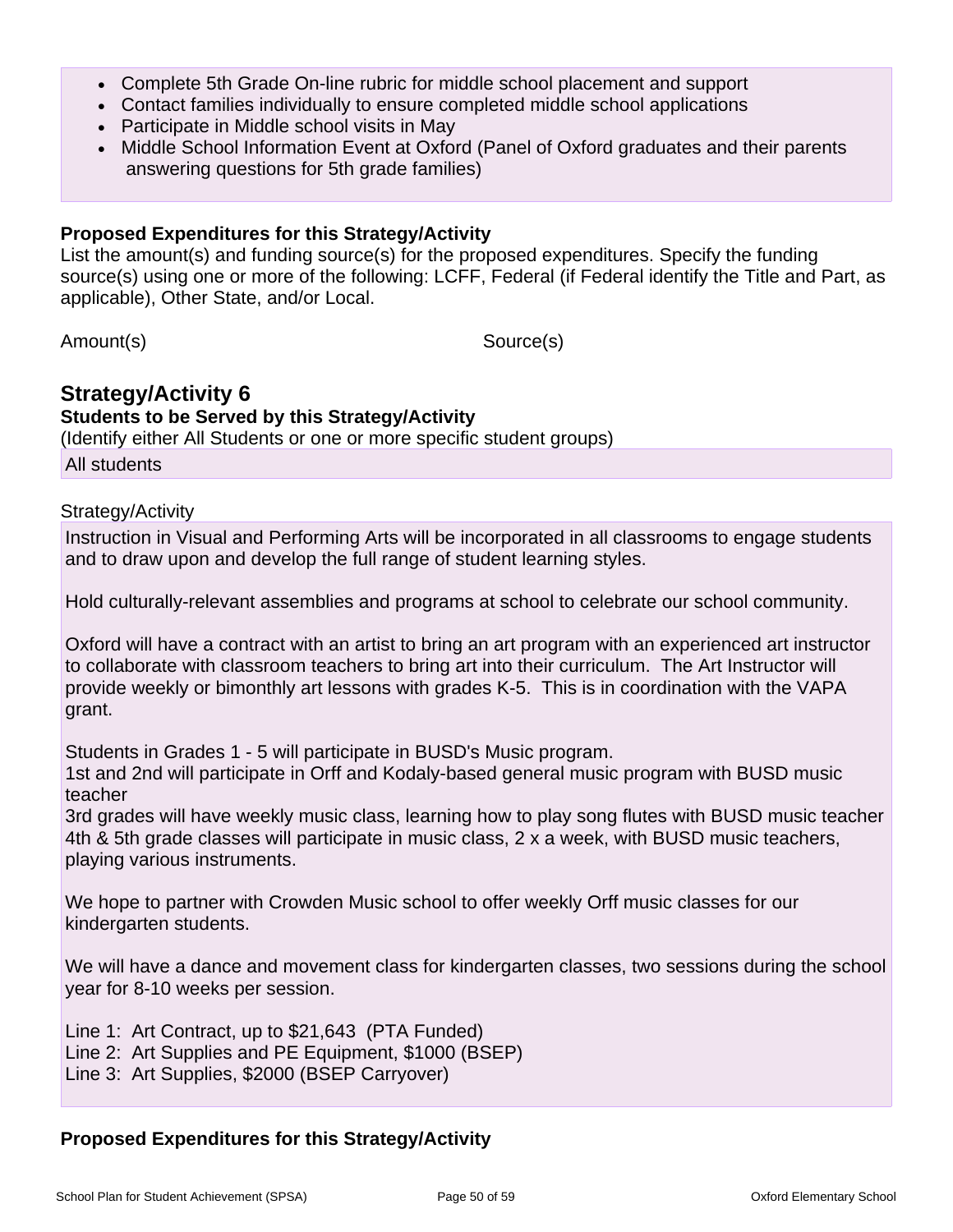List the amount(s) and funding source(s) for the proposed expenditures. Specify the funding source(s) using one or more of the following: LCFF, Federal (if Federal identify the Title and Part, as applicable), Other State, and/or Local.

| Amount(s) | Source(s)             |
|-----------|-----------------------|
| 21643     | <b>PTA</b>            |
| 1000      | <b>BSEP</b>           |
| 2000      | <b>BSEP Carryover</b> |

### **Strategy/Activity 7**

#### **Students to be Served by this Strategy/Activity**

(Identify either All Students or one or more specific student groups)

Strategy/Activity

#### **Proposed Expenditures for this Strategy/Activity**

List the amount(s) and funding source(s) for the proposed expenditures. Specify the funding source(s) using one or more of the following: LCFF, Federal (if Federal identify the Title and Part, as applicable), Other State, and/or Local.

Amount(s) Source(s)

District Allocation

## **Annual Review**

**SPSA Year Reviewed: 2021-22**

Respond to the following prompts relative to this goal. If the school is in the first year of implementing the goal, an analysis is not required and this section may be deleted.

## **ANALYSIS**

Describe the overall implementation of the strategies/activities and the overall effectiveness of the strategies/activities to achieve the articulated goal.

We will work to decrease absenteeism, particularly for those students who are chronically absent. This has been an area of challenge for Oxford, specifically for our medically-fragile students. We have had no suspensions this school year and work to mediate conflicts and limit office visits, so instructional time is not missed.

Briefly describe any major differences between the intended implementation and/or the budgeted expenditures to implement the strategies/activities to meet the articulated goal.

There are no major differences.

Describe any changes that will be made to this goal, the annual outcomes, metrics, or strategies/activities to achieve this goal as a result of this analysis. Identify where those changes can be found in the SPSA.

There are no major changes.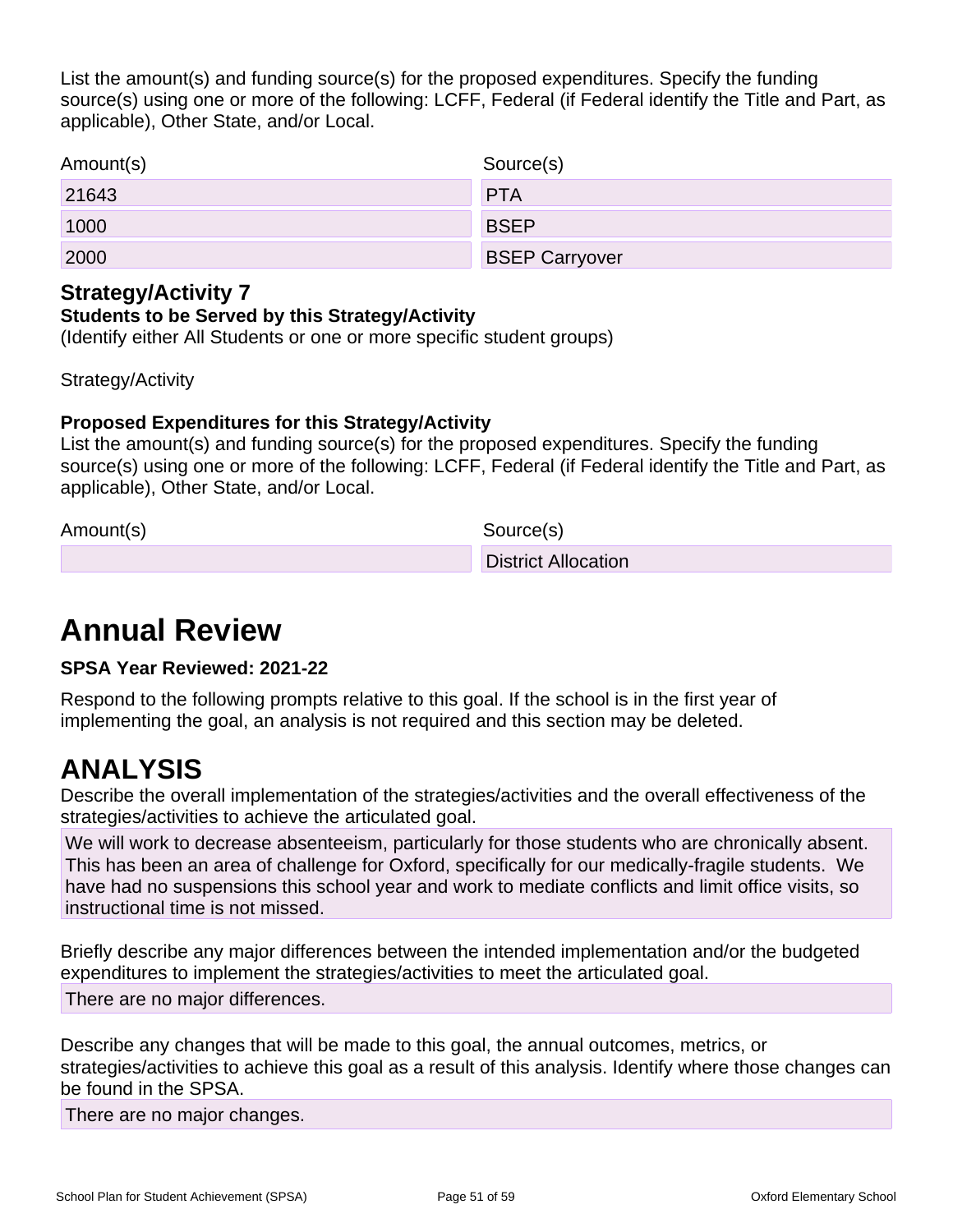## **Goals, Strategies, & Proposed Expenditures**

Complete a copy of the following table for each of the school's goals. Duplicate the table as needed.

### **LEA/LCAP Goal**

BUSD LCAP Focus Goal 3: Ensure all school sites have safe, welcoming and inclusive climates for all students and their families, so that all students are in their classes ready to learn.

## **Goal 3**

Recruit and retain employees of color

Increase the percentage of participants of color on the SSC and PTA so that the representatives on this committee mirror the demographics of our student population

Create school events that are inclusive and welcoming for all families

Reduce chronic absenteeism, particularly of our students in the special education program and of those students not yet at grade level

### **Identified Need**

Families need to feel welcomed and have opportunities for participation in their student's education, which in turn will increase positive student behaviors and academic performance.

### **Annual Measurable Outcomes**

| Metric/Indicator          | <b>Baseline/Actual Outcome</b>    | <b>Expected Outcome</b>                                                 |
|---------------------------|-----------------------------------|-------------------------------------------------------------------------|
| <b>SSC Family Survey</b>  | 2021-2022 Survey Results          | Improved survey results for<br>2022-2023                                |
| <b>SSC Student Survey</b> | 2021-2022 Survey Results          | Improved survey results for<br>2022-2023                                |
| <b>Attendance Records</b> | 2021-2022 June attendance<br>data | Reduction in the number of<br>absences for the 2022-2023<br>school year |

Complete a copy of the Strategy/Activity table for each of the school's strategies/activities. Duplicate the table, including Proposed Expenditures, as needed.

### **Strategy/Activity 1**

#### **Students to be Served by this Strategy/Activity**

(Identify either All Students or one or more specific student groups)

All Students

#### Strategy/Activity

Parent Education and Information will provided in partnership with the PTA, Site Council, ELAC and the After School Program. These events will be hosted both on and off the school site in an effort to reach all families. Events and Parent Education Classes may include:

• Provide forums and educational events on topics identified as critical by diverse parent/guardian groups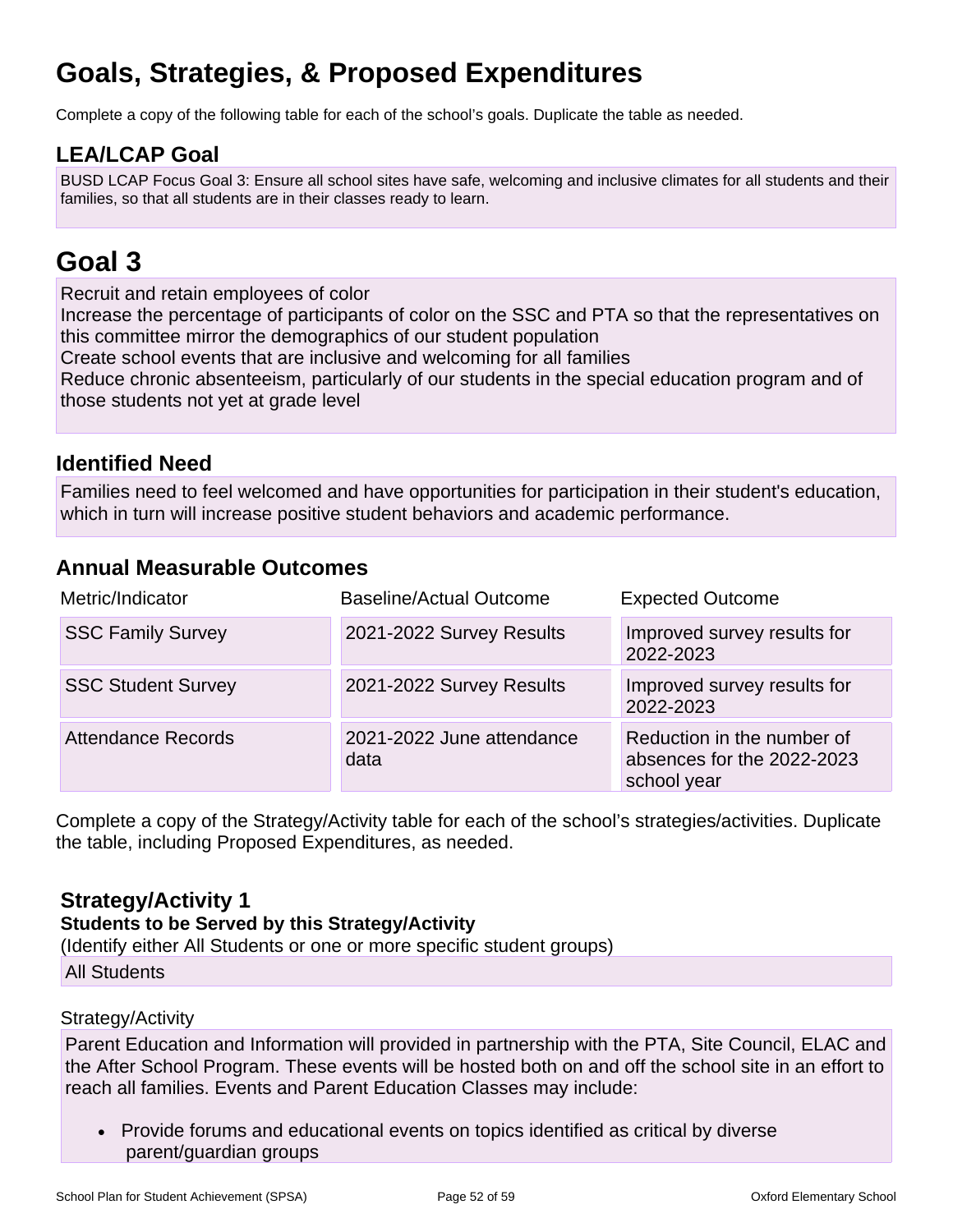- Coffee with the Principal bi monthly morning meetings
- Provide food and childcare at the meetings to encourage participation from all families.
- Gift cards available for families who need support
- Family/Community Events (Back to School Picnic, Harvest Fair, Spring Raffle & Dance, Talent Show)
- Kindergarten Information Night
- Back to School/Open House
- LHS Night Event
- Parent/Guardian meetings on Equity, Race and Inclusion

Provide childcare at the meetings to help encourage participation from all families.

Line 1: Parent Involvement, \$621 from Title I Parent Involvement Line 2: LHS Event in the evening (If PTA funds become available) Line 4: Parent support (gift cards, childcare, pizza) (PTA funds if available)

#### **Proposed Expenditures for this Strategy/Activity**

List the amount(s) and funding source(s) for the proposed expenditures. Specify the funding source(s) using one or more of the following: LCFF, Federal (if Federal identify the Title and Part, as applicable), Other State, and/or Local.

Amount(s) Source(s)

621 Title I A - Parent Involvement

### **Strategy/Activity 2**

#### **Students to be Served by this Strategy/Activity**

(Identify either All Students or one or more specific student groups)

All Students

Strategy/Activity

Family Engagement Coordinator: Will coordinate site services to families and will collaborate with the COS team to determine services, programs available, and needed resources. The position is a .40 FTE. Focus on McKinney Vento, Health Services, Attendance and other student and family needs

#### **Proposed Expenditures for this Strategy/Activity**

List the amount(s) and funding source(s) for the proposed expenditures. Specify the funding source(s) using one or more of the following: LCFF, Federal (if Federal identify the Title and Part, as applicable), Other State, and/or Local.

Amount(s) Source(s)

District Allocation

### **Strategy/Activity 3**

**Students to be Served by this Strategy/Activity**

(Identify either All Students or one or more specific student groups)

All students

#### Strategy/Activity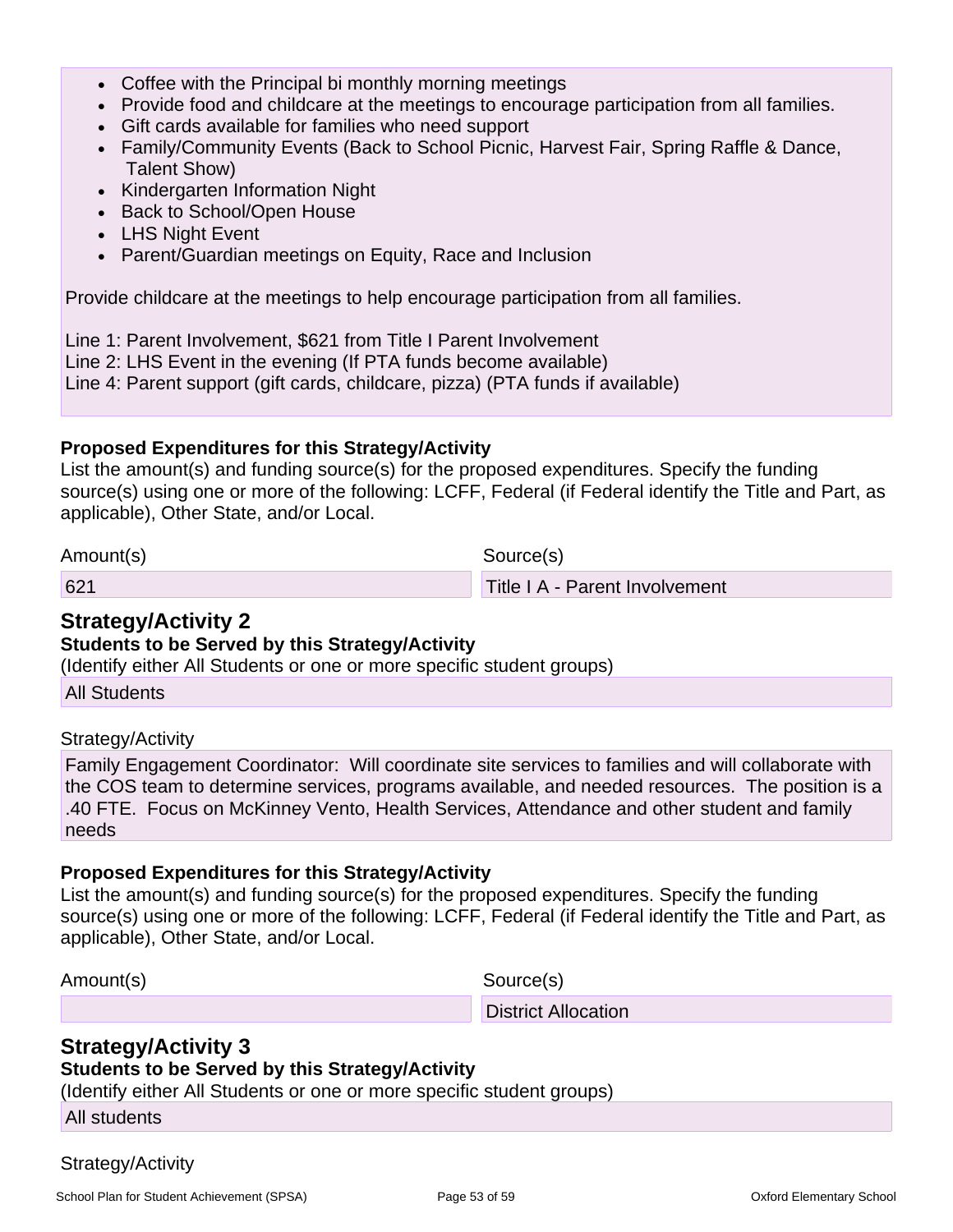To provide more supervision outside the school and on the playground to create a safe climate so students go to class, ready to learn.

- Design playground guidelines and plan to best support cooperative games and activities.
- Have staff present outside on Oxford street at drop-off to facilitate traffic and to help ensure the safety of our students.
- Hire an additional classified staff member to be on the playground during recesses to facilitate games and provide additional supervision.
- Increase FTE of certificated PE teacher to coordinate games at recesses, to oversee a junior coach program

Line 1: Additional AM and Lunch Recess Supervisor \$5,000 ((PTA funded) Line 2: .08 FTE of PE teacher \$9639 (Oxford BSEP funding)

#### **Proposed Expenditures for this Strategy/Activity**

List the amount(s) and funding source(s) for the proposed expenditures. Specify the funding source(s) using one or more of the following: LCFF, Federal (if Federal identify the Title and Part, as applicable), Other State, and/or Local.

| Amount(s) | Source(s)   |
|-----------|-------------|
| 5000      | <b>PTA</b>  |
| 9639      | <b>BSEP</b> |

### **Strategy/Activity 4**

#### **Students to be Served by this Strategy/Activity**

(Identify either All Students or one or more specific student groups)

Students with Disabilities

#### Strategy/Activity

To improve attendance and reduce tardiness of our students, particularly those with disabilities.

- Parent/Guardian Outreach and regular communication
- IEP Meetings to offer support
- Check in meetings (beyond academics) with special education teachers if attendance issues arise
- Utilize Family Engagement Liaison to provide needed support
- Implement Home/Hospital Program for medically-fragile students
- Build partnerships with special education instructional specialists, strengthening the home/school connection
- Family conferences regarding attendance

#### **Proposed Expenditures for this Strategy/Activity**

List the amount(s) and funding source(s) for the proposed expenditures. Specify the funding source(s) using one or more of the following: LCFF, Federal (if Federal identify the Title and Part, as applicable), Other State, and/or Local.

Amount(s) Source(s)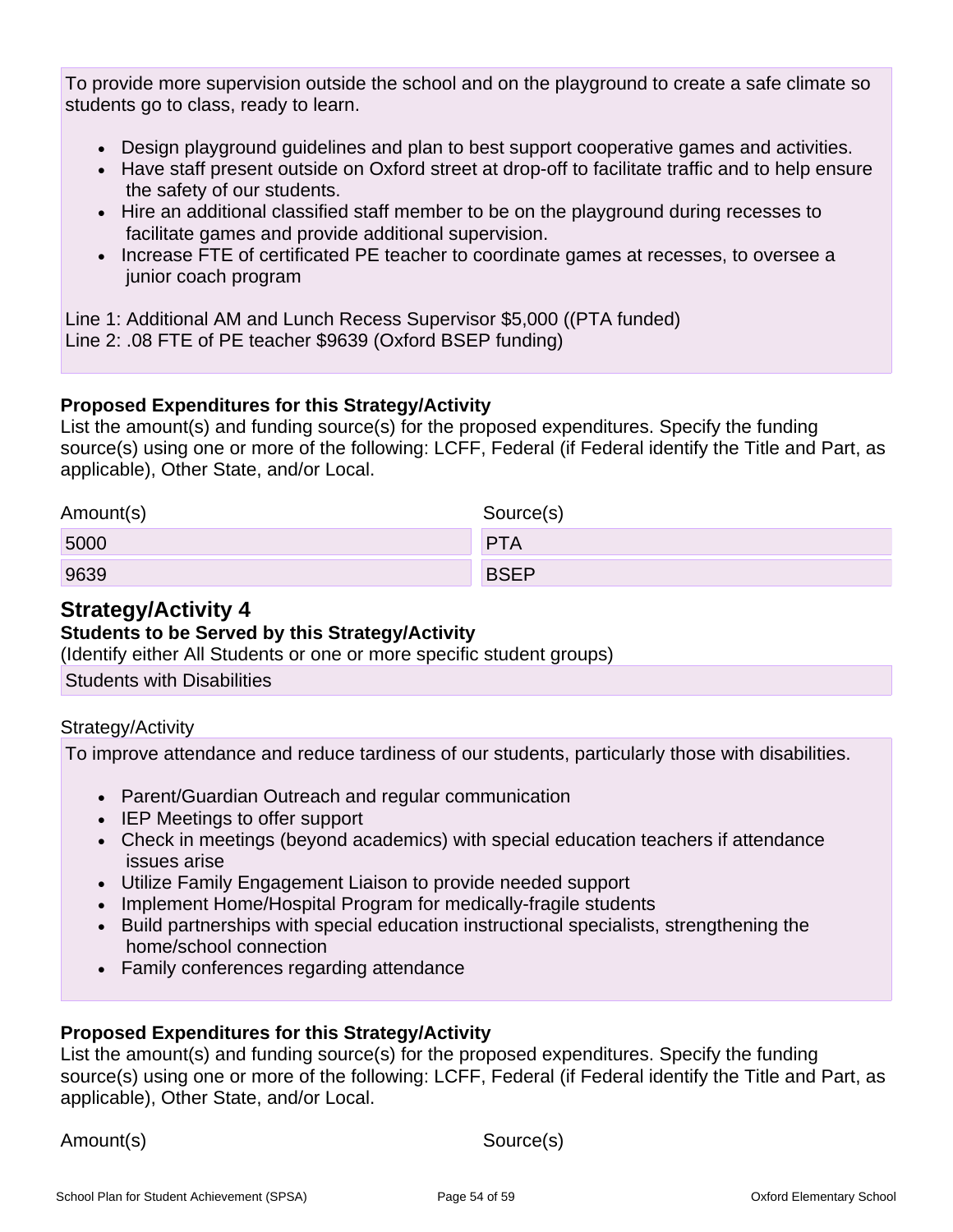#### **Strategy/Activity 5 Students to be Served by this Strategy/Activity** (Identify either All Students or one or more specific student groups)

Kinder, 4th & 5th Grade Students

#### Strategy/Activity

Bring more physical education and team building into the school day by providing one physical education class per week for 45 minutes (in addition to classroom teachers' own PE instructional program) for Kindergarten, 4th & 5th grades

Line 1: Hire classified instructional specialist for PE for .13 FTE \$9,000 (PTA funded) Line 2: Recess and PE Equipment \$2,000 (BSEP Carryover)

#### **Proposed Expenditures for this Strategy/Activity**

List the amount(s) and funding source(s) for the proposed expenditures. Specify the funding source(s) using one or more of the following: LCFF, Federal (if Federal identify the Title and Part, as applicable), Other State, and/or Local.

| Amount(s) | Source(s)             |
|-----------|-----------------------|
| 9000      | <b>PTA</b>            |
| 2000      | <b>BSEP Carryover</b> |

## **Annual Review**

#### **SPSA Year Reviewed: 2021-22**

Respond to the following prompts relative to this goal. If the school is in the first year of implementing the goal, an analysis is not required and this section may be deleted.

## **ANALYSIS**

Describe the overall implementation of the strategies/activities and the overall effectiveness of the strategies/activities to achieve the articulated goal.

Covid had an impact on school community events; we weren't able to hold them due to the pandemic. Our family engagement liaison did regular family outreach, especially for those families who were struggling with resources. We were able to start a PE program for grades K, 4, 5, even though there was some delay in staffing in the beginning of the year.

Briefly describe any major differences between the intended implementation and/or the budgeted expenditures to implement the strategies/activities to meet the articulated goal.

Creating an inclusive environment for families was a challenge during the pandemic. Zoom is not sufficient for building relationships and connections. We also had to keep at first classes and then grade levels, apart during recesses in order to prevent the spread of Covid. None of our staff left in 2021-2022, so there were not opportunities for recruitment of staff of color.

Describe any changes that will be made to this goal, the annual outcomes, metrics, or strategies/activities to achieve this goal as a result of this analysis. Identify where those changes can be found in the SPSA.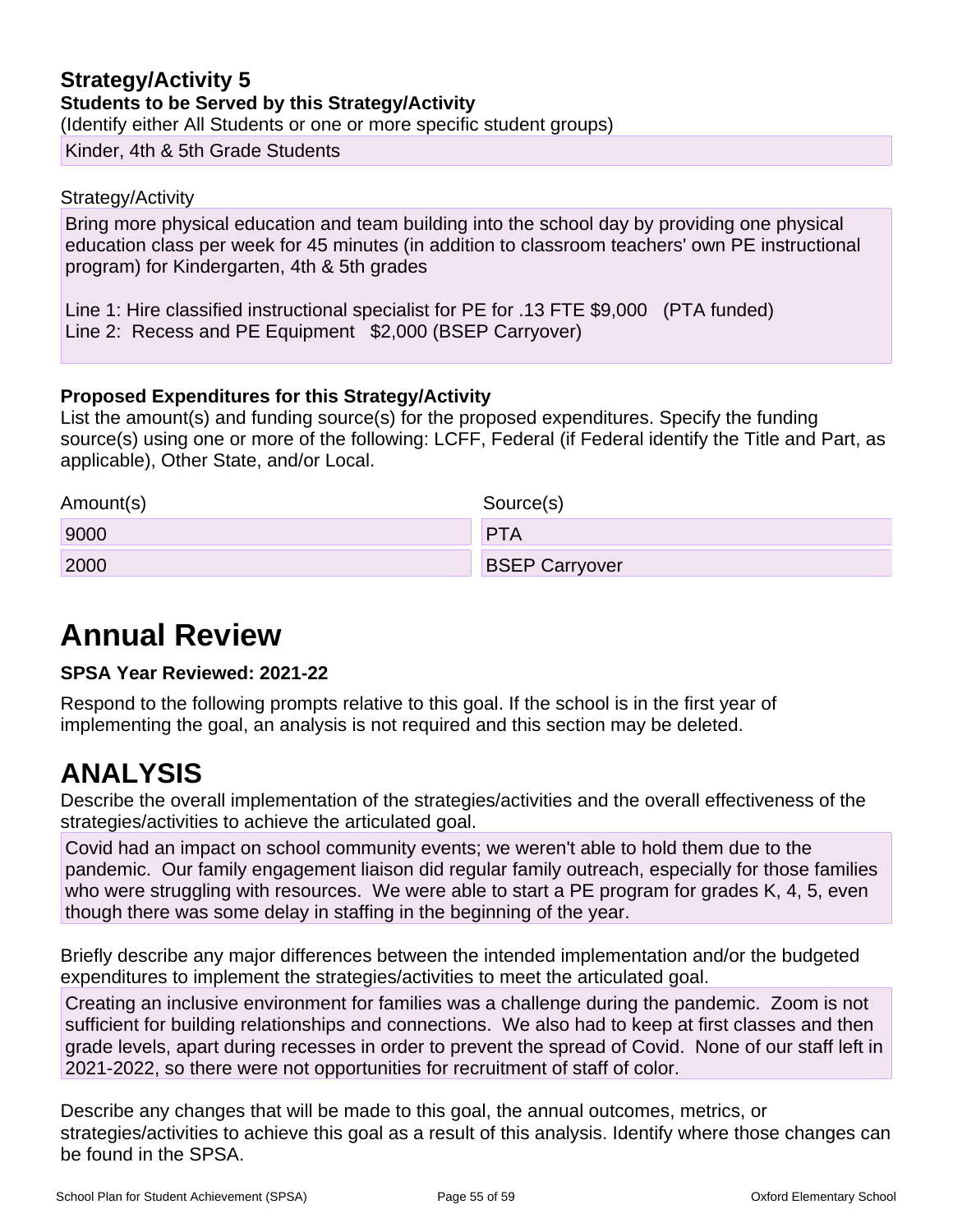We are hoping to be able to implement the family activities stated in this goal. Other than that, there are no major changes.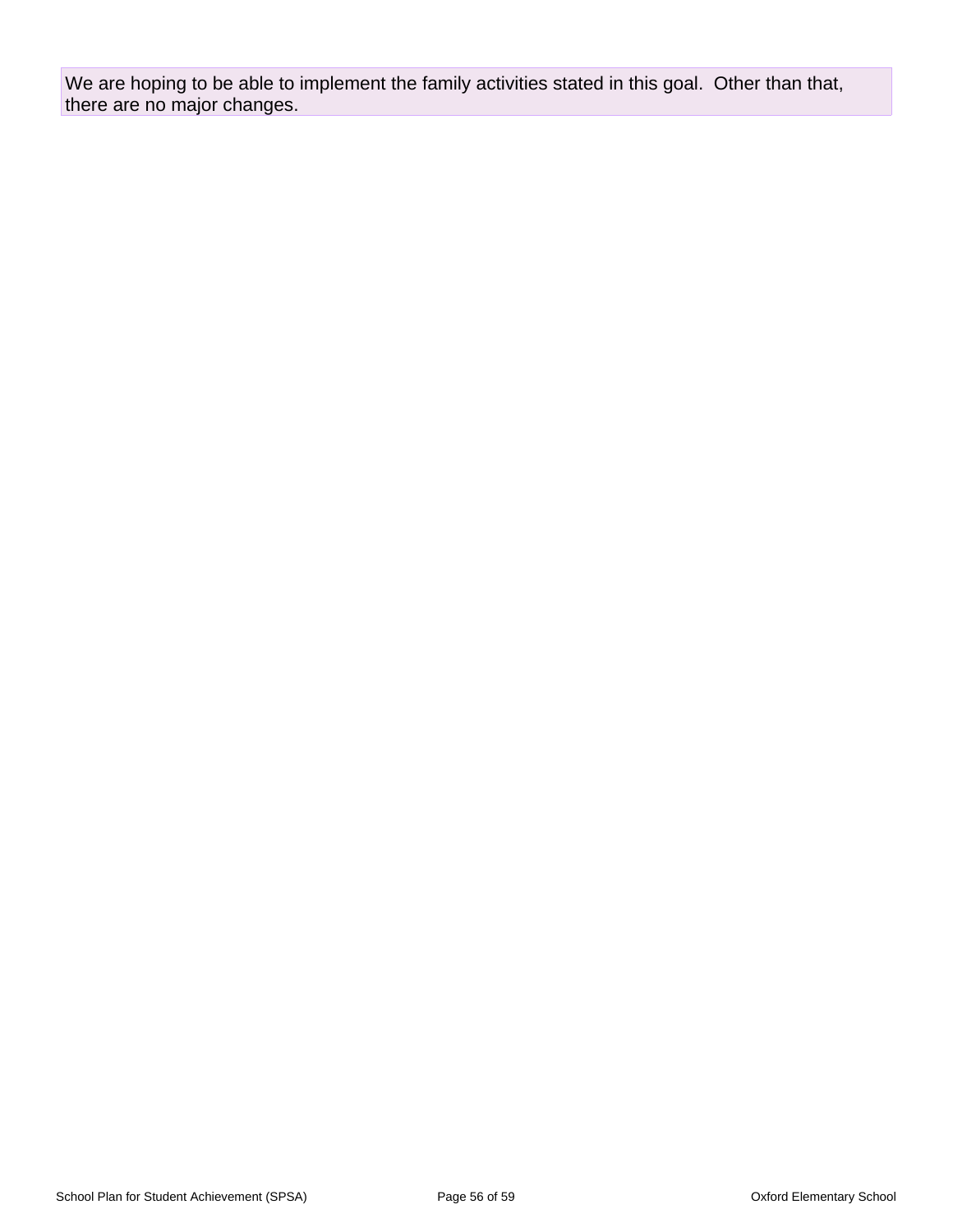## **Budget Summary**

Complete the table below. Schools may include additional information. Adjust the table as needed. The Budget Summary is required for schools funded through the ConApp, and/or that receive funds from the LEA for Comprehensive Support and Improvement (CSI).

## **Budget Summary**

| <b>Description</b>                                                      | Amount       |  |  |  |  |  |
|-------------------------------------------------------------------------|--------------|--|--|--|--|--|
| Total Funds Provided to the School Through the Consolidated Application | \$           |  |  |  |  |  |
| Total Federal Funds Provided to the School from the LEA for CSI         | \$           |  |  |  |  |  |
| Total Funds Budgeted for Strategies to Meet the Goals in the SPSA       | \$266,363.00 |  |  |  |  |  |

## **Other Federal, State, and Local Funds**

List the additional Federal programs that the school is including in the schoolwide program. Adjust the table as needed. If the school is not operating a Title I schoolwide program this section is not applicable and may be deleted.

| <b>Federal Programs</b> | <b>Allocation (\$)</b> |
|-------------------------|------------------------|
|                         |                        |

Subtotal of additional federal funds included for this school: \$

List the State and local programs that the school is including in the schoolwide program. Duplicate the table as needed.

| <b>State or Local Programs</b> | Allocation (\$) |  |  |  |  |
|--------------------------------|-----------------|--|--|--|--|
| <b>BSEP</b>                    | \$81,420.00     |  |  |  |  |
| <b>BSEP Carryover</b>          | \$30,722.00     |  |  |  |  |
| <b>District Allocation</b>     | \$13,000.00     |  |  |  |  |
| Other                          | \$6,958.00      |  |  |  |  |
| <b>PTA</b>                     | \$92,066.00     |  |  |  |  |
| Title I A - Basic Funding      | \$41,576.00     |  |  |  |  |
| Title I A - Parent Involvement | \$621.00        |  |  |  |  |

Subtotal of state or local funds included for this school: \$266,363.00

Total of federal, state, and/or local funds for this school: \$266,363.00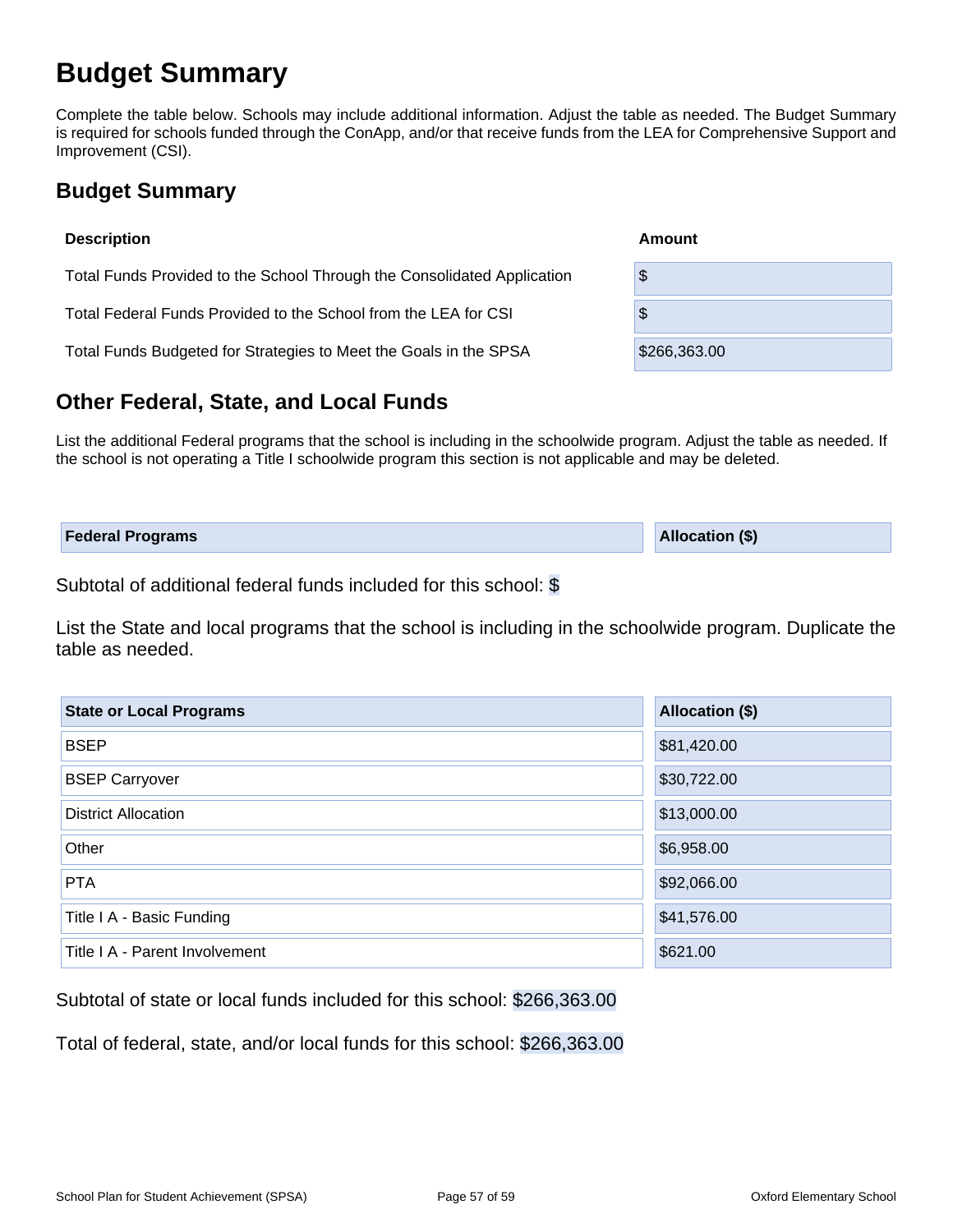## **School Site Council Membership**

California Education Code describes the required composition of the School Site Council (SSC). The SSC shall be composed of the principal and representatives of: teachers selected by teachers at the school; other school personnel selected by other school personnel at the school; parents of pupils attending the school selected by such parents; and, in secondary schools, pupils selected by pupils attending the school. The current make-up of the SSC is as follows:

- 1 School Principal
- 3 Classroom Teachers
- 2 Other School Staff
- 6 Parent or Community Members
- 0 Secondary Students

| <b>Beth Rhine</b><br>Principal<br>Emma Holtzapple<br><b>Classroom Teacher</b><br>Michael Della Penna<br>Classroom Teacher<br>Andrea Hosmer<br><b>Classroom Teacher</b> | <b>Name of Members</b> | <b>Role</b>               |
|------------------------------------------------------------------------------------------------------------------------------------------------------------------------|------------------------|---------------------------|
|                                                                                                                                                                        |                        |                           |
|                                                                                                                                                                        |                        |                           |
|                                                                                                                                                                        |                        |                           |
|                                                                                                                                                                        |                        |                           |
|                                                                                                                                                                        | Sarah Winer            | <b>Other School Staff</b> |
| Nureed Sayeed<br><b>Parent or Community Member</b>                                                                                                                     |                        |                           |
| <b>Christine Green</b><br>Parent or Community Member                                                                                                                   |                        |                           |
| Kevin Kaye<br><b>Parent or Community Member</b>                                                                                                                        |                        |                           |
| <b>Beth Puno</b><br><b>Parent or Community Member</b>                                                                                                                  |                        |                           |
| Tesha Sengupta-Irving<br>Parent or Community Member                                                                                                                    |                        |                           |
| <b>Emily Ellingson</b><br>Parent or Community Member                                                                                                                   |                        |                           |
| <b>Other School Staff</b>                                                                                                                                              |                        |                           |

At elementary schools, the school site council must be constituted to ensure parity between (a) the principal, classroom teachers, and other school personnel, and (b) parents of students attending the school or other community members. Classroom teachers must comprise a majority of persons represented under section (a). At secondary schools there must be, in addition, equal numbers of parents or other community members selected by parents, and students. Members must be selected by their peer group.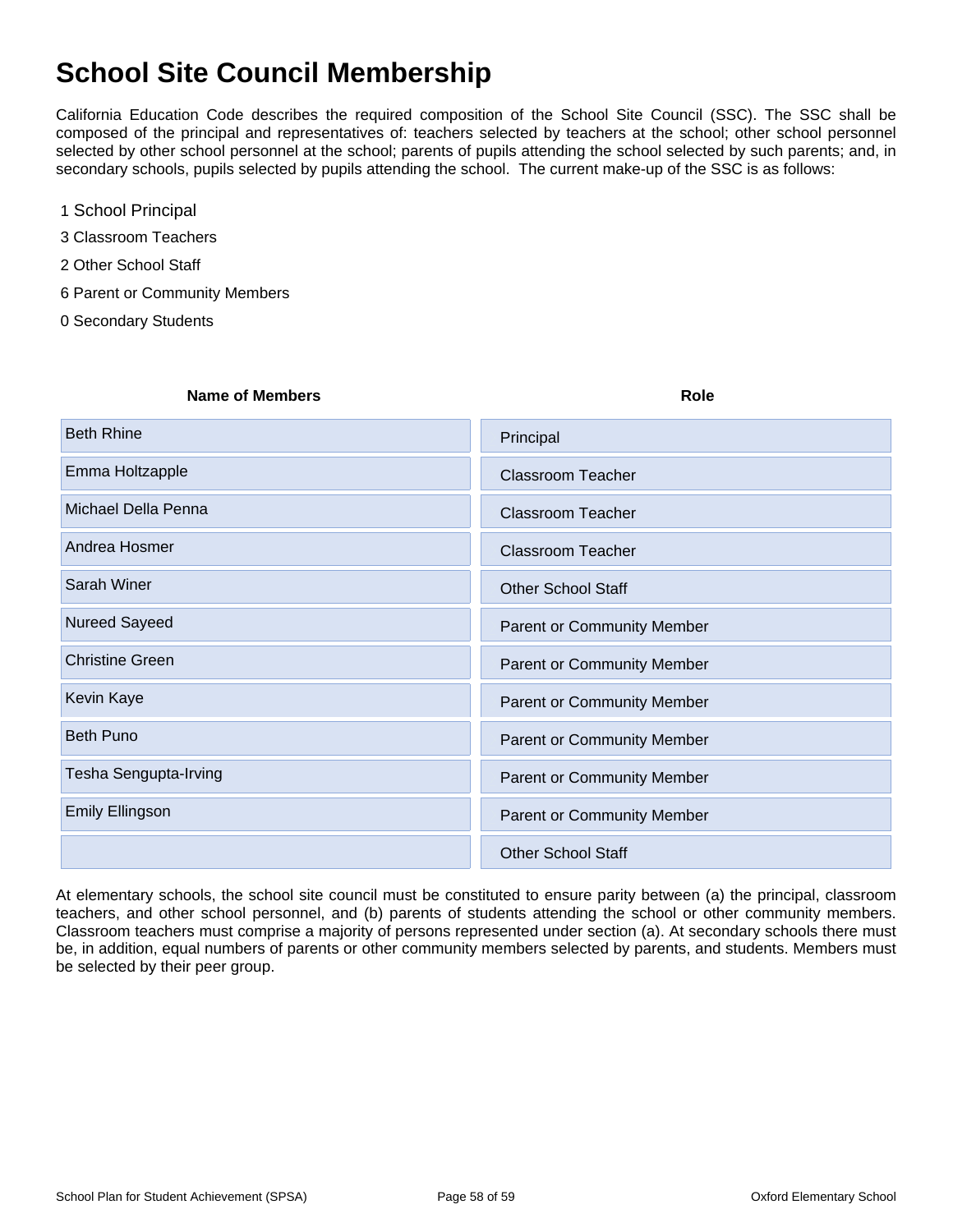## **Recommendations and Assurances**

The School Site Council (SSC) recommends this school plan and proposed expenditures to the district governing board for approval and assures the board of the following:

The SSC is correctly constituted and was formed in accordance with district governing board policy and state law.

The SSC reviewed its responsibilities under state law and district governing board policies, including those board policies relating to material changes in the School Plan for Student Achievement (SPSA) requiring board approval.

The SSC sought and considered all recommendations from the following groups or committees before adopting this plan:

#### **Signature Committee or Advisory Group Name**

Other: Parent Teacher Association

The SSC reviewed the content requirements for school plans of programs included in this SPSA and believes all such content requirements have been met, including those found in district governing board policies and in the local educational agency plan.

This SPSA is based on a thorough analysis of student academic performance. The actions proposed herein form a sound, comprehensive, coordinated plan to reach stated school goals to improve student academic performance.

This SPSA was adopted by the SSC at a public meeting on May 15, 2019.

Attested:

 $\frac{2\pi N}{N}$ 

Principal, Beth Rhine on 4/27/22

SSC Chairperson, Nureed Sayeed on 4/27/22

Kathy Fleming Kathy Fleming S-24-22<br>Director of Local Resources Signature Director of Local Resources

5/25/22

Ruben Aurelio Associate Superintendent, Educational Services Signature Signature Date